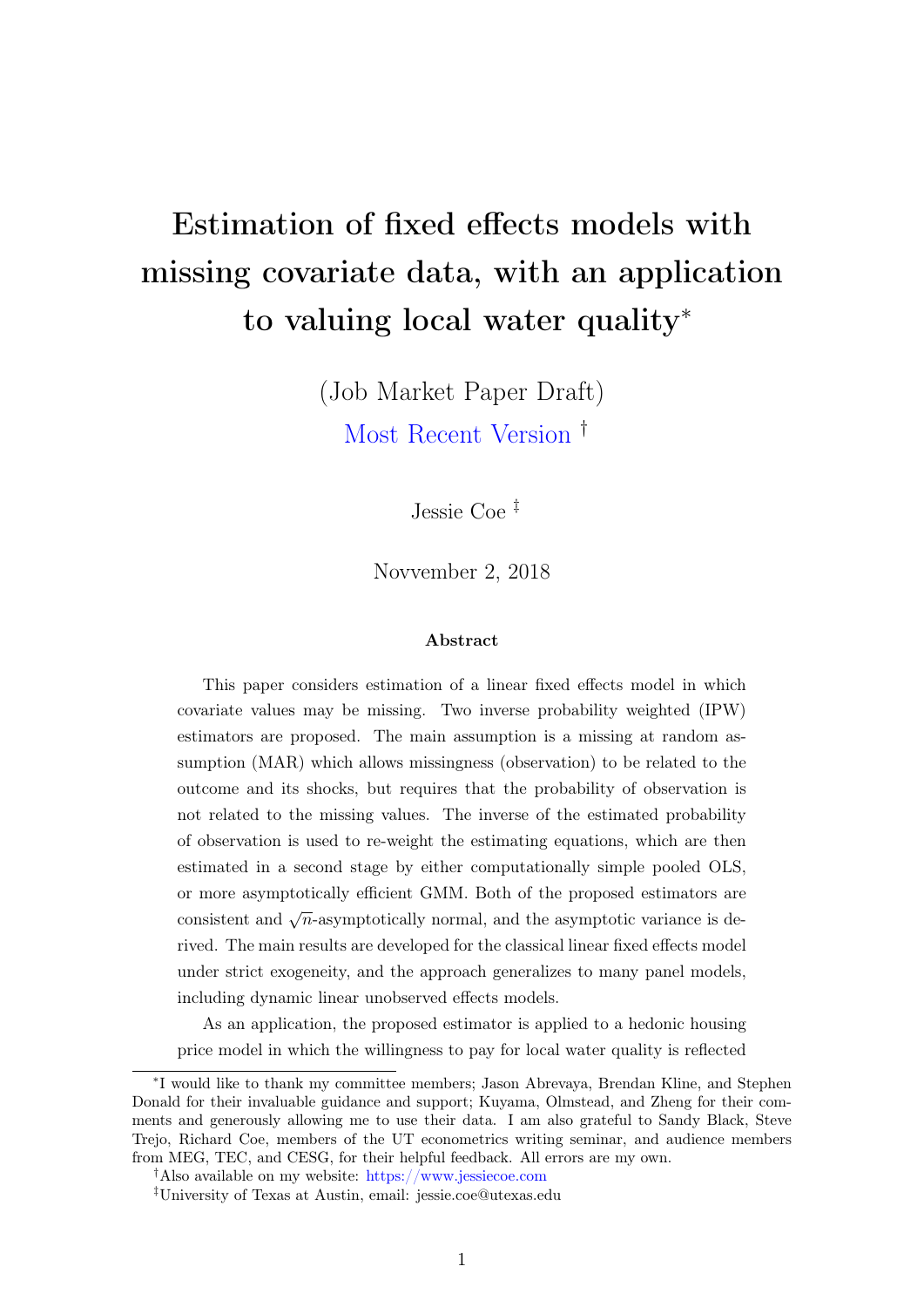in house prices. Water quality, the main regressor of interest, is missing for many houses in many time periods. Empirical evidence suggests that, in line with the MAR assumption, observation is related to house prices but not water quality itself. The results suggest that accounting for the missing mechanism is important, as the estimated willingness to pay differs in magnitude and statistical significance between the proposed two-step IPW estimator and the more commonly used estimator which drops incomplete observations.

# 1 Introduction

This paper considers estimation of panel data models with missing covariate values. The main model considered is the classical linear fixed effects model, and the proposed estimation technique extends to many panel data models commonly used in applied work, including the linear fixed effects model under sequential exogeneity and dynamic linear models. The key assumption is the missing at random (MAR) assumption, which allows observation to depend on the outcome variable and its shocks, but assumes that the probability of observation is not directly related to the value of the missing variables. This paper provides the first available estimation approach for dealing with missing at random covariate data in fixed effects models.

The probabilities of observation are used to re-weight the observed data to "recover the balance of a random sample." The resulting inverse probability weighted (IPW) estimator of the slope parameters is consistent and  $\sqrt{n}$ -asymptotically normal. The proposed estimator is computationally straightforward, flexibly allows for arbitrary patterns of missing values in the covariates over time<sup>[1](#page-1-0)</sup>, leaves the linear fixed effects fully flexible, and does not require specification of the distribution of the outcome variable nor any additional structure on the covariates. The proposed estimator is applied to a hedonic house price model that captures homeowners' willingness to pay for water quality in local water amenities [\(Kuwayama et al.](#page-45-0) [\(2018\)](#page-45-0).)

The main question is how to estimate a linear fixed effects model with missing covariate values in the data. By far the most common practice in the face of missing values is dropping observations with missing values and using the resulting complete cases for analysis as if they were a random sample. Implicit in this approach is the assumption that the missingness is *ignorable* (or exogenous<sup>[2](#page-1-1)</sup>), in which case

<span id="page-1-0"></span> $1<sup>1</sup>$ Referred to as non-monotonic patterns of missing values in the literature, this allows for the case where, for example, a covariate is observed in time period 1, missing in time period 2, and observed in time period 3.

<span id="page-1-1"></span><sup>2</sup>Statistically, exogenous selection assumes that the fully observed sub-sample satisfies the same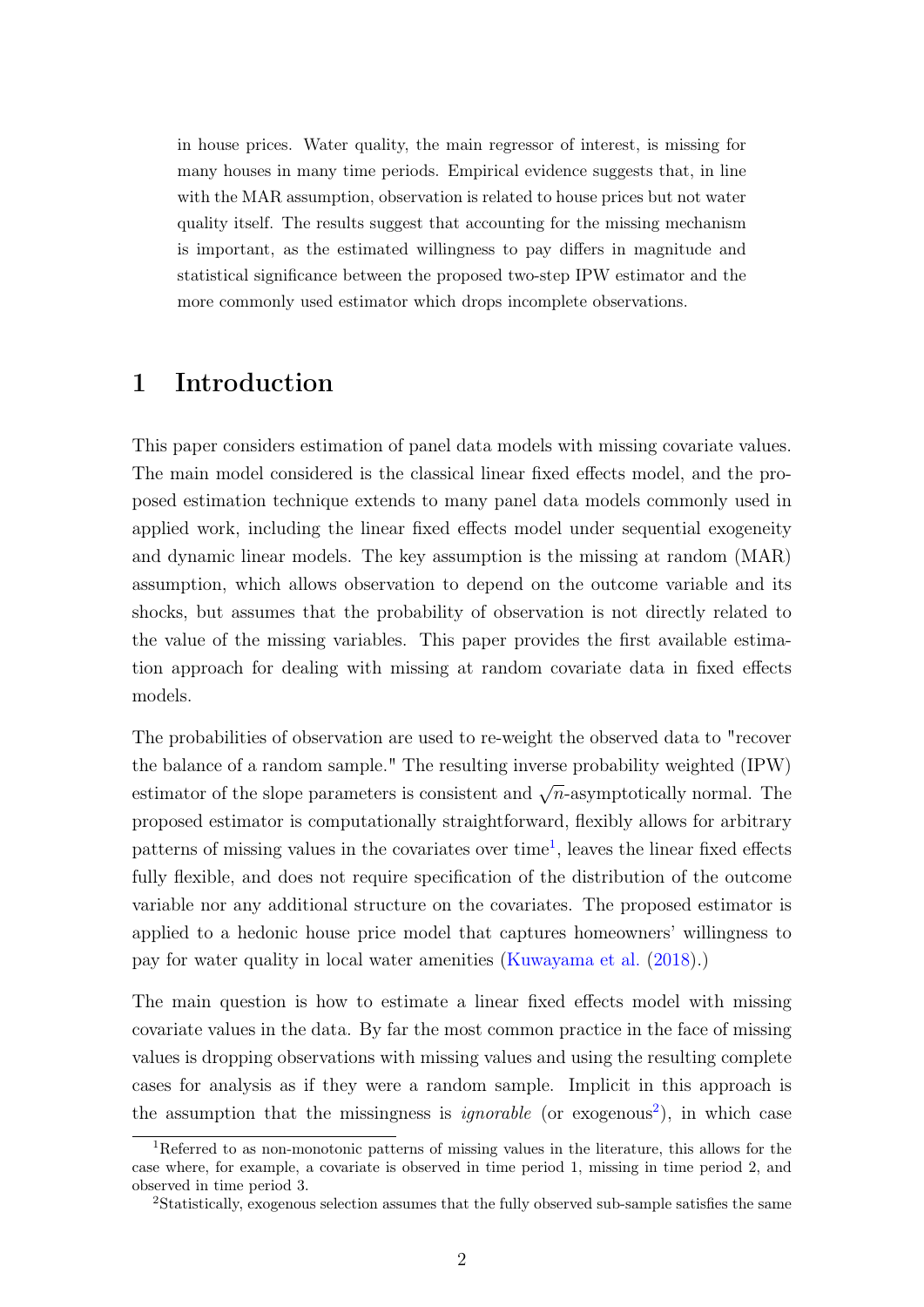estimation using the fully observed sub-sample does not affect consistency<sup>[3](#page-2-0)</sup>. While the inclusion of fixed effects can make the ignorable missingness assumption more palatable[4](#page-2-1) , the assumption will be violated if missingness is conditionally related to the outcome or shocks to the outcome. This paper considers the MAR assumption [\(Rubin](#page-47-0) [\(1976\)](#page-47-0)), which allows missingness (selection) of the covariates to be related to the outcome, error disturbance, and other fully observed covariates, but not directly related to the missing covariates themselves. Previous approaches to missing data in a panel model have either assumed an outcome model with no time invariant heterogeneity; i.e. fixed effects [\(Robins et al.](#page-46-0) [\(1995\)](#page-46-0), [Chen et al.](#page-45-1) [\(2010\)](#page-45-1), [Moffit](#page-46-1) [et al.](#page-46-1) [\(1999\)](#page-46-1).) In the presence of fixed effects, previous literature assumed ignorable missingness [\(Wooldridge](#page-47-1) [\(2010a\)](#page-47-1), [Abrevaya](#page-45-2) [\(2018\)](#page-45-2)) or missing outcomes [\(Nijman](#page-46-2) [and Verbeek](#page-46-2) [\(1992\)](#page-46-2), [Wooldridge](#page-47-2) [\(2010b\)](#page-47-2).)

The key to the proposed approach is to apply IPW to the first-differenced estimating equations. While it is well-known that IPW estimators can yield consistent estimators in cross-sectional settings [\(Rosenbaum and Rubin](#page-46-3) [\(1983\)](#page-46-3)), the IPW approach does not directly apply to estimation of fixed effects models. The fixed effects are differenced out, resulting in estimating equations that each involve two time periods. The probability of observation is the joint probability of observing the regressors in both time periods. While estimating equations with multiple time periods are common for panel data models, it is a deviation from the missing data literature, which has focused on a single binary selection variable [\(Robins et al.](#page-46-4) [\(1994\)](#page-46-4), [Wooldridge](#page-47-3)  $(2007)$ , [Chen et al.](#page-45-3)  $(2008)$ , [Graham et al.](#page-45-4)  $(2012)^5$  $(2012)^5$  $(2012)^5$ .) The model considered here will generally be over-identified with more than two time periods, as there will be more first-differenced moments than slope coefficients. Achieving the main goal of consistent estimation of the slope parameters in the fixed effects model therefore entails two technical contributions to the missing data literature. First, I extend selection to a multivariate binary response model, Second, I consider a population model that is generally over-identified, thereby contributing to the sparse literature on inverse

exogeneity assumptions as the population

<span id="page-2-0"></span><sup>&</sup>lt;sup>3</sup>There is some difference in the use of the term ignorable missingness in the literature. The statistics literature sometimes uses ignorable missingness to describe any probability of selection that is a function of observed varaibles, such as the missing at random assumption. I maintain the economics usage of ignorable missingness, which refers to any selection process where the unweighted complete case estimator is consistent [\(Wooldridge](#page-47-4) [\(2002\)](#page-47-4)).

<span id="page-2-1"></span><sup>&</sup>lt;sup>4</sup>For example, if a zero conditional mean assumption is adopted, such as  $E[u_{it}|X_{it}, c_i] = 0$ , then exogenous selection assumes that the zero condition mean holds when selection is included in the conditioning. This allows selection to be arbitrarily related to the covariates  $X_{it}$ , which may not be fully observed, and the unobserved fixed effects  $c_i$ .

<span id="page-2-2"></span> $5$ Chen, Yi, and Cook [\(Chen et al.](#page-45-1) [\(2010\)](#page-45-1)) are a notable exception who consider a panel model without fixed effects, but with missing values in both the outcome and a covariate thus resulting in bivariate selection for each time period. They conclude that accounting for the multivariate structure of observation is important.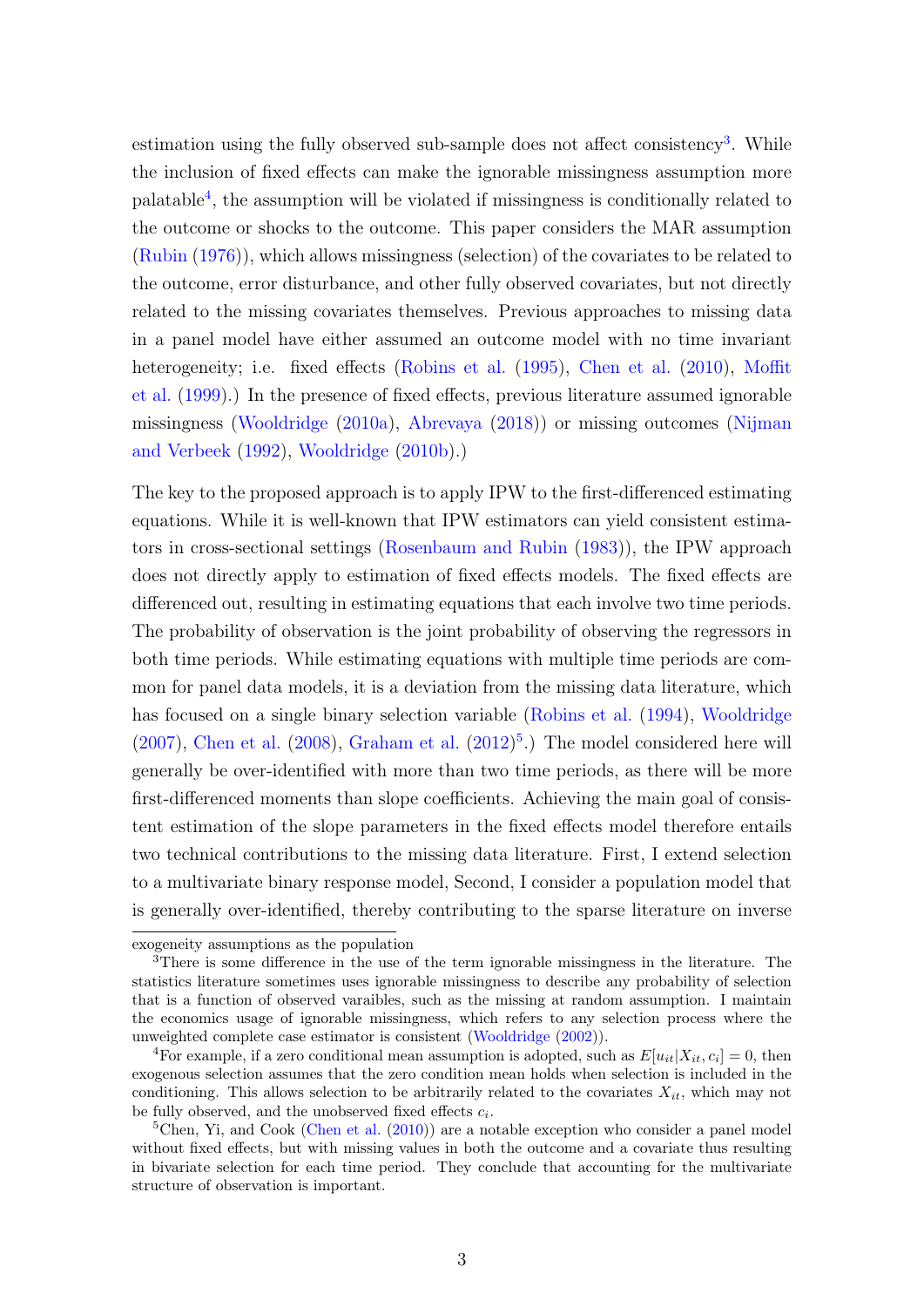probability weighting for missing data in over-identified models<sup>[6](#page-3-0)</sup>.

A two-step estimator is proposed, and its asymptotic distribution is derived, where the asymptotics are for fixed  $T$  and large  $N$ . The first step is estimation of the probability of observation. From the panel setting and first-differencing, selection is a bivariate binary response model. The binary response is observation or not in a given period, and the bivariate structure is from the presence of two time periods in the estimating equations (as opposed to univariate binary selection in a cross-sectional setting.) As is standard in the literature, it is assumed that there are sufficient fully observed variables to consistently model the probability of observing the missing variables. The estimated probabilities, obtained from maximum likelihood estimation of a parametric bivariate binary selection model, are used to correct for non-ignorable selection by re-weighting the observed sample moments. The second step uses the re-weighted moments to estimate the slope parameters. Two versions of the estimator are proposed: (i) a computationally simple pooled OLS estimator that sums the moment functions over time, and (ii) an optimally-weighted GMM estimator that stacks the re-weighted moment functions, thus making use of the over-identification when  $T > 2$ . The GMM estimator, while computationally more demanding, enjoys better asymptotic efficiency, especially in the case of heteroskedasticity and serial correlation, though the practical gains may be small, a point explored in the simulations.

In cross-sectional models, Wooldridge [\(Wooldridge](#page-47-4) [\(2002\)](#page-47-4), [Wooldridge](#page-47-3) [\(2007\)](#page-47-3)) formalizes the surprising result that using the estimated selection probabilities from a first-stage conditional MLE of a binary selection model can be more efficient than using the true selection probabilities. In the setting of this paper, when  $T=2$ , and thus when the model is just-identified, that result carries over to the IPW estimators proposed here with first-stage conditional MLE from a bivariate binary selection model. Interestingly, the result does not carry over to the panel setting with more than two time periods. It is shown that using the estimated probabilities may result in either lower or higher asymptotic variance, and the direction is not known a priori.

The empirical application applies the proposed IPW-POLS estimator to measure the willingness to pay, as reflected in house prices, for water quality in local water

<span id="page-3-0"></span><sup>&</sup>lt;sup>6</sup>Chen, Hong, and Tarrozi [\(Chen et al.](#page-45-3) [\(2008\)](#page-45-3)) are one of the few other papers to consider over identification and missing values. They consider a cross-sectional outcome model, but allow for over identification and propose general method of moments estimation, including an IPW-GMM estimator. Their "verify-in-sample" model is similar to the set-up here, except that selection here is a multivariate binary outcome model, whereas they consider selection as a single binary outcome, and the moment functions here may involve different subsets of the data because of the time differencing.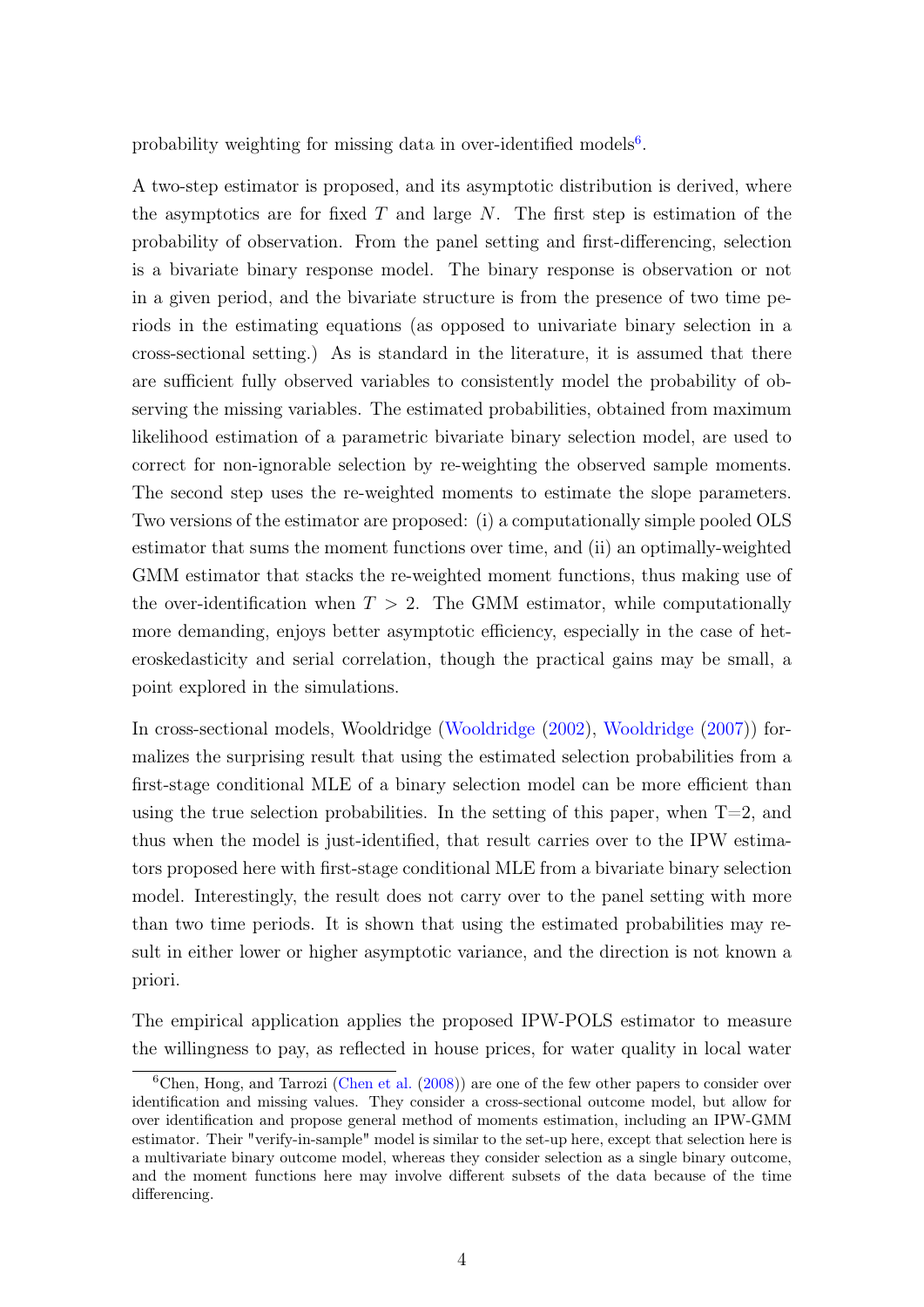amenities, such as ponds, lakes, and rivers (e.g. [Kuwayama et al.](#page-45-0) [\(2018\)](#page-45-0), [Walsh](#page-47-5) [et al.](#page-47-5) [\(2017\)](#page-47-5).) The valuation of a public good or natural resource is important for policy, yet difficult to measure as there often is not a market for such goods. Housing markets offer one way to measure the value of local amenities, in so far as that value is reflected in house prices. Unobserved (to the econometrician) house attributes affect the house price and may be correlated with house or property characteristics, thus the preferred model includes property fixed effects. The identification is off of repeated sales of the same house. Water quality, the main covariate of interest, as measured by the level of dissolved oxygen recorded at nearby monitoring sites, is missing for many properties in many time periods.

The question is why is the water quality measure missing. If the frequency of monitoring is related to the wealth of the area, as captured by the house prices, then ignorable missingness fails, but the missing at random assumption can hold. If instead, water quality is listed as missing when the recording is below some threshold for the measurement device, then missingness is a function of the value of the missing covariate and the missing at random assumption fails, but ignorable missingness may hold. The availability of panel data allows for some suggestive tests of the two assumptions. The empirical evidence suggests the former case, with ignorable missingness failing and MAR holding.

The data are for single family homes in the three counties of the Tampa Bay area [\(Kuwayama et al.](#page-45-0) [\(2018\)](#page-45-0), [Zheng](#page-47-6) [\(2017\)](#page-47-6).) The data span 17 years, but there are on average only 8 observations of water quality per house. Given the empirical evidence against the ignorable missingness assumption, the unweighted estimates from the literature are suspected to be inconsistent. With suggestive evidence that the missing at random assumption holds, the proposed IPW-POLS is utilized. The results are substantially different from the unweighted first-difference estimator. When the two-step IPW estimator is applied, the estimate of willingness to pay falls and loses significance in Hillsborough county, and increases more than three-fold and becomes highly significant in Pinellas county. The dollar estimates of the value of a 10% increase in dissolved oxygen to the average house differ across estimators by an order of magnitude. As many decisions are made at the county level, accounting for selection appears to have significant implications for local water quality policy.

While the main focus of the paper is the classical linear fixed effects model, the proposed estimation technique applies, under suitable assumptions, to numerous panel models popular in the applied literature, including the linear fixed effects model under sequential exogeneity, and linear dynamic models. Given the popularity of panel models in empirical work, and the prevalence of missing values in data sets,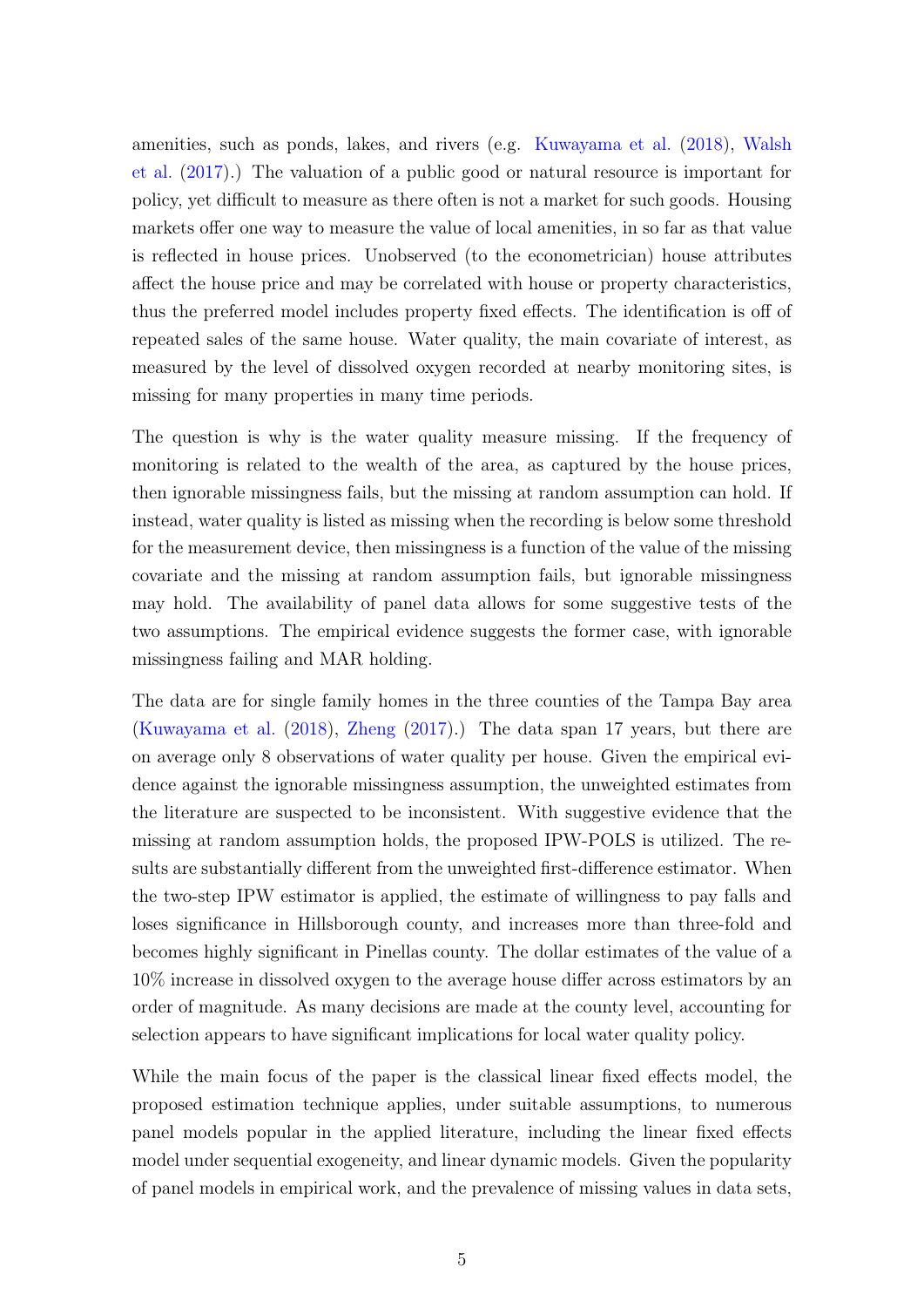the proposed estimation technique should be of practical importance.

The rest of the paper is organized as follows: the next section presents the classical linear fixed effects model and develops the estimators, the following section formalizes the assumptions and develops the asymptotic theory for the classical linear fixed effects model under strict exogeneity. Section (4) presents some finite sample performance. The empirical application is presented in section (5). Section (6) shows how the estimators may be generalized to handle many panel data models of interest, and the final section briefly concludes.

# 2 Model and Estimation

This section considers the classical linear fixed effects model under strict exogeneity, in which some of the covariates are not always observed:

<span id="page-5-0"></span>
$$
y_{it} = X_{it}\beta_{x0} + W_{it}\beta_{w0} + c_i + u_{it} \t t = 1, ..., T
$$
  
\n
$$
E[u_{it}|\mathbf{X}_i, \mathbf{W}_i, c_i] = 0
$$
\n(1)

where bold letters denote time histories, for example  $W_i = \{W_{i1}, W_{i2}, ..., W_{iT}\}.$ Model [\(1\)](#page-5-0) is assumed to hold for the population and thus holds for a random sample of individuals. Assume  $(y_{it}, X_{it}, W_{it})_{i=1,\dots,N}$  are i.i.d. for each  $t = 1, \dots, T$ , with  $X_{it}$  a  $k_1$  vector,  $W_{it}$  a  $k_2$  vector where  $k_2$  may equal zero<sup>[7](#page-5-1)</sup>, and let  $k = k_1 + k_2$ . The fixed effects  $c_i$  and  $(X_{it}, W_{it})$  may be arbitrarily correlated. In the data,  $X_{it}$  is not always observed, but  $y_{it}$ ,  $W_{it}$  are fully observed. If the data are from a survey, the setting is akin to item non-response, as opposed to attrition. Let  $d_{it}$  be an indicator that takes the value 1 when  $X_{it}$  is fully observed for person i in time period t. Let  $V_{it}$  be a vector of not necessarily time-varying variables which are distinct from  $(X_i, W_i, y_i)$  and are fully observed; for example,  $V_{it}$  may include time-invariant variables absorbed in the  $c_i$  in model [\(1\)](#page-5-0). The potentially observed variables are then  $(\mathbf{y}_i, \mathbf{X}_i, \mathbf{W}_i, \mathbf{V}_i)$ . This section motivates and defines the two proposed IPW estimators.

The question is how to consistently estimate the slope parameters in  $(1)$  when  $X_{it}$ is missing at random, as discussed in the introduction, and defined as follows:

<span id="page-5-2"></span> $\text{Assumption 1.}~~ (MAR)~ \bm{d}_{i}|(\bm{y}_{i},\bm{X}_{i},\bm{W}_{i},\bm{V}_{i}) \sim \bm{d}_{i}|(\bm{y}_{i},\bm{W}_{i},\bm{V}_{i})$ 

<span id="page-5-1"></span><sup>&</sup>lt;sup>7</sup>Though  $W_{it}$  is likely non-empty as it will include any time effects.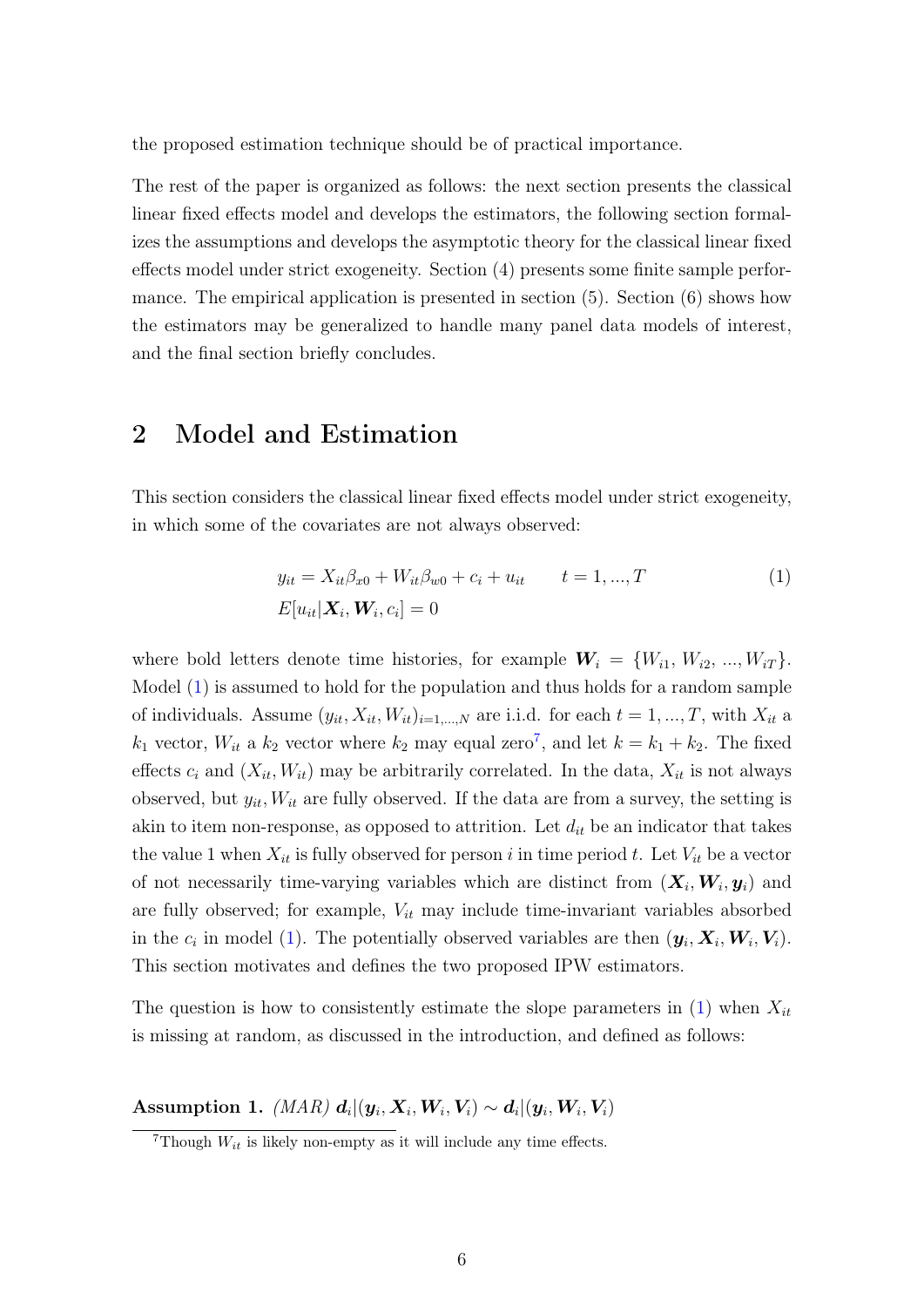Assumption [\(1\)](#page-5-2) states that distribution of observation does not depend directly on the covariates which are not always observed. Observation may depend on the outcome, and thus can indirectly depend on the missing covariate values. The key component of the missing at random assumption is that the probability of observation is not conditionally related to the value of the missing covariates, but is instead a function only of fully observed variables, which can include the  $y_{it}$ s. While an exclusion restriction or auxiliary data are not required, additional variables  $V_{it}$ influencing selection are allowed; in particular, time-invariant variables that are absorbed in  $c_i$  may be good predictors of selection and can be explicitly included in the conditional joint probability.

First-differences are used to eliminate the fixed effects from [\(1\)](#page-5-0) and obtain estimating equations which are a function of potentially observed variables. First-differencing model [\(1\)](#page-5-0) yields:

$$
y_{it} - y_{it-1} = (X_{it} - X_{it-1})\beta_{x0} + (W_{it} - W_{it-1})\beta_{w0} + u_{it} - u_{it-1} \qquad t = 2, ..., T \quad (2)
$$

$$
\Delta y_{it} = \Delta X_{it}\beta_{x0} + \Delta W_{it}\beta_{w0} + \Delta u_{it}
$$

where one time period is lost to the differencing, and the second equality is standard notation using  $\Delta y_{it} = y_{it} - y_{it-1}$ .

The first-differenced population moments from the orthogonality conditions implied by the strict exogeneity assumption  $are^8$  $are^8$ :

<span id="page-6-1"></span>
$$
E[\Delta X'_{it}\Delta u_{it}] = 0
$$
  
\n
$$
E[\Delta W'_{it}\Delta u_{it}] = 0 \qquad t = 2, ..., T
$$
\n(3)

These are  $K(T-1)$  moments for the K slope parameters  $\beta_0$ .

The fully observed data in each time period are  $(y_{it}, d_{it}X_{it}, W_{it}, d_{it}, V_{it})_{i=1,\dots,N}$ . The data in the first-differenced moments are fully observed when  $d_{it} = 1$  and  $d_{it-1} = 1$ , the so-called complete cases:

$$
d_{it}d_{it-1}(\Delta y_{it}, \Delta X_{it}, \Delta W_{it})
$$
\n
$$
\tag{4}
$$

The complete cases may not be representative thus the first-differenced moments for the complete cases are not necessarily valid (see remark at the end of this section.)

<span id="page-6-0"></span><sup>&</sup>lt;sup>8</sup>There are of course infinitely many possible valid moments from the strict exogeneity condition. I focus on the moments standard in the literature.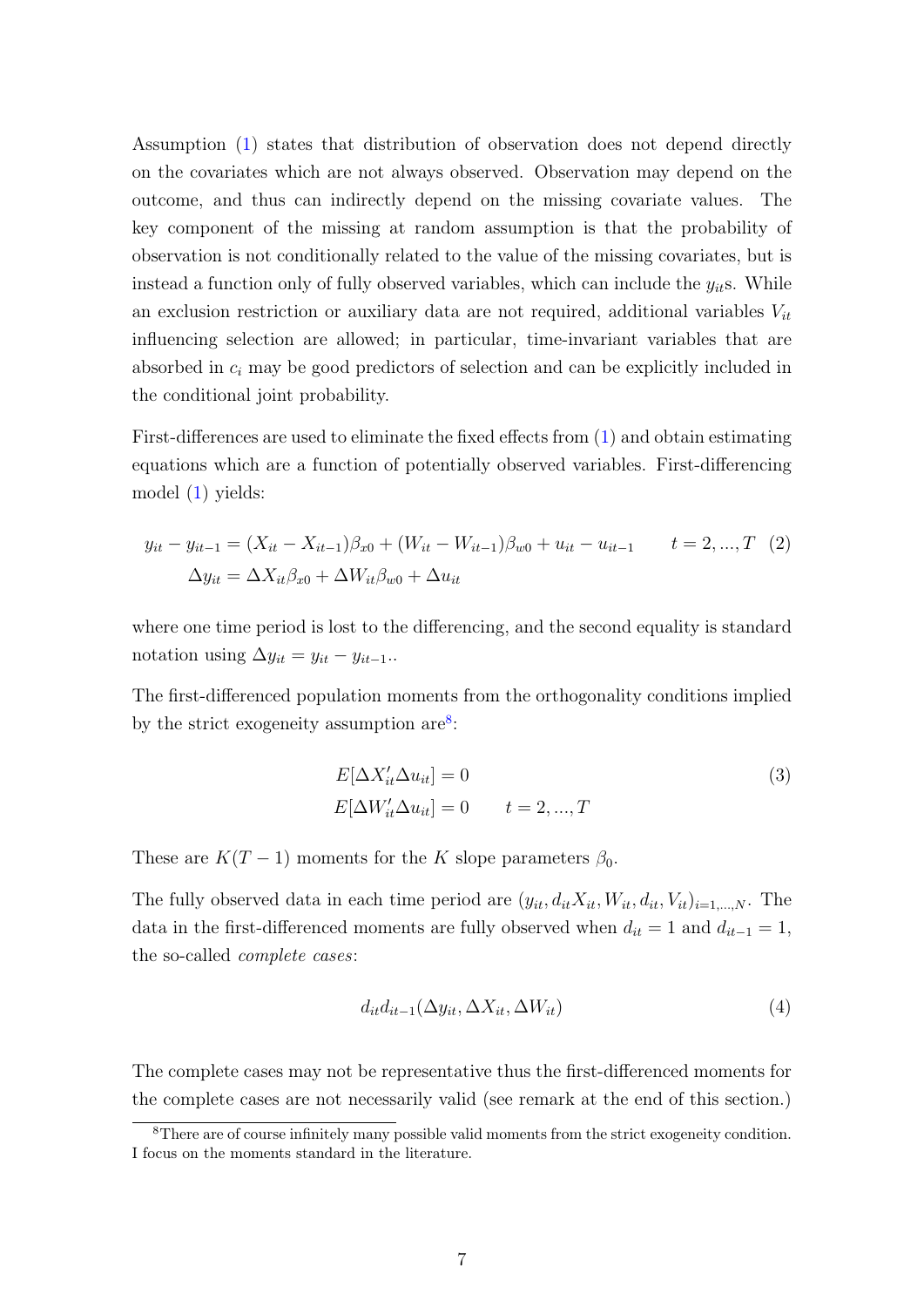Consider iterating the expectation on all the potentially observed variables:

$$
E[d_{it}d_{it-1}\Delta X'_{it}\Delta u_{it}] = E[E[d_{it}d_{it-1}\Delta X'_{it}\Delta u_{it}|\mathbf{y}_{i}, \mathbf{X}_{i}, \mathbf{W}_{i}, \mathbf{V}_{i}]]
$$
  
\n
$$
= E[E[d_{it}d_{it-1}|\mathbf{y}_{i}, \mathbf{X}_{i}, \mathbf{W}_{i}]\Delta X'_{it}\Delta u_{it}]
$$
  
\n
$$
= E[P[d_{it} = 1, d_{it-1} = 1|\mathbf{y}_{i}, \mathbf{X}_{i}, \mathbf{W}_{i}, \mathbf{V}_{i}]\Delta X'_{it}\Delta u_{it}]
$$
 (5)

where recall that the  $V_{it}$  are not necessarily time varying variables that influence observation.

The proposed estimator is an inverse probability weighted estimator. Only the fully observed estimating equations are used, and each estimating equation is reweighted by the inverse of the probability that equation is fully observed. Let  $p_{it}(y, X, W, V) = P[d_{it} = 1, d_{it-1} = 1 | \boldsymbol{y}_i, \boldsymbol{X}_i, \boldsymbol{W}_i, \boldsymbol{V}_i],$  then, provided the expectation exists, following the same iterated expectations as above yields:

<span id="page-7-1"></span><span id="page-7-0"></span>
$$
E[\frac{d_{it}d_{it-1}}{p_{it}(y, X, W, V)} \left(\Delta X'_{it}\right) \Delta u_{it}] = 0 \t t = 2, ..., T \t (6)
$$

These weighted population moment functions are valid for the observed sample. This is the basis for the inverse probability weighted estimators. The completely observed first-differenced estimating equations are re-weighted to make up for the fact that the complete cases themselves may not be a representative panel data set.

For estimation, re-write  $(6)$  using  $(2)$ :

$$
E\left[\frac{d_{it}d_{it-1}}{p_{it}(y,X,W,V)}\left(\Delta X'_{it}\right)(\Delta y_{it} - \Delta X_{it}\beta_{x0} - \Delta W_{it}\beta_{w0})\right] = 0 \qquad t = 2,...T \quad (7)
$$

The  $K(T-1)$  moments [\(7\)](#page-7-1) will form the basis of estimation.

The population moments [\(7\)](#page-7-1) require  $P(d_{it} = 1, d_{it-1} = 1 | \mathbf{y}_i, \mathbf{W}_i, \mathbf{X}_i, \mathbf{V}_i)$  for  $t =$  $2, \ldots, T$ , which is problematic as this joint probability is generally unknown and is a function of the not fully observed covariates. This is the strength of the MAR assumption as  $(1)$  implies:

$$
P(d_{it} = 1, d_{it-1} = 1 | \mathbf{y}_i, \mathbf{W}_i, \mathbf{X}_i, \mathbf{V}_i) = P(d_{it} = 1, d_{it-1} = 1 | \mathbf{y}_i, \mathbf{W}_i, \mathbf{V}_i)
$$
(8)

for each  $t = 2, ..., T$ . The MAR assumption, along with a parametric specification for the joint probability of observation, are the main identifying assumptions used in this paper, and are collected below in [\(2\)](#page-8-0).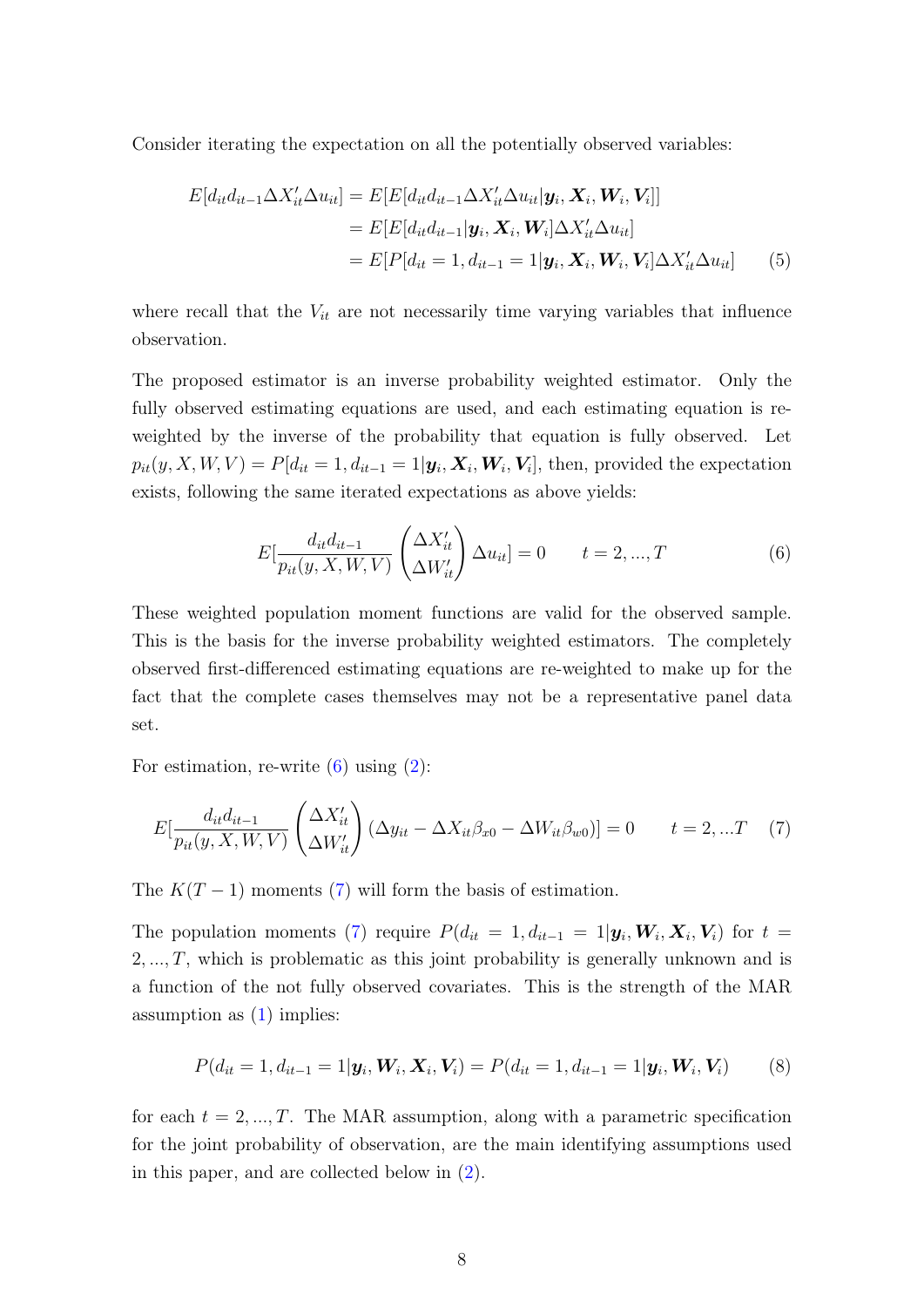<span id="page-8-0"></span>Assumption 2. (i) For each  $t = 2, ..., T$ , the joint probability  $P(d_{it} = 1, d_{it-1})$  $1|\bm{y}_i, \bm{W}_i, \bm{X}_i, \bm{V}_i) = P(d_{it} = 1, d_{it-1} = 1|\bm{y}_i, \bm{W}_i, \bm{V}_i),$ 

(ii) For each  $t = 2, ..., T$ ,  $P(d_{it} = 1, d_{it-1} = 1 | \mathbf{y}_i, \mathbf{W}_i, \mathbf{V}_i) = G_{t,t-1}(\mathbf{y}_i, \mathbf{W}_i, \mathbf{V}_i; \delta_{t0})$  for some known function  $G_{t,t-1}(\cdot)$  and unknown parameter  $\delta_{t0}$ ,

(iii) For each  $t = 2, ..., T$  and all  $\delta_t \in \mathcal{C}$ , there exists  $a \kappa \in \mathcal{R}^+$  such that  $0 < \kappa \leq$  $G_{t,t-1}(\boldsymbol{y}_i, \boldsymbol{W}_i, \boldsymbol{V}_i; \delta_t) \leq 1.$ 

Part (i) is the missing at random (MAR) assumption, which specifies the joint probability as a function of only fully observed variables. Part(i) non-parametrically identifies the selection probabilities. Non-parametric estimation based on part (i) is seldom done in practice, even in the cross-sectional literature, and is less attractive in the panel setting as the curse of dimensionality is even more severe, with  $T$  times as many possible right hand side variables as possible in a cross-section<sup>[9](#page-8-1)</sup> Part (ii) is a parametric specification for the joint probability of observation. Part (iii) is the strong overlap assumption which bounds the joint probability away from 0, as the weights used in [\(7\)](#page-7-1) are the inverse of the probability. This condition guarantees that the moment function in  $(6)$  is well-defined.

Assumption [\(2\)](#page-8-0) contains all the needed structure for the selection process. The formal assumptions in the next section fill in the necessary regularity conditions. The estimators and asymptotic theory are in terms of the parametric function  $G_{t,t-1}(\cdot)$ . The missing at random assumption allows selection to depend on time-invariant heterogeneity, though not in an arbitrary way. Selection may contain a correlated random effects structure [\(Mundlak](#page-46-5) [\(1978\)](#page-46-5)) as in the simulations. In the simulations, a latent threshold crossing model for selection is used, as is common in the literature, to highlight the time dependence of the bivariate selection mechanism.

I propose two estimators based on the moments [\(7\)](#page-7-1) and the selection mechanism assumption [\(2\)](#page-8-0). The first is a pooled estimator which sums the moments over time, resulting in a just-identified system. The second is a GMM estimator which stacks the moments over time, thus taking advantage of over-identifying conditions (when  $T > 2$ ). The optimally-weighted GMM estimator is more asymptotically efficient than the pooled estimator, though may perform worse in finite samples, a point explored in the simulations.

Define the following pooled IPW-POLS estimator:

<span id="page-8-1"></span><sup>&</sup>lt;sup>9</sup>A notable exception is Chen, Hong, Tarozzi [\(Chen et al.](#page-45-3) [\(2008\)](#page-45-3)), who, among other things, consider first-stage non-parametric estimation of the propensity score. Further extension of the proposed technique to non-parametric estimation of the joint probability of selection is left to future work.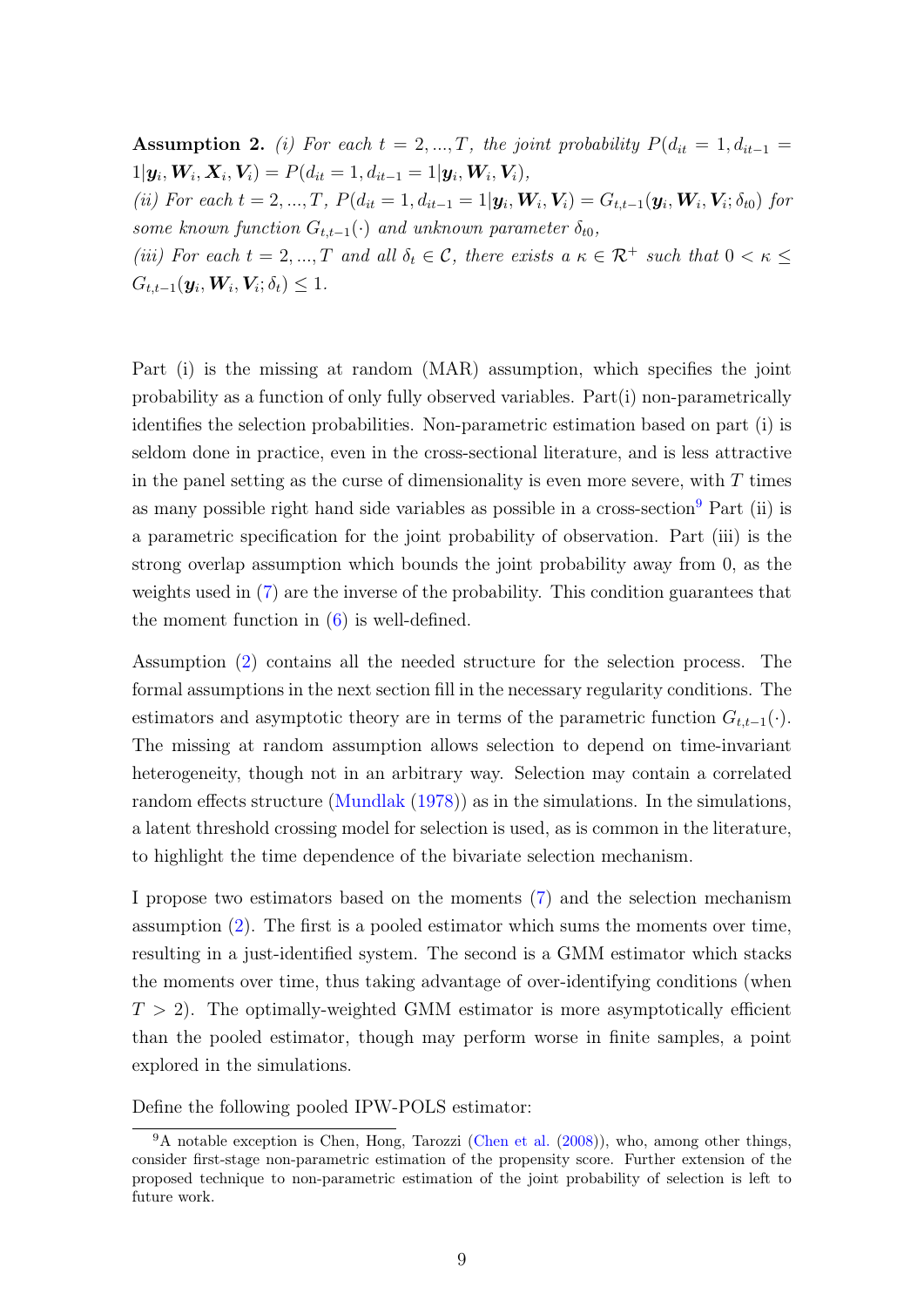$$
\hat{\beta}_{POLS} = (\sum_{i} \sum_{t=2} \frac{d_{it} d_{it-1}}{G_{t,t-1}(Z_{it,it-1}; \hat{\delta}_t)} \left(\Delta X'_{it}\right) (\Delta X_{it} \Delta W_{it}))^{-1} \sum_{i} \sum_{t=2} \frac{d_{it} d_{it-1}}{G_{t,t-1}(Z_{it,it-1}; \hat{\delta}_t)} \left(\Delta X'_{it}\right) \Delta y_{it}
$$
\n(9)

where, for each  $t = 2, ..., T, \hat{\delta}_t$  is a conditional MLE estimator of a bivariate binary selection model.

An alternative to the pooled OLS estimator defined above is to stack the moments from [\(7\)](#page-7-1) and define a GMM estimator. The first step is still the estimation of the  $\delta_t$ s from conditional MLE of a bivariate binary selection model for each  $t = 2, ..., T$ . Define the K vector  $m_{it} =$  $d_{it}d_{it-1}$  $G_{t,t-1}(Z_{it,it-1};\hat{\delta}_t)$  $\int \Delta X'_{it}$  $\Delta X'_{it}$ <br> $\Delta W'_{it}$  $(\Delta y_{it} - \Delta X_{it} \beta_x - \Delta W_{it} \beta_w).$ Then the  $K(T-1)$  vector of sample moments based on the population moments [\(7\)](#page-7-1) can be written as

$$
M_i = (m'_{i2} m'_{i3} ... m'_{iT})'
$$
\n(10)

$$
\bar{M} = \frac{1}{N} \sum_{i} (m'_{i2} m'_{i3} ... m'_{iT})'
$$
\n(11)

The IPW-GMM estimator is defined as:

<span id="page-9-0"></span>
$$
\hat{\beta}_{GMM} = \arg\min_{(\beta_x, \beta_w)} \bar{M}' A_N \bar{M} \tag{12}
$$

where  $A_N$  is a positive definite matrix and  $A_N \stackrel{p}{\rightarrow} A$ , for A a positive definite weighting matrix.

## 2.1 Remark on other appraoches and transformations

The most common approach to missing values is use the complete cases in an unweighted estimator; that is, to use the complete cases as a valid sample. A natural question is, are the moments valid for the complete cases? Without ignorable missingness, the answer is generally no:

$$
E[d_{it}d_{it-1}\Delta X'_{it}\Delta u_{it}] = E[E[d_{it}d_{it-1}\Delta X'_{it}\Delta u_{it}|\mathbf{X}_{i}, \mathbf{W}_{i}, c_{i}, \mathbf{d}_{i}]]
$$
  
\n
$$
= E[d_{it}d_{it-1}\Delta x'_{it}E[\Delta u_{it}|\mathbf{X}_{i}, \mathbf{W}_{i}, c_{i}, \mathbf{d}_{i}]]
$$
  
\n
$$
\neq E[d_{it}d_{it-1}\Delta X'_{it}E[\Delta u_{it}|\mathbf{X}_{i}, \mathbf{W}_{i}, c_{i}]] = 0
$$
 (13)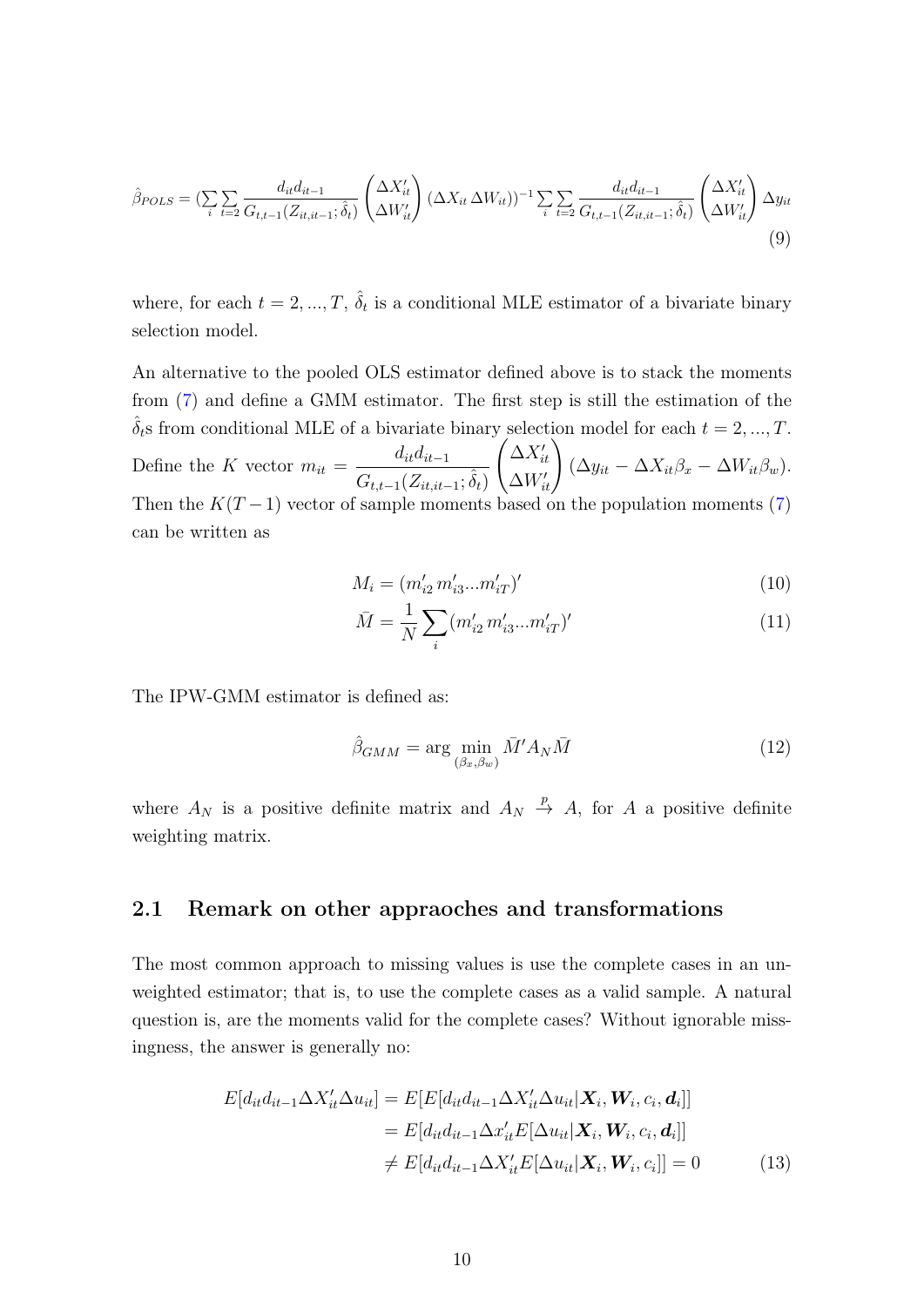Ignorable, or exogenous missingness is exactly the assumption that strict exogeneity holds conditional on the observation vector as well:  $E[\Delta u_{it}|\boldsymbol{X}_i, \boldsymbol{W}_i, c_i, \boldsymbol{d}_i] =$  $E[\Delta u_{it}|\bm{X}_i,\bm{W}_i,c_i]=0.$  In particular, when observation is directly related to the shocks  $u_{it}$  or the outcome  $y_{it}$ , ignorable missingness will fail, and the difference between  $E[\Delta u_{it}|\bm{X}_i, \bm{W}_i, c_i, \bm{d}_i]$  and  $E[\Delta u_{it}|\bm{X}_i, \bm{W}_i, c_i] (= 0)$  is the source of the inconsistency of the unweighted complete case estimator when ignorable missingness does not hold.

Other common approaches to estimation of a linear fixed effects model include the within transformation, and a Chamberlain-Mundlak correlated random effects structure for the  $c_i$ . Both the Mundlak-Chamberlain device and the within transformation introduce the entire time history of the covariates. The estimating equations will thus be fully observed only when the covariates are observed for all time periods. The effective sample size is  $N_{obs} = \sum_i \prod_t d_{it}$ , and any agent i with  $d_{it} = 0$  for some t will be dropped from analysis. Using moments which involve a strict subset of the total time periods available allows for use of more of the data, even within complete case analysis, as the complete cases for each moment function depend on the time periods included in that moment and may include observations with missing values in other time periods.

The strong overlap condition in assumption [\(2\)](#page-8-0) is another opportunity to see the benefits of moments which are a function of as few time periods as possible since  $P(d_{i1} = 1, ..., d_{iT} = 1) < P(d_{it} = 1, d_{it-1} = 1)$  and inverse probability weighting is known to suffer as  $\kappa$  decreases. Furthermore, first-differencing can be used, with modification, for sequential exogeneity and dynamic models, a point revisited later.

# 3 Asymptotic Theory

This section presents the asymptotic theory for the IPW-POLS and the IPW-GMM estimators developed in the previous section. The arguments of the previous section are formalized in the following assumptions and theorems. The limiting behavior is for  $N \to \infty$  and finite T.

The general properties of two-step estimators for large N and fixed T are known (see [Newey and McFadden](#page-46-6) [\(1994\)](#page-46-6)). The cross-sectional two-step IPW estimator where the first step is conditional maximum likelihood estimation from a binary selection model has been extensively studied [\(Wooldridge](#page-47-4) [\(2002\)](#page-47-4), [Wooldridge](#page-47-3) [\(2007\)](#page-47-3), [Graham](#page-45-4) [et al.](#page-45-4) [\(2012\)](#page-45-4)). Extending the IPW machinery to a panel model, and thus consistently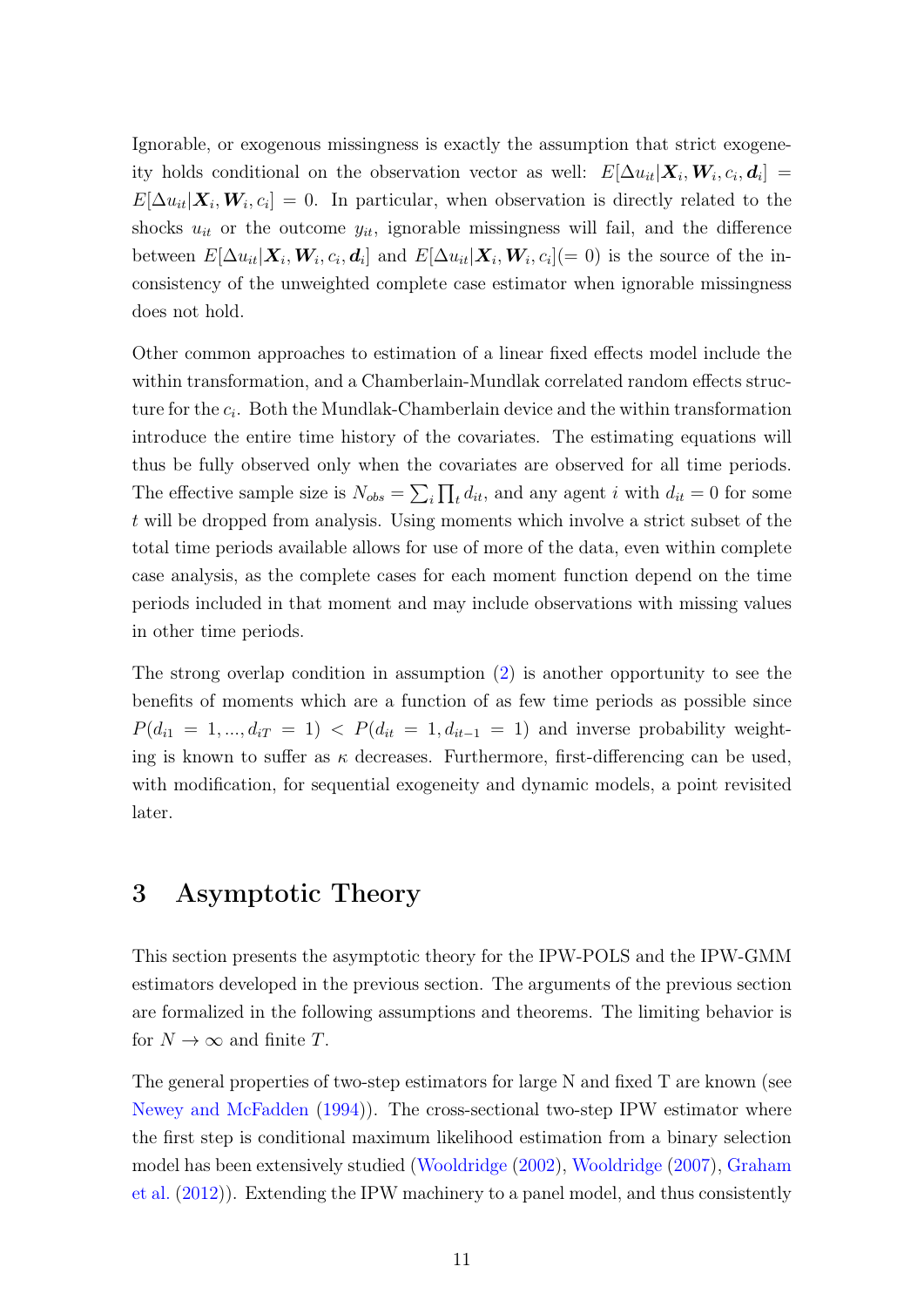estimating slope parameters in the presence of missing at random covariate data, is the main contribution of this paper. The presence of multiple time periods has some notable consequences for the IPW estimator. One notable consequence (see corollary [\(1\)](#page-16-0)) is that it is no longer necessarily true that using the estimated probabilities yields a more efficient estimator than using the true probabilities, as is true in the cross-section [\(Wooldridge](#page-47-4) [\(2002\)](#page-47-4), [Wooldridge](#page-47-3) [\(2007\)](#page-47-3)). One notable distinction in the mechanics of the estimator is that selection is no longer a single binary response, but rather a bivariate binary response due to the time differencing used to eliminate the fixed effects. Extending selection to a bivariate binary response model for the first stage estimation is a technical contribution to the IPW literature.

For each t, let  $L_t = (X_t, W_t)$ , where the i subscript is omitted. Recall that bold letters denote time histories; e.g.  $\boldsymbol{L} = \{L_{i1}, L_{i2}, ..., L_{iT}\}\.$  The following assumptions will be adopted throughout:

<span id="page-11-0"></span>**Assumption 1.** (i) For each time period  $t=1,...,T$ , the random variables  $y_t \in \mathbb{R}$ , and  $L_t \in \mathbb{R}^K$  (vector) have finite first and second moments (finite means, variances, and covariances.) Second moment for the vector  $L_t$  is  $E[L_t'L_t]$  (as opposed to componentwise.) For each i,  $c_i$  is a random draw from an unknown distribution  $\mathcal{F}_c$  with finite first and second moments. (ii) For each time period t, the random variables  $y_t$ ,  $L_t$ , and c have finite third and fourth moments.

Assumption [\(1\)](#page-11-0) is a standard assumption, which gives primitive conditions on the random variables sufficient for consistency  $((1)(i))$  $((1)(i))$  $((1)(i))$  and asymptotic normality  $((1)(ii))$ of the estimators  $10$ .

<span id="page-11-2"></span>Assumption 2.  $\beta_0 \in \mathcal{B}$ , a compact subset of  $\mathbb{R}^k$ .

Compactness is not needed for the linear model, but is innocuous in applications and simplifies the analysis.

<span id="page-11-3"></span>**Assumption 3.** (Strict exogeneity)  $E[u_t|X_1, ..., X_T, W_1, ..., W_T, c] := E[u_t|L_1, ..., L_T, c] =$ 0 for all t.

<span id="page-11-1"></span> $10$ Finite variance and higher moments give tractable primitive conditions, but are stronger conditions than the weakest possible conditions necessary for consistency and asymptotic normality, respectively (see [Newey and McFadden](#page-46-6) [\(1994\)](#page-46-6).)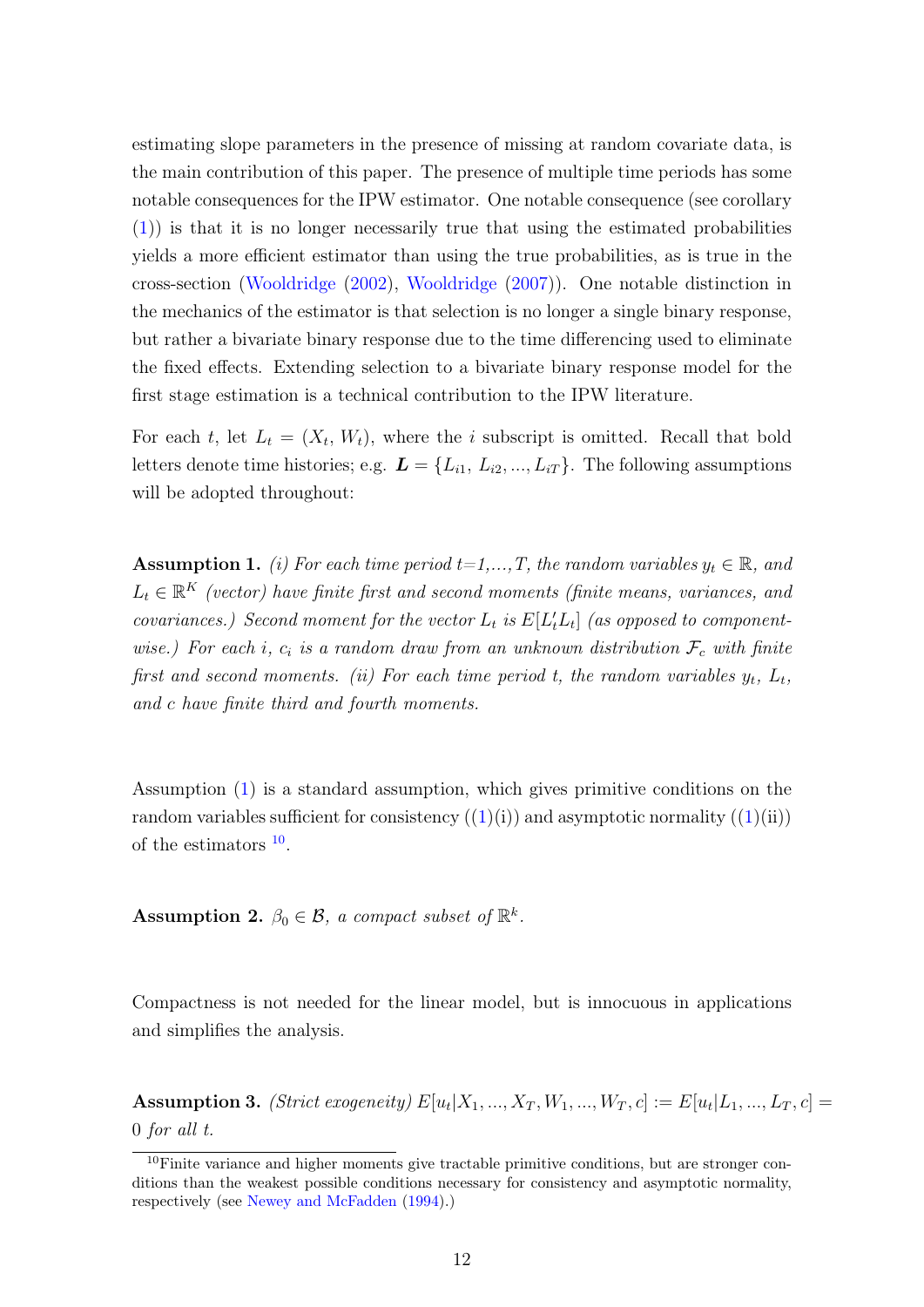The main model of interest is the classic linear fixed effects model [\(2\)](#page-11-2), under strict exogeneity, assumption[\(3\)](#page-11-3). The next section shows how the estimation strategy can be readily adapted to handle sequential exogeneity, as well as other models of interest.

Let  $Z_t$  be a vector-valued function of the fully observed random variables, and  $z_t$  a realization. For example,  $Z_t$  may equal  $(y_t, y_{t-1}, \bar{y}, W_t, W_{t-1}, W_t^2, V_t)$ . As discussed in the previous section,  $V_t$  may include time invariant random variables, or timevarying variables that affect selection but are conditionally unrelated to the outcome variable  $y_t$ , or  $V_t$  may be empty.  $Z_t$  are the predictors of the joint probability of observation, as formalized below.

**Definition 1.** Let  $d_t$  be an indicator which takes value 1 when  $X_t$  is fully observed. For each  $t = 2, ..., T$ , let  $p_{t,t-1} = P(d_t = 1, d_{t-1} = 1 | \mathbf{X}, \mathbf{Z})$ , the joint (conditional) probability of observing X in periods t and  $t-1$ .

The next three assumptions repeat the selection mechanism assumptions gathered in the previous section, and are repeated here for completeness.

<span id="page-12-1"></span>Assumption 4. (MAR)  $P(d_t = 1, d_{t-1} = 1 | \mathbf{X}, \mathbf{Z}) = P(d_t = 1, d_{t-1} = 1 | \mathbf{Z})$ 

<span id="page-12-0"></span>**Assumption 5.** (Parametric specification) For each  $t, t - 1$ , there exists a vector  $\delta_{t0} \in \mathbb{R}^{|\delta_{t0}|}$  such that  $p_{t,t-1} = G_{t,t-1}(z_t, \delta_{t0})$  for a known function G and unknown parameter  $\delta_{t0}$ .

<span id="page-12-2"></span>**Assumption 6.** (Strong overlap) For all t, and all  $z_t$ ,  $\delta_t$  in their supports,  $p_{t,t-1}(z_t, \delta_t) \geq$  $\kappa > 0$  for some  $\kappa \in \mathbb{R}$ .

Assumption [\(5\)](#page-12-0) allows for a different parameter  $\delta_{t0}$  in each  $(t, t-1)$  for  $t = 2, ..., T$ . While that is the preferred specification in the interest of accurately predicting  $p_{t,t-1}$ , with many time periods, this may result in too severe a loss of degrees of freedom. In which case, it may be more tractable to adopt a pooled specification of the form  $G_{t,t-1}(z_t,\delta_0)$ . The analysis carries through with a slight change to the form of the asymptotic variance, as will be noted.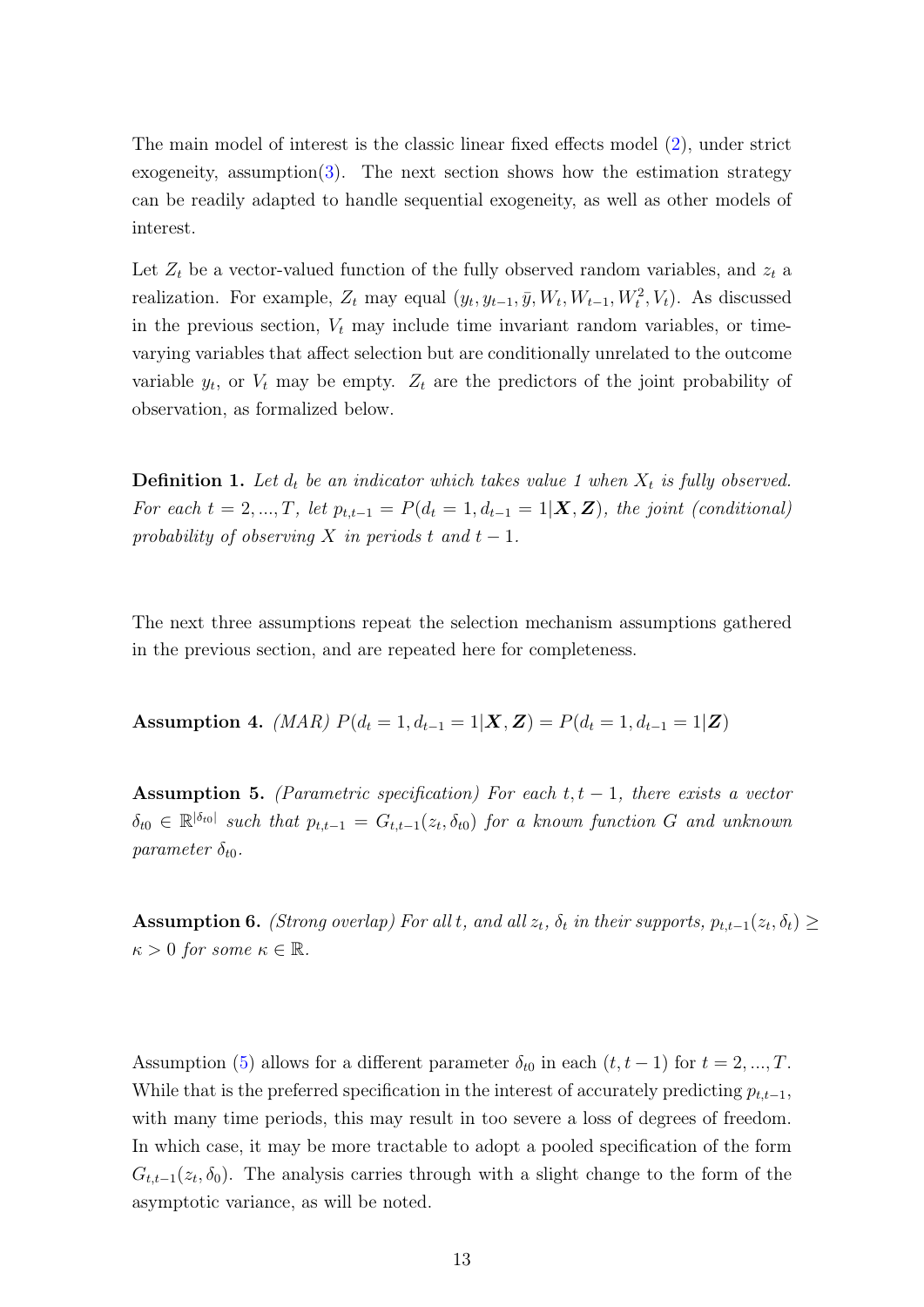The previous three assumptions are the main identifying assumptions of the paper. Assumption [\(4\)](#page-12-1) is the missing at random assumption, which states that the joint probability of observing  $X$  is unrelated to the values of  $X$ , conditional on the fully observed variables Z. Assumption [\(6\)](#page-12-2) uniformly bounds the probability of selection away from zero so that the inverse probability is well-defined and well-behaved in the limit. Assumption [\(5\)](#page-12-0) assumes a correctly specified parametric form for the joint probability of observation, thus ensuring that the joint probability can be consistently estimated.

The remaining assumptions fill out the technical details needed for identification of  $\beta_0$ , and the limiting behavior of the estimators. The assumptions are standard rank  $((7), (8))$  $((7), (8))$  $((7), (8))$  $((7), (8))$  $((7), (8))$  and smoothness  $((9), (10))$  $((9), (10))$  $((9), (10))$  $((9), (10))$  $((9), (10))$  assumptions. A brief discussion of how the technical assumptions are used follows each assumption, while the full proofs are in the appendix. The uninterested reader may skip to the next subsection.

<span id="page-13-0"></span>Assumption 7.  $E[\Delta L'_t \Delta L_t]$  is non-singular for  $t = 2, ..., T$ .

<span id="page-13-1"></span>Assumption 8.  $E[\sum_t$  $d_t d_{t-1}$  $\frac{d_t d_{t-1}}{p_{t,t-1}} \Delta L_t \Delta L'_{t-1}]$  is non singular.

Assumption [\(7\)](#page-13-0) is the standard rank condition for the first-differenced estimator. Assumption [\(8\)](#page-13-1) says that there is enough variation in the fully observed population so that the rank condition still holds.

An entire joint distribution for the random variables  $(d_t, d_{t-1})$  conditional on  $z_t$  is specified, as detailed in assumption  $(9)$  and  $(10)$ .

<span id="page-13-2"></span>Assumption 9. (Parametric specification) For each  $t, t - 1$ ,  $P(d_t = d, d_{t-1})$  $d'|z_t) = G_{t,t-1}(d, d'|z_t; \delta_{t0})$  (where  $d, d' \in \{0, 1\}$ ) such that: (i)  $\delta_{t0} \in \mathcal{D}$ , a compact subset of  $\mathbb{R}^{|\delta_{t0}|}$ , (ii)  $\exists z_t \in support(Z_t)$  with  $P(d_t = d, d_{t-1} = d' | z_t) > 0$  such that  $P(d_t = d, d_{t-1} = d' | z_t)$  $d'|z_t \rangle \neq G_{t,t-1}(d,d'|z_t;\delta_t)$  for  $\delta_t \neq \delta_{t0}$ , (iii)  $G_{t,t-1}$  is continuous in  $\delta$  for each  $d, d', z_t$ ,  $(iv) E[sup_{\delta} | ln(G_{t,t-1}(d, d', z_t; \delta_t))|] < \infty.$ 

Assumption [\(9\)](#page-13-2) guarantees that the conditional maximum likelihood estimator (CLME) is consistent for  $\delta_{t0}$  for each t (see theorem 13.1 in [Wooldridge](#page-47-2) Wooldridge [\(2010b\)](#page-47-2),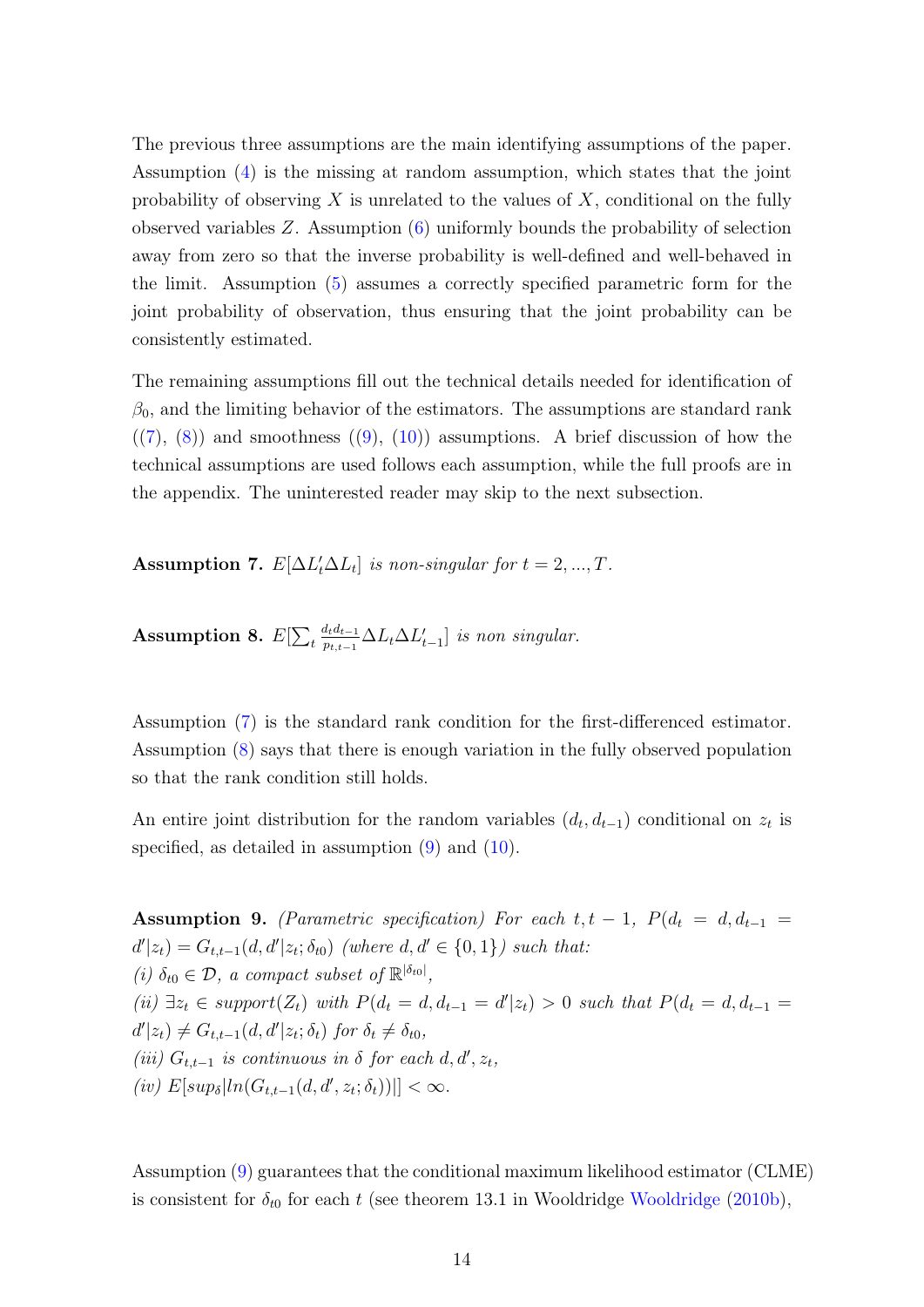or theorem 2.5 in Newey, McFadden [Newey and McFadden](#page-46-6) [\(1994\)](#page-46-6)).

The  $\delta_{t0}$  are estimated via conditional maximum likelihood; i.e.  $\hat{\delta}_t$  is the solution to:

$$
\sum_{i} s_{t,t-1}(z_{it}; \delta_t) = 0
$$
\n(14)

<span id="page-14-1"></span>
$$
s_{t,t-1} = \nabla_{\delta_t} \mathcal{L}(\delta_t) \tag{15}
$$

for each  $t = 2, ..., T$ , where  $s_{t,t-1}$  is the score of the log likelihood of the bivariate binary selection model. The log likelihood is:

$$
\mathcal{L}(\delta_t) = \sum_i d_{it} d_{it-1} ln(G_{t,t-1}(1, 1|z_{it}; \delta_t))
$$
  
+ 
$$
(1 - d_{it}) d_{it-1} ln(G_{t,t-1}(0, 1|z_{it}; \delta_t))
$$
  
+ 
$$
d_{it}(1 - d_{it-1}) ln(G_{t,t-1}(1, 0|z_{it}; \delta_t))
$$
  
+ 
$$
(1 - d_{it})(1 - d_{it-1}) ln(G_{t,t-1}(0, 0|z_{it}; \delta_t))
$$

The addition of the next assumption fills in the technical details that yield asymptotic normality and efficiency of the CMLE estimator for each t (see theorem 13.2 in Wooldgridge [Wooldridge](#page-47-2) [\(2010b\)](#page-47-2), or theorem 3.4 in Newey, McFadden [Newey and](#page-46-6) [McFadden](#page-46-6) [\(1994\)](#page-46-6)).

<span id="page-14-0"></span>Assumption 10. (Smoothness) For each t, t-1,  $P(d_t = d, d_{t-1} = d' | z_t) = G_{t,t-1}(d, d' | z_t; \delta_{t0})$ such that: (i)  $\delta_{t0} \in int(\mathcal{D}),$ (ii) In a neighborhood of  $\delta_{t0}$ ,  $G_{t,t-1}(d,d',z_t;\delta_t)$  is twice continuously differentiable in  $\delta$  and  $G_{t,t-1}(d, d', z_t; \delta_t) > 0$ , (iii)  $\int sup_{\delta} || \nabla_{\delta} G_{t,t-1}(d, d' | z_t; \delta_t) || dz < \infty$  and  $\int sup_{\delta} || \nabla_{\delta \delta} G_{t,t-1}(d, d' | z_t; \delta_t) || dz < \infty$ , (iv)  $E[\nabla_{\delta} G_{t,t-1}(d, d'|z_t; \delta_{t0}) \{\nabla_{\delta} G_{t,t-1}(d, d'|z_t; \delta_{t0})\}]$  exists and is non-singular.

Conditions (i) and (ii) guarantee that the score (the partial of the log-likelihood  $lnG_{t,t-1}(d_1, d_2|z_t; \delta_t)$  w.r.t  $\delta$ ) admits a mean-value expansion around the true  $\delta_{t0}$ . Conditions (iii) and (iv) guarantee the exchange of integration (summation w.r.t. distribution of  $(d_t, d_{t-1})$  and differentiation w.r.t  $\delta$  are allowed. This yields the results that the score has  $E[s_t|z_t] = 0$ , and the conditional information matrix equality (CIME) can be established for each  $t$ . Condition (iv) guarantees that the sample scores evaluated at the true  $\delta_{t0}$  are root-n asymptotically normal (as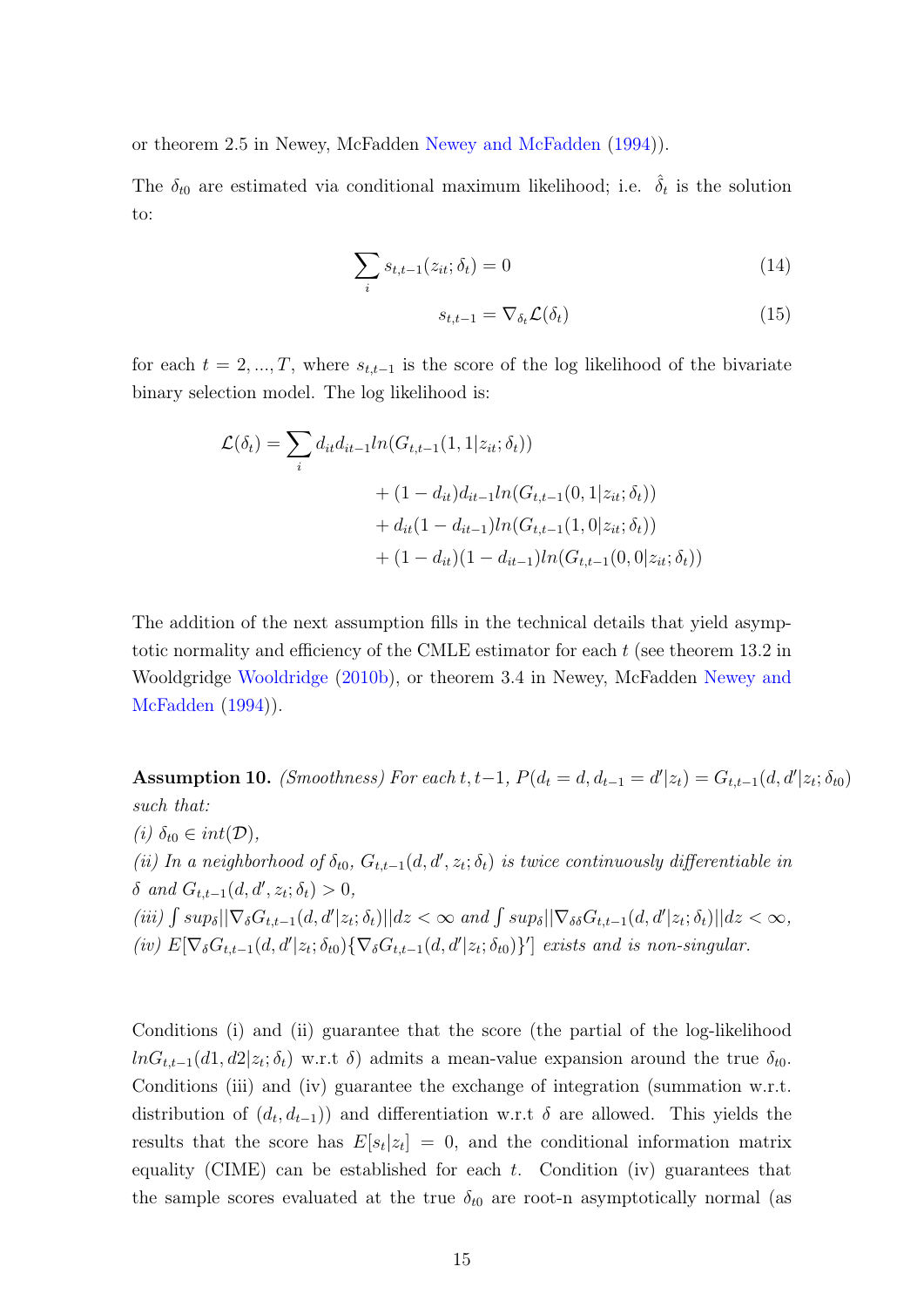the asymptotic variance is given by the inverse of (iv)) and condition (iii) plus assumption [\(1\)](#page-11-0) gives uniform convergence of the sample Hessian.

## 3.1 IPW-POLS estimator

This section establishes identification of  $\beta_0$ , as well as consistency and the asymptotic distribution of the IPW-POLS estimator.

From assumptions [\(2\)](#page-11-2) and [\(3\)](#page-11-3),  $E[\Delta L_t \Delta y_t] = E[\Delta L_t \Delta L_t] \beta$ . From assumption [\(7\)](#page-13-0),  $β_0$  is then uniquely identified in the population as  $β_0 = E[ΔL_t'ΔL_t]^{-1}E[ΔL_t'Δy_t]$ or  $\beta_0 = E[\sum_t \Delta L'_t \Delta L_t]^{-1} E[\sum_t \Delta L'_t \Delta y_t]$ . Unfortunately, the random sample from the population is subject to missing values. Define the observable population as the population defined by the random variables  $d_t(y_t, L_t)$ . It remains to show that  $\beta_0$  is identified in the observable population.

**Theorem 1.** *(Identification)* Under assumptions  $(1)$ ,  $(2)$ ,  $(3)$ ,  $(4)$ ,  $(5)$ ,  $(6)$ , and  $(8)(a)$  $(8)(a)$ ,  $\beta_0$  is uniquely identified in the observable population:

$$
\beta_0 = E[\sum_t \frac{d_t d_{t-1}}{p_{t,t-1}(z_t, \delta_{t0})} \Delta L'_t \Delta L_t]^{-1} E[\sum_t \frac{d_t d_{t-1}}{p_{t,t-1}(z_t, \delta_{t0})} \Delta L'_t \Delta y_t]
$$
(16)

**Theorem 2.** (Consistency of IPW-POLS) Under assumptions  $(1)$ ,  $(2)$ ,  $(3)$ ,  $(4)$ , [\(5\)](#page-12-0), [\(6\)](#page-12-2), [\(8\)](#page-13-1), and [\(9\)](#page-13-2),

$$
\hat{\beta}_{IPW-POLS} \xrightarrow{p} \beta_0 \tag{17}
$$

The detailed proof is presented in the appendix, and a sketch of the main points is given below.

Proof sketch.

$$
\hat{\beta}_{POLS} - \beta_0 = \left(\frac{1}{N} \sum_{i} \sum_{t=2} \frac{d_{it} d_{it-1}}{G_{t,t-1}(Z_{it}; \hat{\delta}_t)} \left(\Delta L'_{it}\right) (\Delta L_{it})\right)^{-1} \frac{1}{N} \sum_{i} \sum_{t=2} \frac{d_{it} d_{it-1}}{G_{t,t-1}(Z_{it}; \hat{\delta}_t)} \left(\Delta L'_{it}\right) \Delta u_{it}
$$

Assumption [\(9\)](#page-13-2) gives  $\hat{\delta}_t \stackrel{p}{\rightarrow} \delta_{t0}$  for each t, from known MLE results. The regularity conditions asume enough smoothness to apply the WLLN and continuous mapping  $d_{it}d_{it-1}$  $d_{it}d_{it-1}$ theorem.  $\hat{\beta}_{IPW-POLS} - \beta_0 \rightarrow E(\sum$  $\Delta L_{it}' (\Delta L_{it})^{-1} E[\sum$  $\Delta L_{it}^{\prime} \Delta u_{it}$ .  $G_{t,t-1}$  $G_{t,t-1}$  $t=2$  $t=2$ The result then follows from lemma [\(1\)](#page-53-0).  $\Box$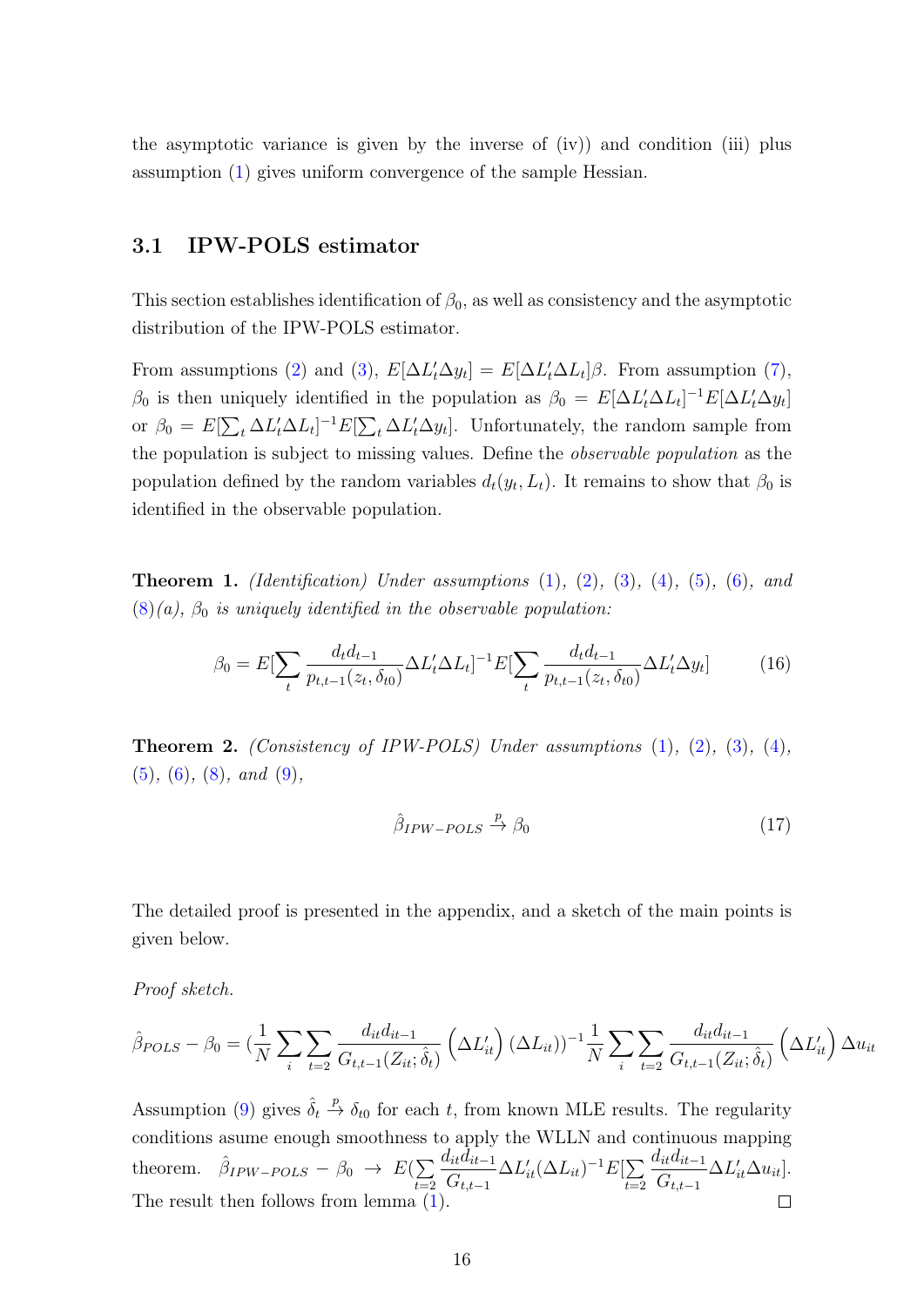<span id="page-16-1"></span>**Theorem 3.** Under assumptions  $(1)$ ,  $(2)$ ,  $(3)$ ,  $(4)$ ,  $(5)$ ,  $(6)$ ,  $(8)$ ,  $(9)$ , and  $(10)$ ,

$$
\sqrt{N}(\hat{\beta}_{POLS} - \beta_0) \stackrel{d}{\rightarrow} \mathcal{N}(0, \Sigma)
$$
 (18)

where  $\Sigma = A_0^{-1} B_0 A_0^{-1}$  with

$$
A_0 = E[\sum_t \Delta L'_t \Delta L_t]
$$
\n(19)

$$
B_0 = E\left[\left(\sum_t r_{it}\right)\left(\sum_t r'_{it}\right)\right] \tag{20}
$$

$$
r_{it} = m_{it} + C_{t0} M_t^{-1} s_{it}
$$
\n(21)

$$
m_{it} = \frac{d_{it}d_{it-1}}{G_{t,t-1}} \Delta L'_{it} \Delta u_{it}
$$
\n
$$
(22)
$$

$$
C_{t0} = E[\nabla_{\delta} m_t(\delta_{t0}, \beta_0)] \tag{23}
$$

$$
M_t = E[s_ts_t']\tag{24}
$$

and  $s_{it}$  is the  $|\delta_t|$  by 1 score vector of the bivariate binary selection log-likelihood (see  $(15)$ ,) evaluated at the true  $\delta_{t0}$ .

The subscript t is used instead of  $t, t - 1$  for clarity of notation, but note that all of the objects in [\(3\)](#page-16-1) are functions of (at least) two time periods.

In the case of a pooled specification, the above expressions are valid with  $C_{t0}$  replaced by  $C_0 = \sum_t E[\nabla_\delta m_t(\delta_0, \beta_0)],$  and  $M_t$  replaced by  $M = \sum_t E[s_ts_t']$ .

A notable consequence of the form of the asymptotic variance in Theorem [\(3\)](#page-16-1), is that the well known result from cross-sectional IPW analysis that using the estimated probabilities of observation is asymptotically more efficient than if the true probabilities were used [\(Robins et al.](#page-46-4) [\(1994\)](#page-46-4), [Wooldridge](#page-47-4) [\(2002\)](#page-47-4), [Wooldridge](#page-47-3) [\(2007\)](#page-47-3)) does not, in general, carry over to the panel setting:

<span id="page-16-0"></span>Corollary 1. Consider

$$
\tilde{\beta} = \left(\sum_{i} \sum_{t=2} \frac{d_{it} d_{it-1}}{G_{t,t-1}} \left(\Delta L'_{it}\right) (\Delta L_{it})\right)^{-1} \sum_{i} \sum_{t=2} \frac{d_{it} d_{it-1}}{G_{t,t-1}} \left(\Delta L'_{it}\right) \Delta y_{it} \tag{25}
$$

which uses the true joint probabilities of observation  $G_{t,t-1}$ . For  $T = 2$ ,  $avar(\tilde{\beta}) \geq$  $avar(\hat{\beta}_{IPW-POLS}).$ 

For  $T > 2$ ,  $avar(\hat{\beta}_{IPW-POLS})$  could be larger or smaller (in a positive definite sense) than  $avar(\tilde{\beta})$ .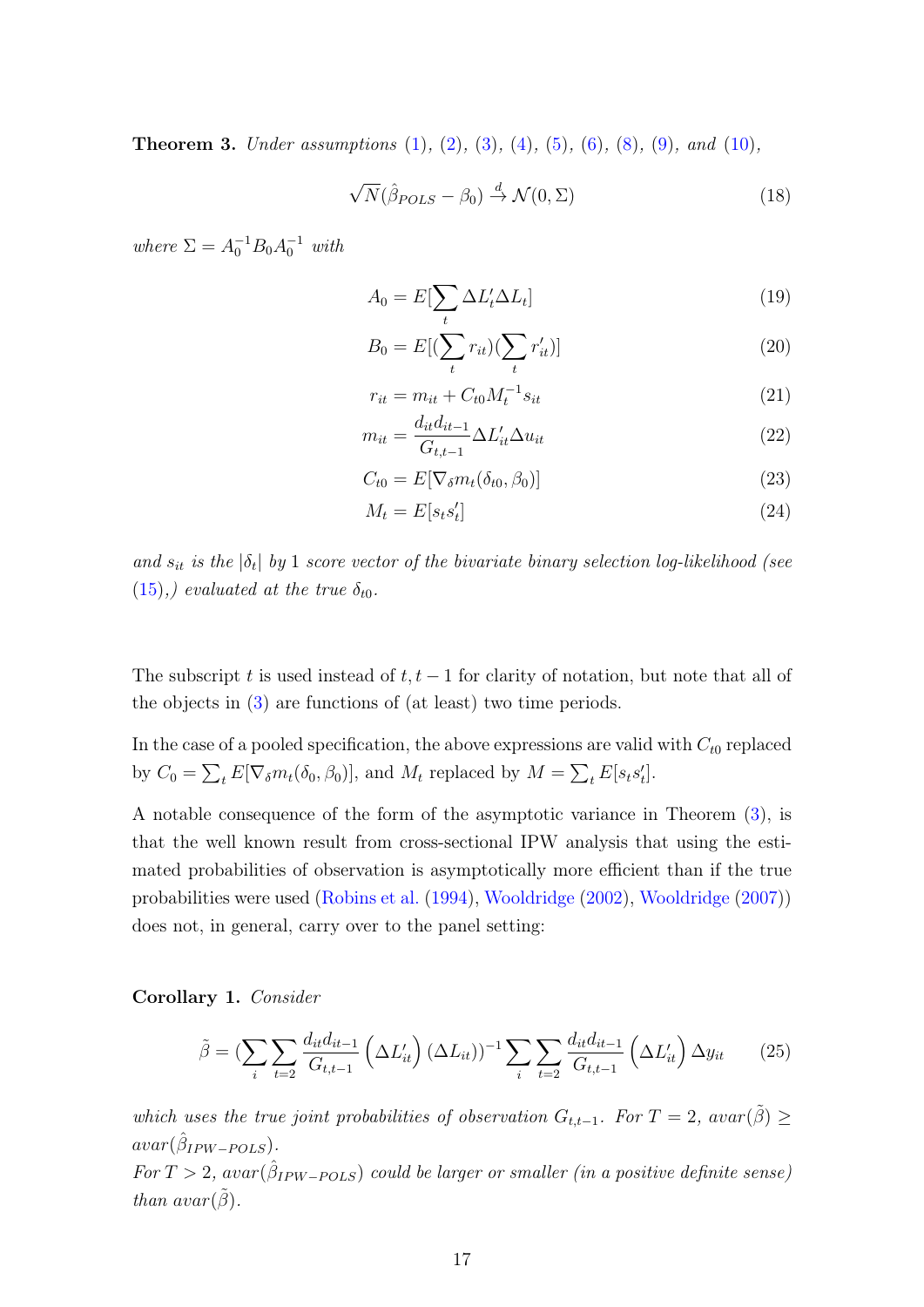where  $avar(\cdot)$  is asymptotic variance and a positive definite matrix A is said to be smaller than a positive definite matrix B if the matrix B-A is positive definite.

Proof sketch.

$$
\sqrt{N}(\tilde{\beta}-\beta_0) \xrightarrow{p} \mathcal{N}(0, A_0^{-1}\tilde{B}_0A_0^{-1})
$$

where  $\tilde{B}_0 = E[(\sum_t m_t)(\sum_t m'_t)]$  where  $A_0$  and  $m_t$  are as in theorem [\(3\)](#page-16-1).

$$
E[(\sum_{t} r_{it})(\sum_{t} r'_{it})] = E[(\sum_{t} m_{it})(\sum_{t} m_{it'})] + E[(\sum_{t} m_{it})(\sum_{t} s'_{it} M_t^{-1} C'_{t0})]
$$
  
+ 
$$
E[(\sum_{t} C_{t0} M_t^{-1} s_{it})(\sum_{t} m'_{it})] + E[(\sum_{t} C_{t0} M_t^{-1} s_{it})(\sum_{t} s'_{it} M_t^{-1} C'_{t0})]
$$
  
= 
$$
E[(\sum_{t} m_{it})(\sum_{t} m_{it'})] + \sum_{t} E[m_t s'_t] M_t^{-1} C'_{t0} + \sum_{t} C_{t0} M_t^{-1} E[s_t m_t] + \sum_{t} C_{t0} M_t^{-1} E[s_t s'_t]
$$
  
+ 
$$
\sum_{t} \sum_{\tau \neq t} E[m_t s_{\tau}] M_{\tau}^{-1} C'_{\tau 0} + \sum_{t} \sum_{\tau \neq t} C_{t0} M_t^{-1} E[s_t m'_{\tau}] + \sum_{t} \sum_{\tau \neq t} C_{t0} M_t^{-1} E[s_t s'_{\tau}] M_{\tau}
$$
  
(26)  
= 
$$
E[(\sum_{t} m_{it})(\sum_{t} m_{it'})] - \sum_{t} C_{t0} M_t^{-1} C_{t0}
$$
  
+ 
$$
\{t, \tau \text{ terms}\}
$$

 $\overline{\phantom{a}}$ 

<span id="page-17-2"></span><span id="page-17-1"></span><span id="page-17-0"></span>τ.<br>7

Where  $(27)$  follows from::

$$
C_{t0} = E[\nabla_{\delta} m_{it}] = -E[\frac{d_t d_{t-1}}{G_{t,t-1}^2} \Delta L_t' \Delta u_t \nabla_{\delta} G_{t,t-1}]
$$

$$
E[m_{it} s_{it}] = E[\frac{d_t d_{t-1}}{G_{t,t-1}} \Delta L_t' \Delta u_t \frac{d_t d_{t-1}}{G_{t,t-1}} \nabla_{\delta} G_{t,t-1}]
$$

$$
= -C_{t0} \tag{28}
$$

which says that, for a given  $t$ , when evaluated at the truth, the partial of the FOC for  $\beta$  w.r.t the nuisance parameter  $\delta$  is the negative of the correlation between the FOC for  $\beta$  and the FOC for  $\delta_t$ . This has a similar flavor as the conditional information matrix equality (CIME) for maximum likelihood estimation. Thus, for a given  $t$ ,

$$
E[r_{it}r_{it'}] = E[m_{it}m_{it'}] - C_{t0}M_t^{-1}C_{t0}
$$

the second term is positive definite and thus  $E[m_{it}m_{it'}]-E[r_{it}r_{it'}]=C_{t0}M_t^{-1}C_{t0}\geq 0$ . This is where the result comes from in the cross-sectional case (and when  $T=2$ ). In the panel setting with  $T > 2$ , while we can conclude that  $\sum_{t} C_{t0} M_t^{-1} C_{t0} \geq 0$ , no such conclusion can be made about the  $t, \tau$  cross terms [\(26\)](#page-17-1).  $\Box$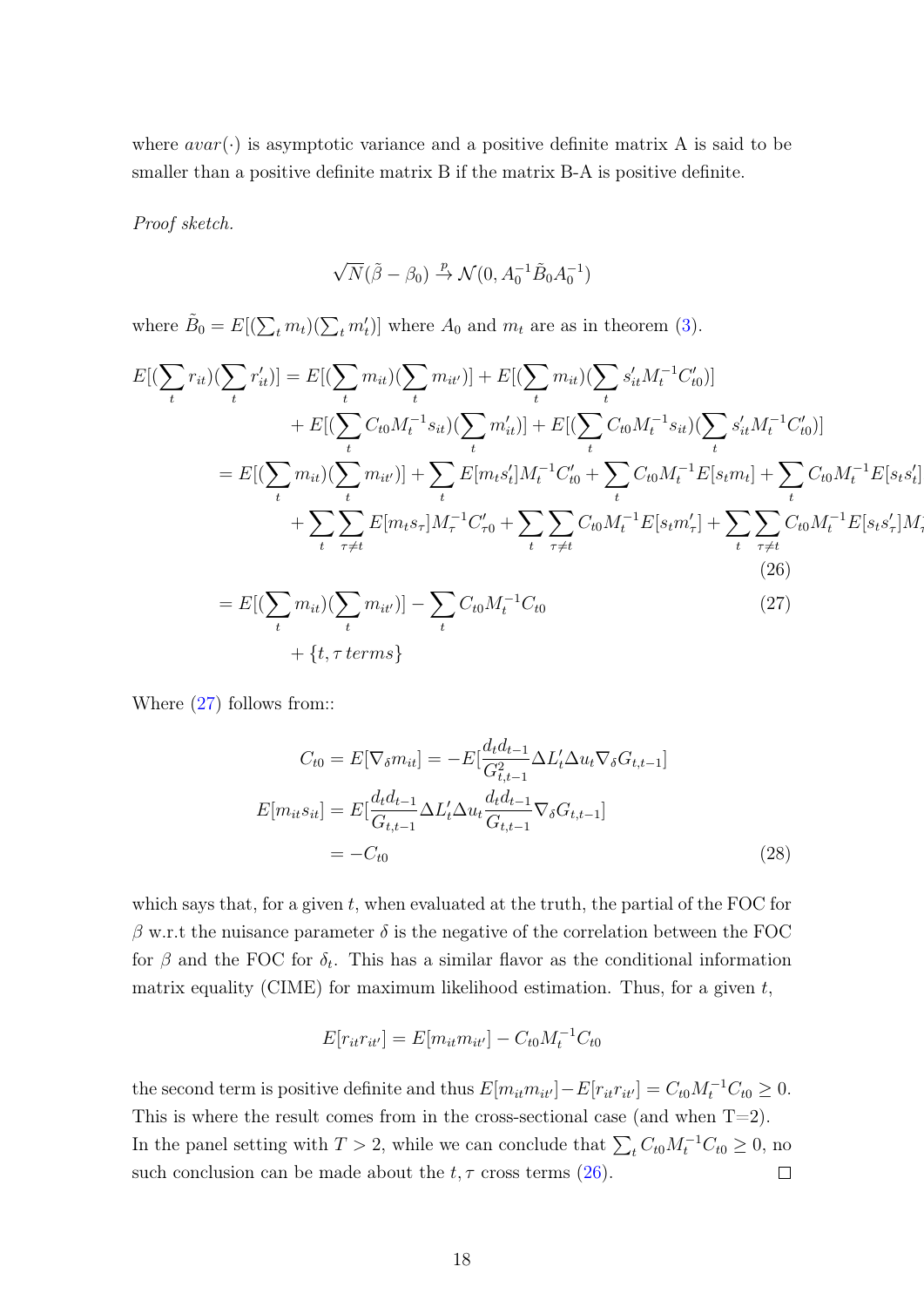The cross-sectional result has been shown for univariate selection, and carries over to the case of bivariate selection when the first-differenced model is just-identified. The second part of corollary [\(1\)](#page-16-0) marks a stark departure from the previous results for two-step IPW estimators with first stage CMLE. The intuition for this is similar to the intuition for why partial maximum likelihood estimation is not efficient (see 13.8 in [Wooldridge](#page-47-2) [\(2010b\)](#page-47-2).) While a correct specification of the distribution of  $(d_t, d_{t-1})$  was assumed for each  $t, t-1$ , the correct distribution for  $\mathbf{d} = (d_1, ..., d_T)$ is not specified, and thus, while the CIME holds in a given  $(t, t - 1)$ , it does not hold generally. Even if we adopt the strong assumption that the scores are serially uncorrelated (and thus recover the conditional information matrix equality for maximum likelihood, so the third term in  $(26)$  is zero), we are still left with the failure of an equality like  $(28)$  for the  $t, \tau$  cross terms.

## 3.2 IPW-GMM estimator

Now consider the IPW-GMM estimator defined by [\(12\)](#page-9-0). Consistency and the asymptotic distribution are combined in the following theorem:

**Theorem 4.** [\(1\)](#page-11-0), [\(2\)](#page-11-2), [\(3\)](#page-11-3), [\(4\)](#page-12-1), [\(5\)](#page-12-0), [\(6\)](#page-12-2), [\(8\)](#page-13-1), [\(9\)](#page-13-2), and [\(10\)](#page-14-0), for the IPW-GMM estimator defined by [\(12\)](#page-9-0) with  $\Sigma_1$  a positive definite weight matrix,

$$
\sqrt{N}(\hat{\beta}_{GMM} - \beta_0) \stackrel{d}{\rightarrow} \mathcal{N}(0, \Sigma_2)
$$
 (29)

where  $\Sigma_2 = (A'_{00} \Sigma_1 A_{00})^{-1} A'_{00} \Sigma_1 \Omega \Sigma_1 A'_{00} (A'_{00} WA_{00})^{-1})$  with

$$
A_{00} = (A'_{20}A'_{30}...A'_{T0})'
$$
\n(30)

$$
A_{t0} = E\left(\frac{d_{it}d_{it-1}}{G_{t,t-1}(z_t;\delta_{t0})}\Delta L'_t \Delta L_t\right)
$$
\n(31)

$$
\Omega = E[M_i M'_i] - C_0 E[s_i s'_i]^{-1} C'_0 \tag{32}
$$

$$
C_0 = (C_{20}, C_{30}, ..., C_{T0})
$$
\n(33)

$$
M_i = (m'_{i2} m'_{i3} ... m'_{iT})'
$$
\n(34)

$$
s_i = (s'_{i1,i2}, s'_{i2,i3}, \dots, s'_{iT-1,iT})'
$$
\n(35)

As with the IPW-POLS estimator, the accounting for the first step estimation in the asymptotic variance is in the  $\Omega$  as neither the  $A_{00}$  nor the weight matrix  $\Sigma_1$ involve the first step estimation. Notice that  $A_0$  from the IPW-POLS estimator's asymptotic variance is  $A_0 = \sum_t A_{t0}$ .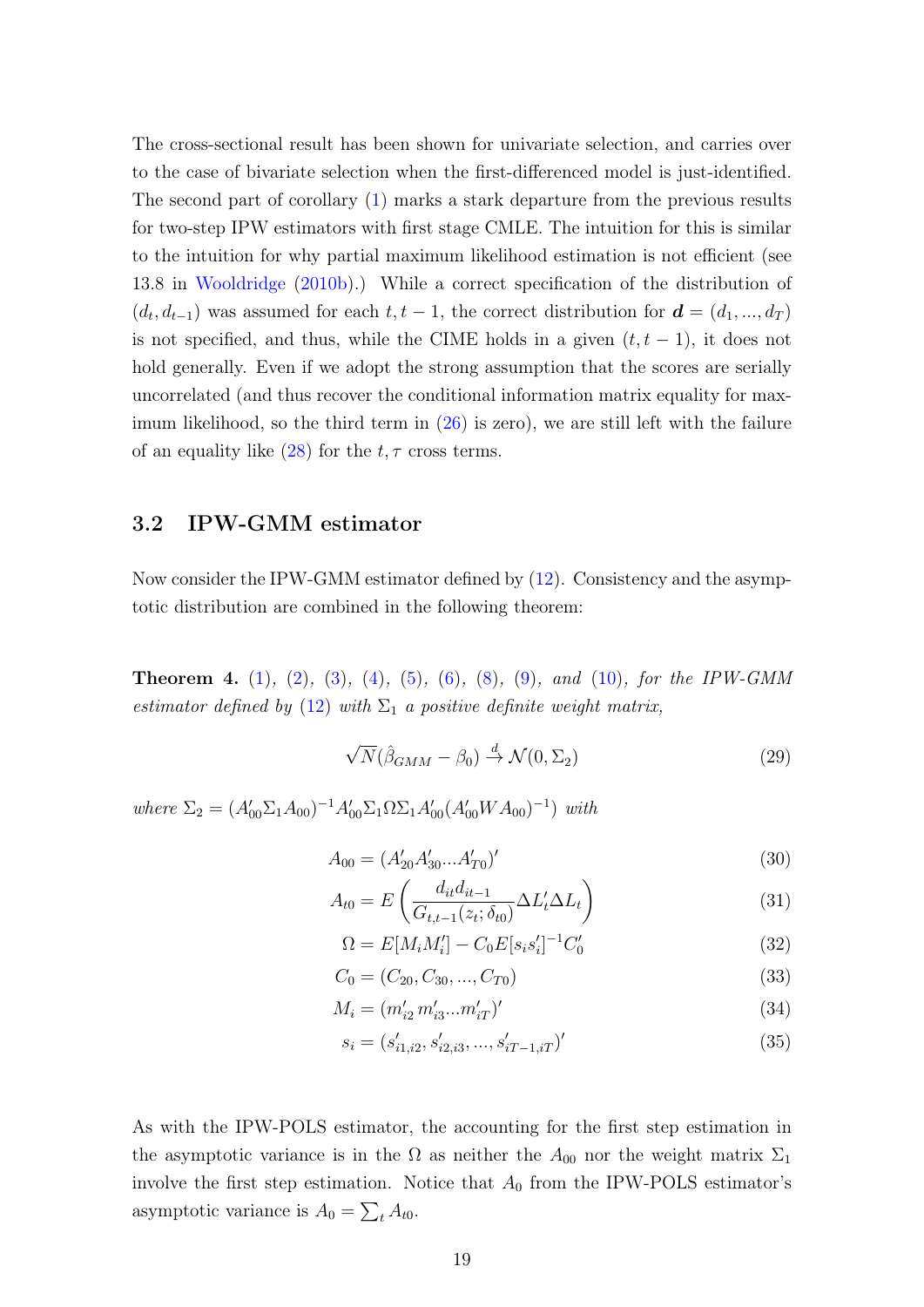The optimally-weighted GMM estimator uses a consistent estimate of  $\Omega^{-1}$  for the weighting matrix. With  $\Sigma_1 = \Omega^{-1}$ , the asymptotic variance is given in the next corollary:

Corollary 2. For  $\Sigma_1 = \Omega^{-1}$ ,

$$
\sqrt{N}(\hat{\beta}_{GMMop} - \beta_0) \stackrel{d}{\rightarrow} \mathcal{N}(0, \Sigma_{op})
$$
\n(36)

where  $\Sigma_{op} = (A_0' \Omega^{-1} A_0)^{-1}$ .

The IPW-GMM estimator defined by [\(12\)](#page-9-0) with the optimal weight matrix will have smaller asymptotic variance than the IPW-POLS estimator. That the optimally weighted IPW-GMM estimator has lower asymptotic variance than the IPW-POLS estimator can be seen from observing that the IPW-POLS estimator is an IPW-GMM estimator with weight matrix  $\Sigma_1 = \iota' \iota$  where  $\iota$  is a  $T - 1$  vector of 1s. The result then follows by standard GMM theory and is summarized in the following corollary:

#### Corollary 3.

$$
avar(\hat{\beta}_{GMMop}) \leq avar(\hat{\beta}_{POLS})\tag{37}
$$

The following section gives some finite sample results where the IPW estimators are compared to the unweighted estimator. The trade-offs between the IPW-POLS and IPW-GMM estimators also are explored.

# 4 Simulations

This section presents some finite sample performance of the IPW-POLS and IPW-GMM estimators developed in the previous sections. The outcome model of interest is:

$$
y_{it} = X_{it}\beta_x + W_{it}\beta_w + c_i + u_{it}
$$
\n
$$
(38)
$$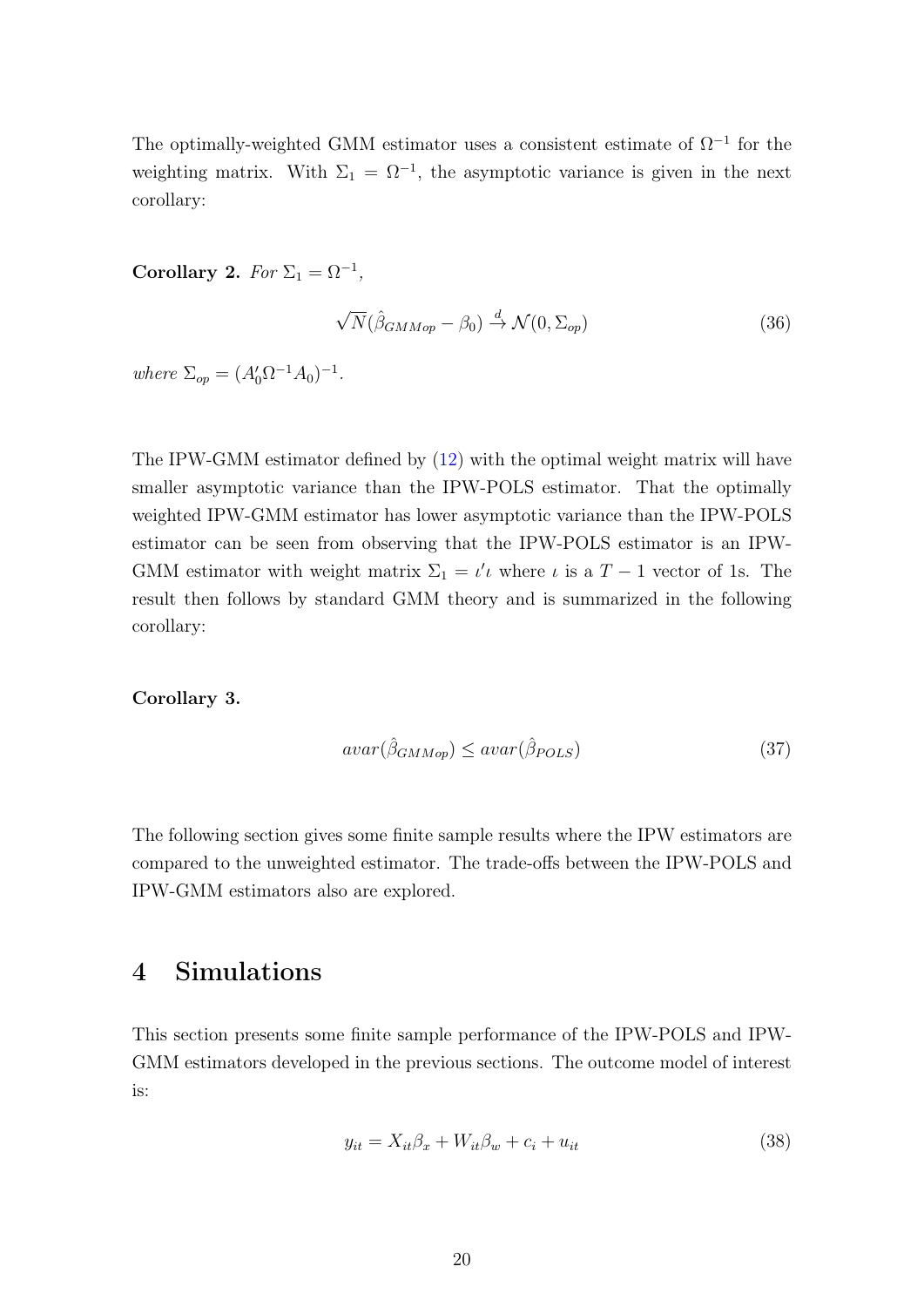which is specified as:

$$
y_{it} = x_{it} + \alpha_t + w_{it} + c_i + u_{it} \tag{39}
$$

for all the simulations. The missing values are in  $x_{it}$  and  $\beta_{x0} = \beta_{w0} = 1$ . The time intercepts  $\alpha_t$  are set to  $\alpha_t = t$ , though the simulations are not sensitive to these values, and the estimation of  $\alpha_t - \alpha_{t-1}$  is often not of paramount interest. The unobserved time-invariant heterogeneity  $c_i$  is specified as  $c_i = 0.3\bar{x}_i + 0.2\bar{w}_i + 0.5b_i$ where  $b_i \sim Bernoulli(0.6)$ , though the results are not sensitive to other specifications of the  $c_i$ . Other results, as well as reproducible code, are available from the author upon request. All simulations are done in R.

### 4.1 Example of MAR assumption

Assumption [\(2\)](#page-8-0) includes the missing at random assumption, as well as a parametric assumption on the form of the joint probability of observation. As an example of a data generating process which satisfies the assumptions, a latent variable threshold crossing mechanism for selection in each time period is adopted. A common specification is:

<span id="page-20-0"></span>
$$
d_{it}^* = \pi_t + y_{it}\pi_{yt} + w_{it}\pi_{wt} + V_{it}\pi_{vt} + \xi_i - \nu_{it}
$$
 (40)

$$
\nu_{it} \perp (\boldsymbol{X}_i, \boldsymbol{y}_i, \boldsymbol{w}_i, \boldsymbol{V}_i)
$$
  
\n
$$
d_{it} = \mathbf{1}[d_{it}^* > 0]
$$
\n(41)

The time invariant  $\xi_i$  allows for unobserved individual heterogeneity in the propensity of observation, such as worker productivity, a respondent's preference for privacy, or unobserved components of the house for sale. Since estimation of the fitted probabilities is required, the unobserved  $\xi_i$  cannot be left fully flexible. An additional assumption, which may be application specific, is needed. A common technique, and the one adopted here, is a Chamberlain-Mundlak-Wooldridge correlated random effects structure [\(Mundlak](#page-46-5) [\(1978\)](#page-46-5), [Chamberlain](#page-45-5) [\(1984\)](#page-45-5), [Wooldridge](#page-47-2)  $(2010b))$  $(2010b))$ :

<span id="page-20-1"></span>
$$
\xi_i = \gamma + \bar{y}_i \gamma_y + \bar{w}_i \gamma_w + \bar{V}_i \gamma_v - a_i
$$
\n
$$
a_i \perp (\mathbf{X}_i, \mathbf{y}_i, \mathbf{W}_i, \mathbf{V}_i)
$$
\n
$$
a_i \nleftrightarrow \nu_{it}
$$
\n(42)

Models [\(40\)](#page-20-0) and [\(42\)](#page-20-1) can be subsumed as a specific example of the general latent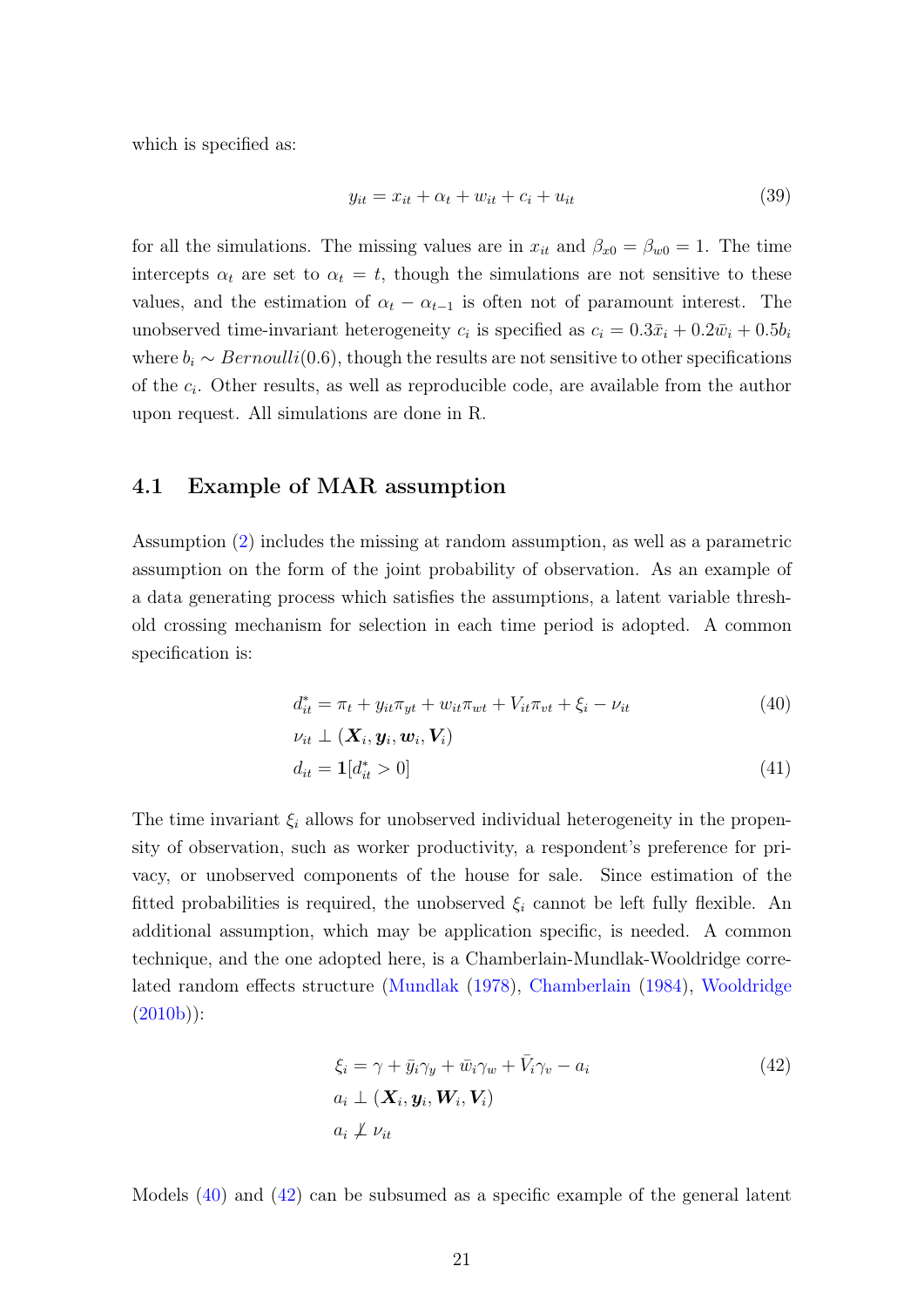variable model:

<span id="page-21-0"></span>
$$
d_{it}^* = Z_{it} \Pi_t - \eta_{it}
$$
  
\n
$$
\eta_{it} \perp (\boldsymbol{X}_i, \boldsymbol{y}_i, \boldsymbol{w}_i, \boldsymbol{V}_i)
$$
  
\n
$$
d_{it} = \mathbf{1}[d_{it}^* > 0]
$$
\n(43)

where  $Z_{it}$  is a vector of functions of the  $y_i, W_i, V_i$ s that may vary with t. The slope parameters  $\Pi_t$  are allowed to be time period specific.

The missing at random assumption [\(2\)](#page-8-0)(i) is imposed through the exclusion of  $X_i$ in  $Z_{it}$ , and the independence of the error terms  $\eta_{it}$  and  $\boldsymbol{X}_i$ . The failure of ignorable missingness is in the inclusion of functions of  $y_i$  in the  $Z_{it}$ . Additionally, though unrelated to the selection assumption [\(2\)](#page-8-0), serial correlation is allowed in the  $\eta_{it}$ .

Given the latent variable model [\(43\)](#page-21-0), the conditional joint probability of observation of  $d_{it}$  and  $d_{it-1}$  is:

$$
P(d_{it} = 1, d_{it-1} = 1 | \mathbf{X}_i, \mathbf{y}_i, \mathbf{W}_i, \mathbf{V}_i) = P(d_{it}^* > 0, d_{it-1}^* > 0 | \mathbf{X}_i, \mathbf{y}_i, \mathbf{W}_i, \mathbf{V}_i)
$$
(44)  
=  $P(\eta_{it} < Z_{it} \Pi_t, \eta_{it-1} < Z_{it-1} \Pi_{t-1} | \mathbf{X}_i, \mathbf{y}_i, \mathbf{W}_i, \mathbf{V}_i)$   
=  $P(\eta_{it} < Z_{it} \Pi_t, \eta_{it-1} < Z_{it-1} \Pi_{t-1})$   
=  $F_{\eta_{it}, \eta_{it-1}}(Z_{it} \Pi_t, Z_{it-1} \Pi_{t-1})$ 

The parametric assumption  $(2)(ii)$  $(2)(ii)$  is then

$$
F_{\eta_{it}, \eta_{it-1}}(Z_{it}\Pi_t, Z_{it-1}\Pi_{t-1}) = G_{t,t-1}(Z_{it}, Z_{it-1}; \delta_{t0})
$$
\n(45)

where  $\delta_{t0} = (\Pi'_t \Pi'_{t-1} \rho_t)$ , with  $\rho_t = corr(\eta_{it}, \eta_{it-1})$ . The dependence of the slope parameters  $\Pi_t$  on t is extremely flexible, but requires not only finite T but relatively small  $T$ . With a very small  $T$ , a more flexible Chamberlain assumption,  $Z_{it} = (\mathbf{y}_i, \mathbf{W}_i, \mathbf{V}_i)$  with time varying coefficients, may be tractable. With a large T, it may be more tenable to assume time invariant coefficients in a pooled binary choice model,  $d_{it}^* = Z_{it} \Pi - \eta_{it}$ .

For the simulations,  $Z_{it} = (1, y_{it}, w_{it}, \bar{y}_i, \bar{w}_i, v_i)$ . The structure of the error term varies by simulation as discussed below.

### 4.2 Finite sample performance

In each simulation, the probability of observation for a single time period is approximately 0.72, the joint probability for two time periods is 0.55, meaning the proposed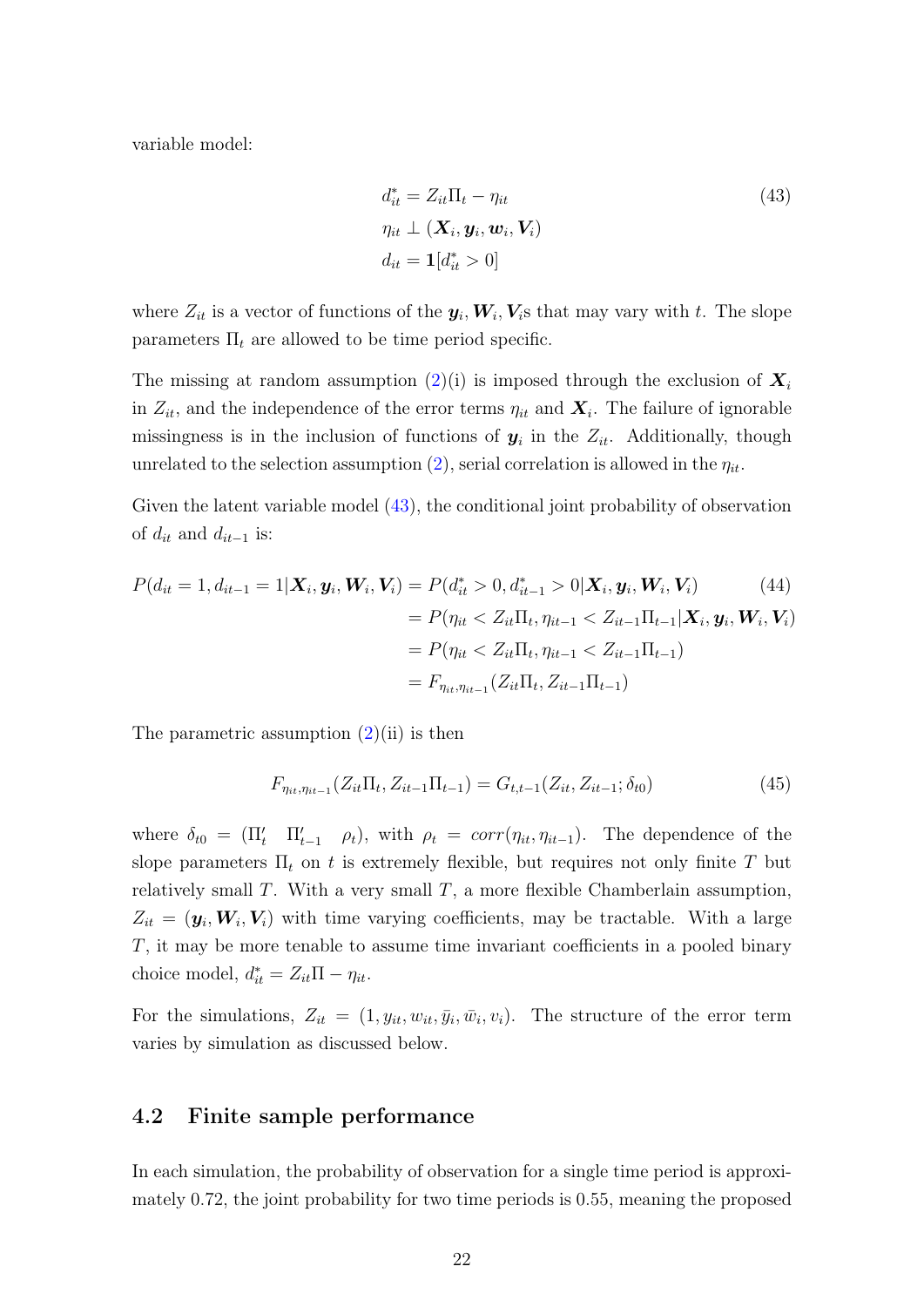IPW estimators are using more than half of the data  $11$ . The estimators considered are all first difference estimators; the oracle full data estimators, the first difference complete cases, and the proposed IPW estimators using both the true probabilities, and the estimated probabilities where the estimation is from a correctly specified bivariate probit model.

The simulation set-ups detailed above are summarized below.

Simulations 1 and 2: Outcome model

$$
y_{it} = t + x_{it} + w_{it} + c_i + u_{it} \t t = 1, 2, 3
$$
  
\n
$$
(u_{it}, x_{it}, w_{it}) \sim \mathcal{N}(0, \sigma^2)
$$
  
\n
$$
corr(x_{it}, x_{it-1}) = 0.5, corr(w_{it}, w_{it-1}) = 0.7
$$
  
\n
$$
corr(x_{it}, w_{it}) = -0.35
$$
  
\n
$$
c_i = 0.3 * \bar{w}_i + 0.2 * \bar{x}_i + 0.5v_i
$$
  
\n
$$
v \sim Bernoulli(0.6)
$$

Simulation 3: Outcome model

$$
y_{it} = \alpha_t + x_{it}\beta_x + w_{it}\beta_w + c_i + u_{it} \qquad t = 1, 2, 3
$$
  
\n
$$
u_{it} \sim \mathcal{N}(0, \Sigma)
$$
  
\n
$$
var(u_{it}) = t
$$
  
\n
$$
corr(u_{i1}, u_{12}) = 0.3 \, corr(u_{i1}, u_{i3}) = 0.15 \, corr(u_{i2}, u_{i3}) = 0.25
$$
  
\n
$$
(x_{it}, w_{it}) \sim \mathcal{N}(0, \sigma^2)
$$
  
\n
$$
corr(x_{it}, x_{it-1}) = 0.5, \, corr(w_{it}, w_{it-1}) = 0.7
$$
  
\n
$$
corr(x_{it}, w_{it}) = -0.35
$$
  
\n
$$
c_i = 0.3 * \bar{w}_i + 0.2 * \bar{x}_i + 0.5v_i
$$
  
\n
$$
v \sim Bernoulli(0.6)
$$

<span id="page-22-0"></span><sup>11</sup>The joint probability for all three periods is roughly 0.4, so a full complete case estimator would use 40% of the data.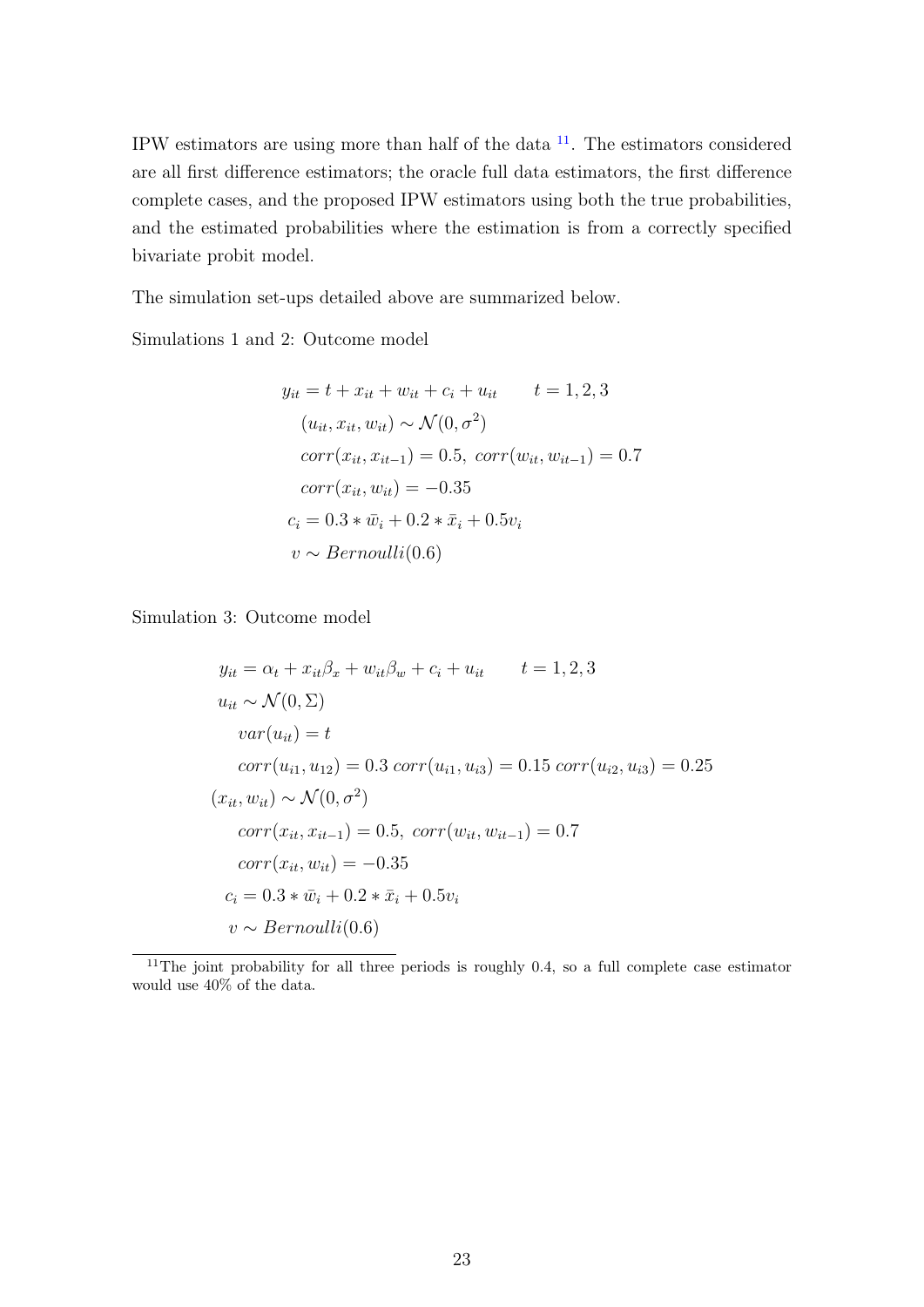Simulation 1 and 3: Selection mechanism

$$
d_{it}^* = Z_{it}\pi_t - \eta_{it}
$$
  
\n
$$
Z_{it} = (1, y_{it}, w_{it}, \bar{y}_i, \bar{w}_i, v_i)
$$
  
\n
$$
d_{it} = \mathbf{1}[d_{it}^* > 0]
$$
  
\n
$$
\eta_{it} \sim \mathcal{N}(0, 1)
$$
  
\n
$$
corr(\eta_{it}, \eta_{it-1}) = 0.5
$$

Simulation 2: Selection mechanism (Serial correlation and correlation with outcome error)

$$
d_{it}^{*} = Z_{it}\pi_{t} - \eta_{it}
$$
  
\n
$$
Z_{it} = (1, y_{it}, w_{it}, \bar{y}_{i}, \bar{w}_{i}, v_{i})
$$
  
\n
$$
d_{it} = \mathbf{1}[d_{it}^{*} > 0]
$$
  
\n
$$
\eta_{it} = 0.2u_{it} + e_{it}
$$
  
\n
$$
e_{it} \sim \mathcal{N}(0, 1)
$$
  
\n
$$
corr(e_{it}, e_{it-1}) = 0.5 \quad corr(v_{it}, v_{it-2}) = 0.3
$$

The main take-away from the simulations is that with missing at random covariate values where the missingness depends on the outcome, the unweighted estimator (Complete) preforms poorly, with a bias around 25% and rmse over 50% larger than that of the IPW estimators.

The simulations allow some comparison of the two proposed estimators. The GMM estimator in simulations 1 and 2 is a one-step estimator with the identity weight matrix. Simulation 3 uses that one-step GMM, optimally weighted GMM using the one-step estimator to calculate the weighting matrix, and the POLS estimator. The optimal weighting matrix may perform quite poorly in finite samples. In simulations 1 and 2, the error  $u_{it}$  was homoskedastic (and independent of the regressors.) In this case, we expect POLS to preform fine. In simulation 3, I introduce time heteroskedasticity and serial correlation. Results look like with total independence of errors, POLS has lower variance, with just time heterogeneity (results not shown, 100 replications run) still looks like POLS might perform better than both GMM estimators (in terms of variance), though the optimal GMM estimator has lower variance than the one-step estimator. With time heterogeneity and serial correlation, as in simulation 3, there's some variance improvement for optimal GMM over POLS, though it seems to come at the cost of higher bias.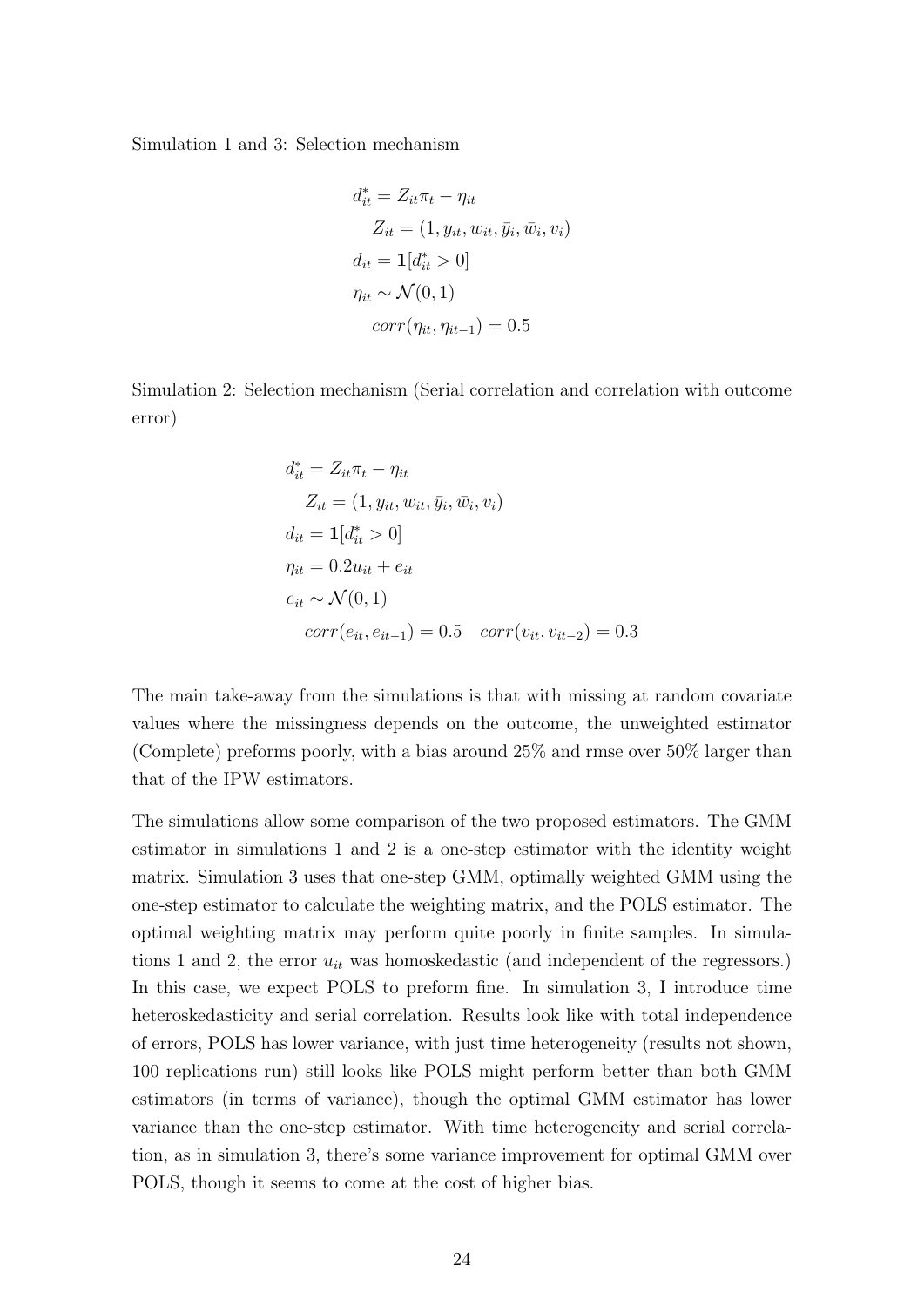| Estimation           | $E[\beta_r]$ | rmse  | $var(\beta_x)$ | $E[\beta_w]$ | rmse  | $var(\beta_w)$ |
|----------------------|--------------|-------|----------------|--------------|-------|----------------|
| Full GMM             | 0.998        | 0.054 | 0.003          | 0.996        | 0.072 | 0.006          |
| <b>Full POLS</b>     | 0.999        | 0.056 | 0.003          | 0.997        | 0.073 | 0.005          |
| Complete GMM         | 0.738        | 0.228 | 0.008          | 0.814        | 0.186 | 0.012          |
| Complete POLS        | 0.750        | 0.209 | 0.007          | 0.829        | 0.163 | 0.011          |
| IPW-GMM $-po$        | 1.036        | 0.123 | 0.016          | 1.022        | 0.152 | 0.023          |
| IPW-POLS $-p_0$      | 1.032        | 0.116 | 0.013          | 1.018        | 0.139 | 0.019          |
| IPW-GMM - $\hat{p}$  | 0.937        | 0.125 | 0.012          | 0.958        | 0.143 | 0.019          |
| IPW-POLS - $\hat{p}$ | 0.938        | 0.115 | 0.010          | 0.960        | 0.132 | 0.016          |

Table 1: Simulation 1: N=1,000,  $N_{obs} \sim 545$ , R=500,  $\beta_x = \beta_w = 1$ 

Table 2: Simulation 2: N=1,000,  $N_{obs} \sim 545$ , R=500,  $\beta_x = \beta_w = 1$ 

| Estimation           | $E[\beta_x]$ | rmse  | $var(\beta_x)$ | $E[\beta_w]$ | rmse  | $var(\beta_w)$ |
|----------------------|--------------|-------|----------------|--------------|-------|----------------|
| <b>Full GMM</b>      | 1.0001       | 0.058 | 0.003          | 0.9999       | 0.074 | 0.005          |
| <b>Full POLS</b>     | 1.0009       | 0.056 | 0.003          | 0.9995       | 0.073 | 0.005          |
| Complete GMM         | 0.768        | 0.244 | 0.008          | 0.839        | 0.187 | 0.012          |
| Complete POLS        | 0.782        | 0.229 | 0.008          | 0.858        | 0.167 | 0.011          |
| IPW-GMM $-po$        | 0.986        | 0.110 | 0.012          | 1.002        | 0.134 | 0.018          |
| IPW-POLS $-po$       | 0.981        | 0.101 | 0.010          | 0.996        | 0.122 | 0.015          |
| IPW-GMM - $\hat{p}$  | 0.964        | 0.112 | 0.012          | 1.004        | 0.129 | 0.017          |
| IPW-POLS - $\hat{p}$ | 0.961        | 0.105 | 0.010          | 1.001        | 0.119 | 0.015          |

Table 3: Simulation 3: N=1,000,  $N_{obs} \sim 545$ , R=500,  $\beta_x = \beta_w = 1$ 

| Estimation              | $E[\beta_x]$ | rmse   | $var(\beta_x)$ | $E[\beta_w]$ | rmse   | $var(\beta_w)$ |
|-------------------------|--------------|--------|----------------|--------------|--------|----------------|
| <b>Full GMM</b>         | 1.001        | 0.065  | 0.004          | 0.999        | 0.082  | 0.0067         |
| Full opt GMM            | 1.0015       | 0.0619 | .00382         | 1.000        | 0.0786 | 0.0062         |
| <b>Full POLS</b>        | 1.0015       | 0.0623 | 0.00388        | 0.9999       | 0.0797 | 0.0064         |
| Complete GMM            | 0.717        | 0.294  | 0.0102         | 0.799        | 0.225  | 0.0137         |
| Complete opt GMM        | 0.729        | 0.282  | 0.0104         | 0.820        | 0.203  | 0.0137         |
| Complete POLS           | 0.729        | 0.282  | 0.0096         | 0.814        | 0.209  | 0.0130         |
| IPW-GMM $-po$           | 0.930        | 0.146  | 0.017          | 0.956        | 0.161  | 0.024          |
| IPW-opt GMM $-po$       | 0.913        | 0.143  | 0.013          | 0.942        | 0.150  | 0.020          |
| IPW-POLS $-po$          | 0.924        | 0.139  | 0.014          | 0.949        | 0.151  | 0.021          |
| IPW-GMM - $\hat{p}$     | 0.910        | 0.160  | 0.018          | 0.954        | 0.164  | 0.026          |
| IPW-opt GMM - $\hat{p}$ | 0.900        | 0.150  | 0.0136         | 0.946        | 0.147  | 0.020          |
| IPW-POLS - $\hat{p}$    | 0.907        | 0.150  | 0.0145         | 0.951        | 0.148  | 0.021          |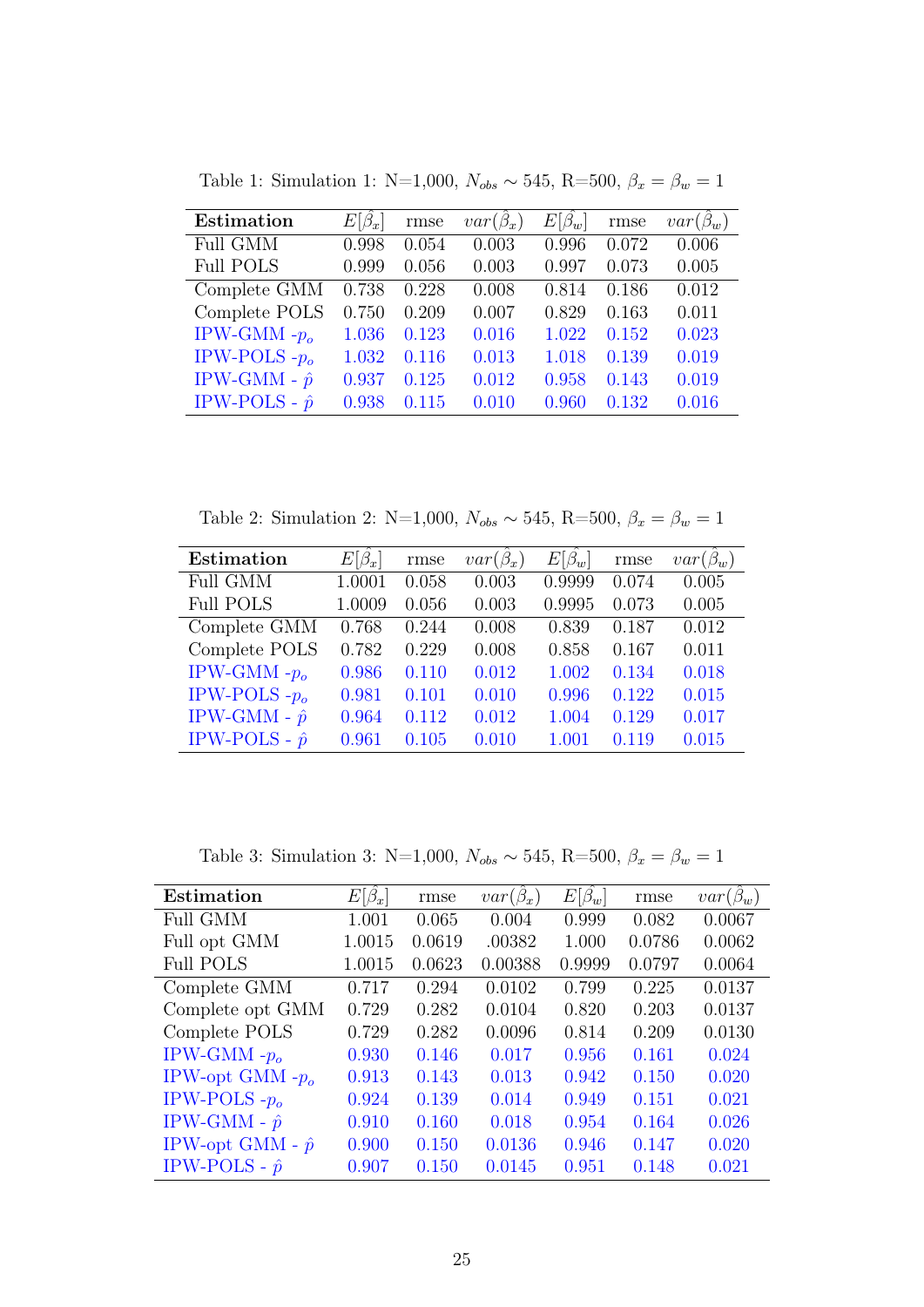# 5 Empirical application: hedonic housing price model

## 5.1 Introduction

The empirical application revisits the setting of Kuwayama, Olmstead, and Zheng [\(Kuwayama et al.](#page-45-0) [\(2018\)](#page-45-0)) and Zheng ([\(Zheng,](#page-47-6) [2017\)](#page-47-6)) which considers the willingness to pay for water quality in local water amenities<sup>[12](#page-25-0)</sup>. This is one of many settings in which the proposed estimation technique can be used; namely, the specification is a linear fixed effects model, there are missing covariate values, and, as will be shown, empirical evidence suggests that the missing values are not ignorable but can be missing at random.

Quantifying the value of a public good or natural resource is important for policy but difficult in practice as there is often not a market for such goods. The value of a public good or natural resource can be multi-faceted, with use value coming from recreational opportunities for example, but also passive value like existence or non-use value [\(Krutilla](#page-45-6) [\(1967\)](#page-45-6), [McConnell and Walls](#page-46-7) [\(2005\)](#page-46-7).) Quantifying the value of water quality by looking at housing markets has a long history in the literature [\(Poor et al.](#page-46-8) [\(2007\)](#page-46-8), [Walsh et al.](#page-47-5) [\(2017\)](#page-47-5), [Keiser and Shapiro](#page-45-7) [\(2017\)](#page-45-7),) and is relevant for policy as legislation like the Clean Water Act is costly. Willingness to pay is captured by a hedonic house price model, which specifies the price of a house as a function of the house attributes [\(Rosen](#page-46-9) [\(1974\)](#page-46-9).) The attribute of interest is the water quality in nearby water amenities, which include lakes, rivers, ponds, and canals [\(Kuwayama et al.](#page-45-0) [\(2018\)](#page-45-0).) Water quality is measured by the level of dissolved oxygen in  $mg/L$ , which is one of the common measures of ambient water quality [\(Kuwayama et al.](#page-45-0) [\(2018\)](#page-45-0), [Keiser and Shapiro](#page-45-7) [\(2017\)](#page-45-7)) as aquatic species need dissolved oxygen to live, and the level of dissolved oxygen is correlated with other common measures of water quality, such as clarity [\(Kuwayama et al.](#page-45-0) [\(2018\)](#page-45-0).)

A concern is that the wealth of an area may be related to the frequency of monitoring, regardless of the level of the water quality or the characteristics of the house. This would result in non-ignorable yet missing at random missingness<sup>[13](#page-25-1)</sup> as defined in this paper.

<span id="page-25-0"></span> $12$ Kuwayama et al also consider the recreational benefit from improvements to a large, regional water body. While the recreational benefit is significant, the estimate of the willingness to pay for local, ambient water quality is largely unchanged by the inclusion or exclusion of the recreational measure in the specification [\(Kuwayama et al.](#page-45-0) [\(2018\)](#page-45-0).) A specification with only the local water amenities is adopted here, though the results including a measure of the large, regional water body are similar and available upon request.

<span id="page-25-1"></span><sup>&</sup>lt;sup>13</sup>This is different than the situation where the water quality is measured at a plant by electronic equipment that only records the level between some threshold [\(Muehlenbachs et al.](#page-46-10) [\(2015\)](#page-46-10).) In that case, observation is not at random as it is directly related to the level of the missing variable.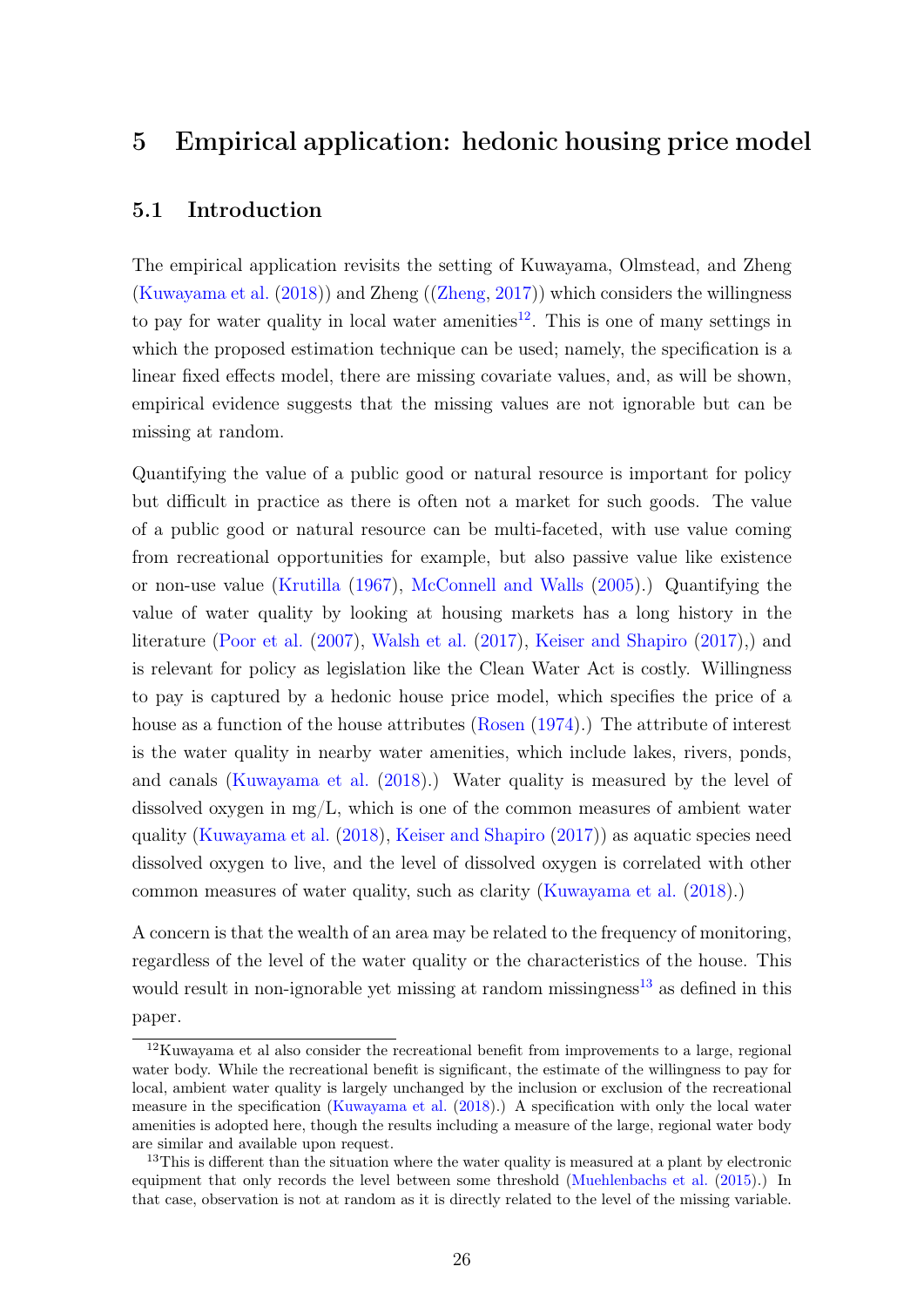There are various reasons to suspect that monitoring frequency is related to wealth of an area, and thus house prices. If areas with higher house prices have more political leverage, those areas may receive more frequent monitoring regardless of water quality. Conversely, if lower income areas are targeted as at risk, they may be monitored more closely. If monitoring, and thus observation, is conditionally related to house price then dropping observations with missing values could lead to inconsistent parameter estimates. Without exact information on the motivations for monitoring, the question is empirical.

There are many attributes of a property that affect its sale price, some of which are unobserved to the econometrician. Kuwayama, Olmstead, and Zheng [\(Kuwayama](#page-45-0) [et al.](#page-45-0) [\(2018\)](#page-45-0), hereafter KOZ) show that many observed attributes, like age, number of bedrooms, and distance to the water, are correlated with the dissolved oxygen level in local water amenities, and therefore it is suspected that unobservable attributes that affect price may also be correlated with dissolved oxygen level. That concern leads to the inclusion of time-invariant property fixed effects which affect sale price and may be correlated with the time-varying regressors; namely, dissolved oxygen and age. The resulting linear fixed effects specification for house price is in line with the theoretical derivations in the previous sections. Identification is off of repeated sales of the same house ([\(Livy et al.,](#page-45-8) [2013\)](#page-45-8).)

Access to panel data allows from some tests of the differing implications of the ignorable missingness assumption and the missing at random assumption. Evidence is presented that suggests that indeed observation is conditionally related to house price, contrary to the ignorable missingness assumption. Additionally, there is some empirical evidence to support the missing at random assumption; namely, that observation is not conditionally related to water quality.

## 5.2 Data

The data consist of single-family house sales in the Tampa Bay area, which consists of three counties; Hillsborough, Pinellas, and Manatee. Dissolved oxygen data is merged with sale price data to create an unbalanced panel of house sales over time. "Local" is defined as properties within 1 km of a monitoring station $14$ .

The data span from 1998 to 2014, during which time there were numerous policy

<span id="page-26-0"></span><sup>&</sup>lt;sup>14</sup>The main specification in [Kuwayama et al.](#page-45-0)  $(2018)$  uses a 3 km radius, though they include results for 500m and 1km. The 1 km radius used here is to focus on the immediate proximity, and follows the findings of [Walsh et al.](#page-47-7) [\(2011\)](#page-47-7) that both the magnitude and precision of the point estimate on willingness to pay (in their case for the water quality of lakes in the Orlando, FL area) decline beyond a radius of 1000m.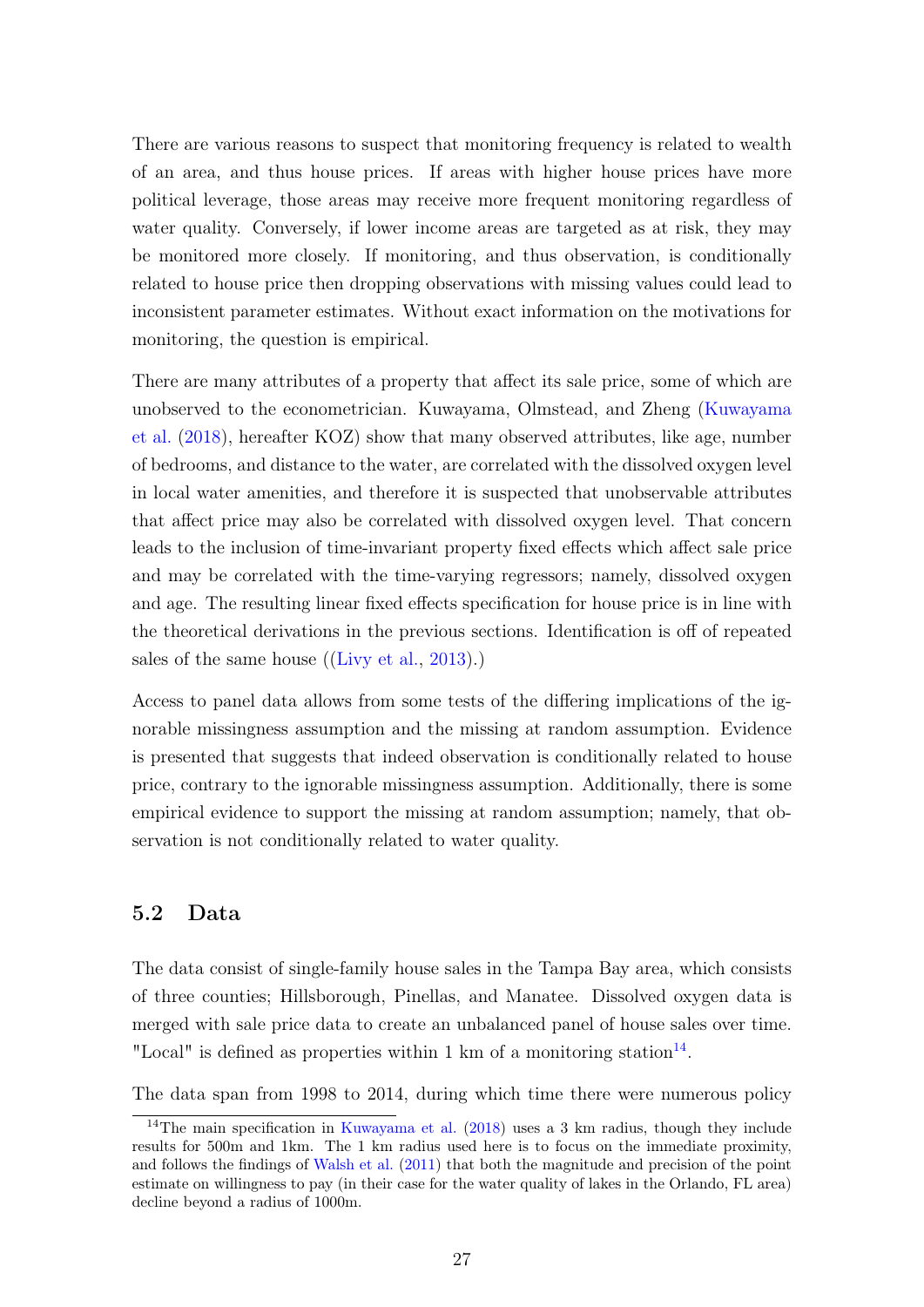changes affecting water quality standards. While there are 17 years of data, each monitoring site has an average of 8 years of recorded measures of dissolved oxygen, resulting in an observation rate of roughly 45%. As many policy decisions are made at the county level, aggregating the results from the three counties may not be the most policy relevant approach. Much monitoring is conducted at the county level; for example, the Environmental Protection Commission of Hillsborough county oversees over 250 monitoring stations located within Hillsborough county [\(of Hills](#page-46-11)[borough County](#page-46-11) [\(2018\)](#page-46-11).) Aggregating counties also may obfuscate important differences in the value of water quality across the counties. Walsh et. al. [\(Walsh](#page-47-5) [et al.](#page-47-5) [\(2017\)](#page-47-5)) consider 14 counties in the Chesapeake Bay area and find, among other things, heterogeneous returns to water quality across county. Hillsborough and Pinellas county, which are the principle counties in the Tampa-St. Pete MSA, have enough repeated observations to be considered separately. Manatee county, which is part of the North Port-Sarasota-Bradenton MSA and for which sales data is not available until 2005, does not have enough observations to analyze on its own. Results are presented separately for Hillsborough county, Pinellas county, and, as in KOZ, the three counties combined.

Figure [\(1\)](#page-28-0) plots the average recorded dissolved oxygen level over time for Hillsborough and Pinellas counties. Table [\(4\)](#page-34-0) presents summary statistics for Hillsborough and Pinellas counties. The three samples considered are the full sample of houses, the sub sample with at least one recording of dissolved oxygen, and the subsample with dissolved oxygen values across consecutive sales, which is the subsample used in first-difference estimation. While there are over 50,000 observations from over 20,000 properties in the full sample for each county, there are fewer than 16,000 observations and fewer than 7,000 properties in the sample with repeated observations of dissolved oxygen. On average, properties in the estimation sample in Hillsborough county appear to be cheaper, older, farther from a water body though closer to Tampa Bay, and closer to a boat ramp. In Pinellas county, properties in the estimation sample appear to be similar on average, though closer to a water body and a boat ramp.

Figure [\(2\)](#page-29-0) presents the distribution of house prices (in natural log as will be used in the specification) for the full sample compared to the estimation sample, which has repeated observations of dissolved oxygen. In Hillsborough county [\(2a\)](#page-29-0) the distribution of prices when dissolved oxygen is observed is shifted left with a lower mean (as seen in the summary statistics) and more weight in the lower part of the price distribution. Conversely, the distribution of prices in Pinellas county when dissolved oxygen is observed [\(2b\)](#page-29-0), while having a similar mean, has more bulk in the distribution above the mean. This suggests that the biases in the two counties are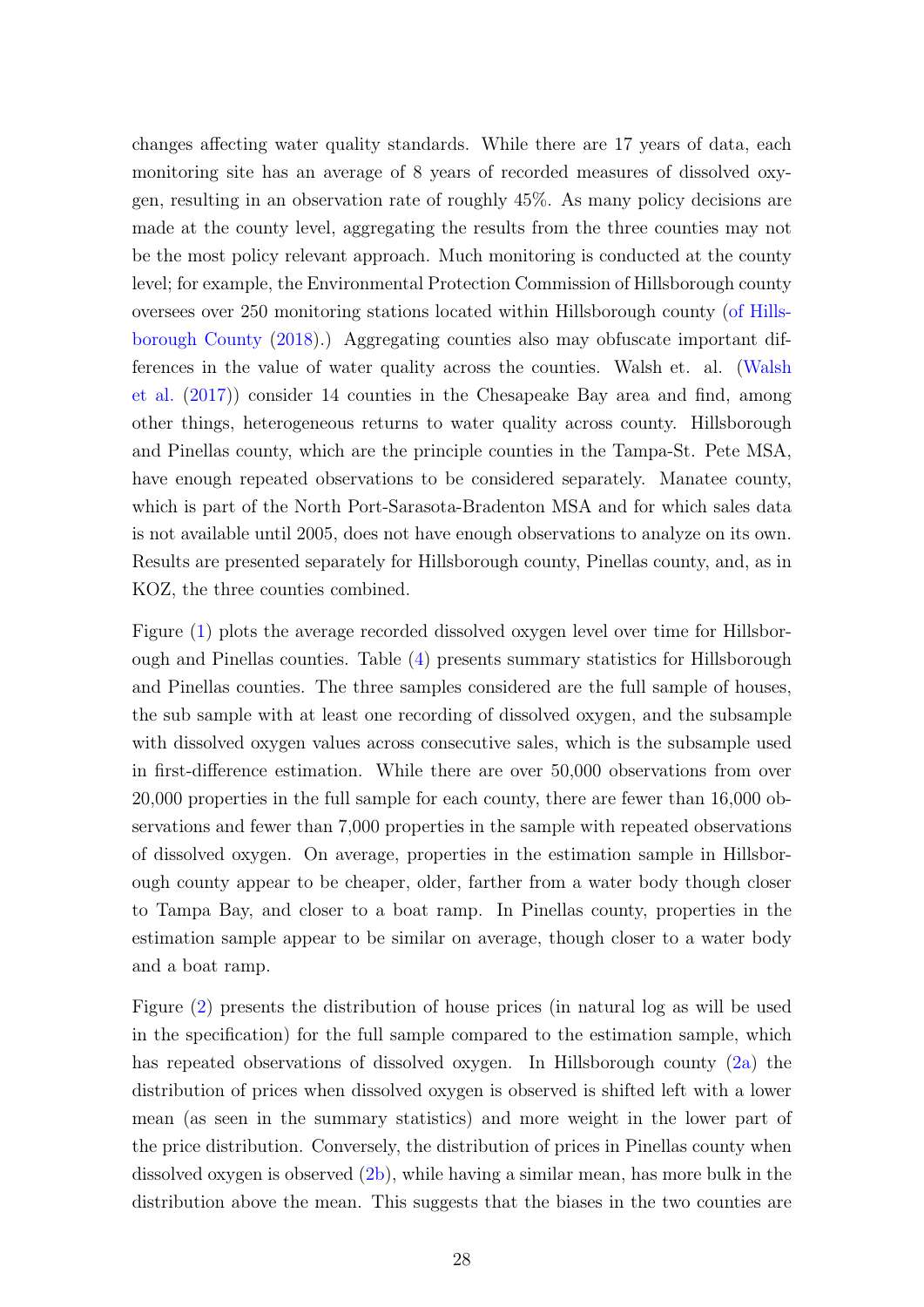<span id="page-28-0"></span>

Figure 1: Average dissolved oxygen level (DO) over time

in opposite directions, as the estimation sample in Hillsborough county over samples from lower priced houses, and the estimation sample in Pinellas county over samples from higher priced houses. The seemingly representative sample from figure [\(2d\)](#page-29-0) may result from the biases at the county level canceling out in the aggregate. The histograms for Hillsborough and Pinellas county are not in line with an ignorable missingness assumption as they suggest that observation of water quality may be related to house price. This is only suggestive as these are summary statistics, aggregated over time, and whichout any control variables.

## 5.3 Model and Estimation

Let  $price_{it}$  be the price of house i in year t. The price is a function of household attributes  $X_{it}$ , water quality, as measured by dissolved oxygen level  $DO_{it}$ , and unobserved house components that do not vary over time  $c_i$ . The specification is<sup>[15](#page-28-1)</sup>:

$$
ln(price_{it}) = \beta_0 + \beta_1 ln(DO_{it}) + \beta_2 Age_{it} + \alpha_t + c_i + u_{it}
$$
\n
$$
(46)
$$

<span id="page-28-1"></span><sup>&</sup>lt;sup>15</sup>I have modified the specification by omitting the census block by year affects to conserve degrees of freedom, omitting the recreational demand index as discussed in a previous footnote, and using a 1 km radius as discussed in a previous footnote. For more details, see [Kuwayama et al.](#page-45-0) [\(2018\)](#page-45-0)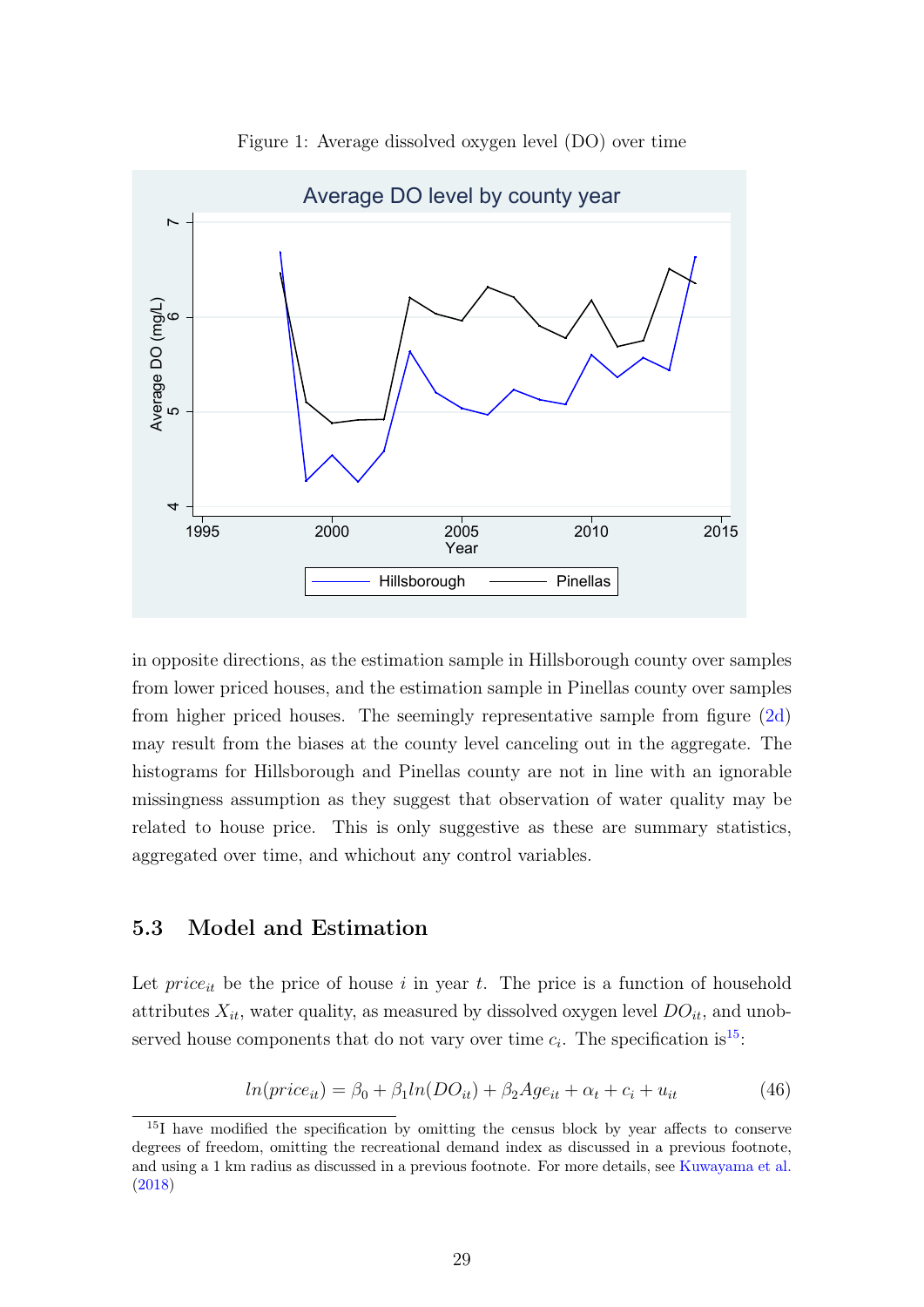<span id="page-29-0"></span>

<span id="page-29-1"></span>Figure 2: Distribution of house prices

where the  $\alpha_t$  are year effects. The data span 1998 to 2014, which I break into three periods with respect to the great recession; pre: 1998-2006, during: 2007-2010, and post: 2011-2014. Each era is allowed a different level and linear trend, resulting in 6 time parameters. The specification is then:

$$
ln(price_{it}) = \beta_1 ln(DO_{it}) + \beta_2 Age_{it} + \alpha_1 \mathbf{1}_{pre} + \alpha_2 \mathbf{1}_{during} + \alpha_3 \mathbf{1}_{post}
$$
  
+  $\alpha_4 \mathbf{1}_{pre} * t + \alpha_5 \mathbf{1}_{during} * (t - 2006) + \alpha_6 \mathbf{1}_{post} * (t - 2010) + c_i + u_{it}$  (47)

where the overall intercept is dropped due to collinearity.

Figure [\(3\)](#page-30-0) shows the time trend of prices in Hillsborough and Pinellas counties, and gives credence to the three-era piecewise linear specification adopted.

The following strict exogeneity assumption is maintained:

$$
E[u_{it}|\boldsymbol{DO}_{i}, \boldsymbol{Age}_{i}, \alpha_{t}, c_{i}] = 0 \tag{48}
$$

The property fixed effects  $c_i$  absorb the time invariant house characteristics (number of bedrooms, number of bathrooms, lot size,...). The inclusion of house specific effects in [\(47\)](#page-29-1) focuses the identifying variation to within house, across time. The parameters are identified by repeat sales of the same house in different years. The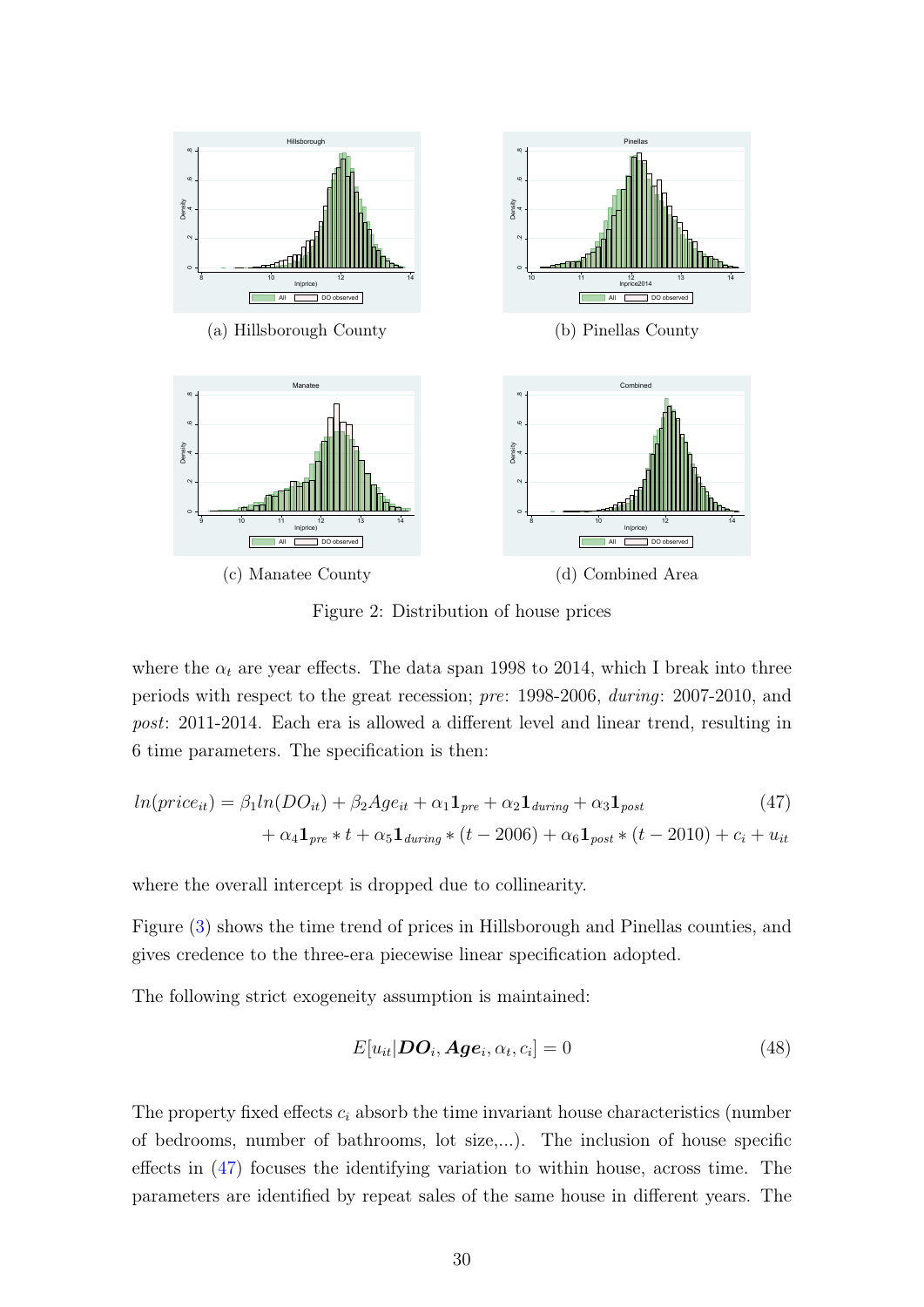<span id="page-30-0"></span>

Figure 3: Average house prices aver time

total number of sales ranges from 2 to 7.

It is illustrative to re-write [\(47\)](#page-29-1) taking into account the unbalanced nature stemming from considering consecutive house sales, as opposed to just consecutive years. Let  $t<sub>s</sub>$  denote the year t of sale number s. For example, if house i was sold in 1999, 2005, and 2008, then  $t_1 = 1999$ ,  $t_2 = 2005$ , and  $t_3 = 2008$ . Model [\(47\)](#page-29-1) is re-written as:

<span id="page-30-1"></span>
$$
ln(price_{its}) = \beta_1 ln(DO_{its}) + \beta_2 Age_{its} + \alpha_1 pre_{its} + \alpha_2 during_{its} + \alpha_3 post_{its}
$$
\n
$$
+ \alpha_4 pre_{its} * t + \alpha_5 during_{its} * (t - 2006) + \alpha_6 post_{its} * (t - 2010) + +c_i + u_{its}
$$
\n(49)

First-differencing [\(49\)](#page-30-1) over sales requires a bit of care with respect to the time variables. The resulting first-differenced model is:

<span id="page-30-2"></span>
$$
\Delta ln(price_{it}) = \beta_1 \Delta ln(DO_{it}) + \delta_1 pretime_{it} + \delta_2 during time_{it} + \delta_3 posttime_{it} \tag{50}
$$

$$
+ \delta_4 \mathbf{1}_{pre\text{-}during} + \delta_5 \mathbf{1}_{pre\text{-}post} + \delta_6 \mathbf{1}_{during\text{-}post} + \Delta u_{it}
$$

where the differencing is across consecutive sales,  $s$ . Model  $(50)$  specifies the difference in sale price (measured in 2014 dollars) of house  $i$  as a function of the difference in dissolved oxygen level between the two times of sale, as well as three time exposure effects. It is assumed the sale number does not itself affect the outcome or the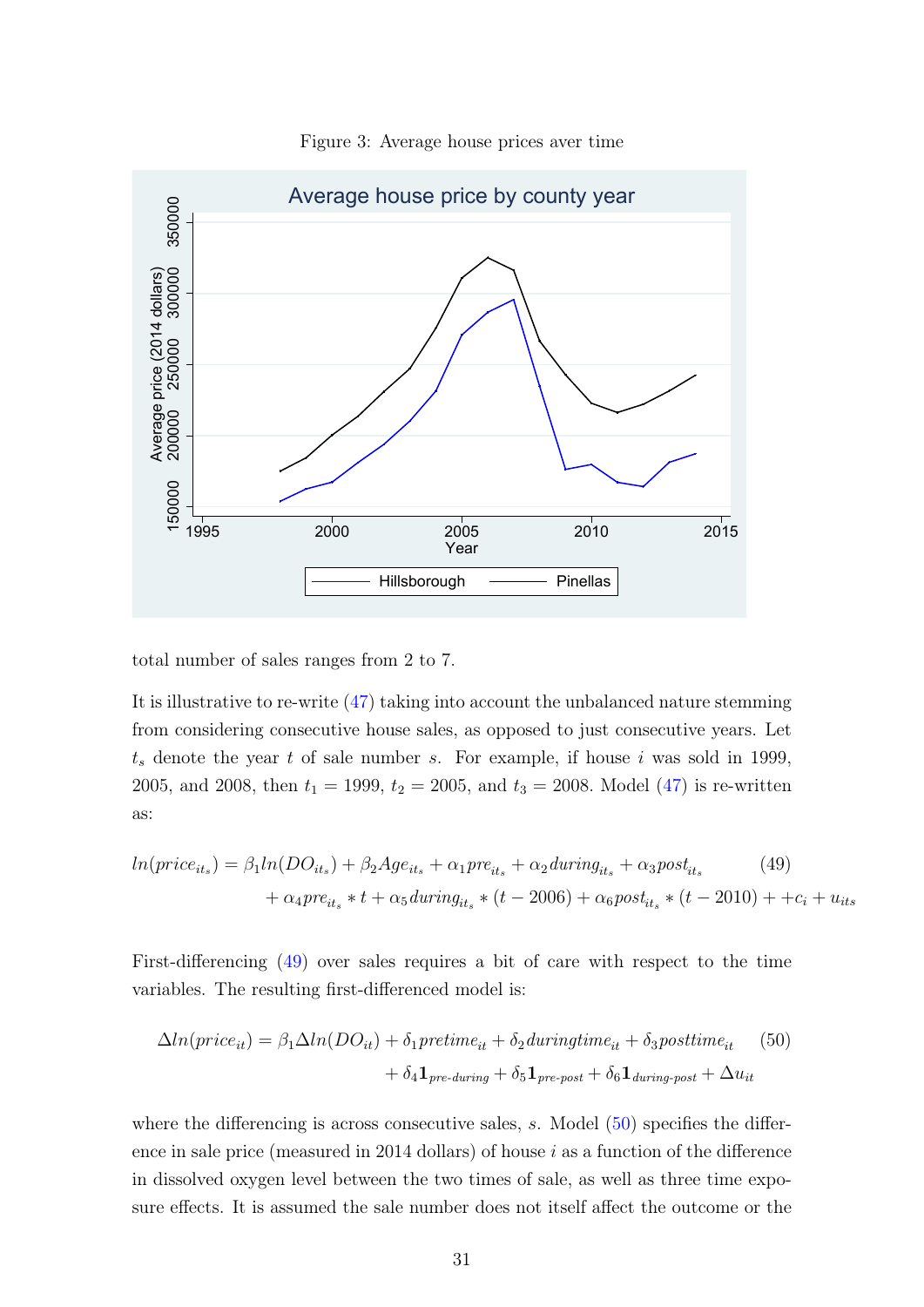model parameters; i.e. a house sold for the first time in 2000 and the second time in 2005 is considered to follow the same model as a house sold the second time in 2000 and the third time in 2005. The time exposure variables - pretime, duringtime, posttime - are defined as the amount of time house i has spent in each era since the previous sale. The basic idea is that the change in age of the house, as measured by the number of years that has passed between sales, is broken up over the three time periods. A house sold in 2000 and resold in 2003 spent 3 years in the pre period, and 0 years in both the during and post periods. A house sold in 2000 and resold in 2010 spent 6 years in the pre period, 4 years in the during period, and 0 years in the post period. Straightforward calculations show that  $\delta_1 = \beta_2 + \alpha_4$ ,  $\delta_2 = \beta_2 + \alpha_5$ , and  $\delta_3 = \beta_2 + \alpha_6$ . From this, notice that the slope coefficients on the exposure variables - pretime, duringtime, posttime - are picking up both the age effect and the era-specific linear time trend effect, as anticipated. The age effect  $\beta_2$  is expected to be negative, the pre- and post- trends,  $\alpha_4$  and  $\alpha_6$  respectively, are expected to be positive and thus the signs of  $\delta_1$  and  $\delta_3$  are a priori ambiguous depending on the strength of the two effects. The during trend  $\alpha_5$  is expected to be negative thus  $\delta_2$  is unambiguously a priori negative. The level shifters capture the level shift if time switched eras between the two sales; i.e.  $\mathbb{1}_{pre-post} = 1$  is the previous sale was in the pre period and the current sale is in the post period. These indicators are convoluted and offer little insight with respect to the model [\(49\)](#page-30-1), except perhaps to note that the intercept drops out if a house is sold and resold in the same era.

#### 5.3.1 Selection Model

The model for joint observation of dissolved oxygen is specified as a bivariate probit model. For a given sale s of house i in year  $t_s$ , consider a latent variable thresholdcrossing model for observation:

<span id="page-31-0"></span>
$$
d_{it_s}^* = \delta_1 ln(price_{it_s}) + \delta_2 ln(price_{it_{s-1}}) + \delta_3 ave\_ln(price_i) + X_{it_s}\beta + v_{it_s}
$$
 (51)  

$$
d_{it_s} = \mathbb{1}[d_{it_s}^* > 0]
$$
 (52)

For a flexible yet tractable model, observation is allowed to depend on current sale price, sale price in the previous sale (if feasible), and average sale price across all sales of the property. Additional covariates  $X_{it_s}$  include property age in year  $t_s$ , the timeinvariant property characteristics available by county (as in the summary statistics table [\(4\)](#page-34-0)) which include the distance variables (distance to water, boat ramp, and Tampa Bay), a full set of year indicators, and a full set of zip code indicators. The goal of the selection model is to yield a *good* prediction of the probability of observation. While a direct effect of number of bedrooms on observation may not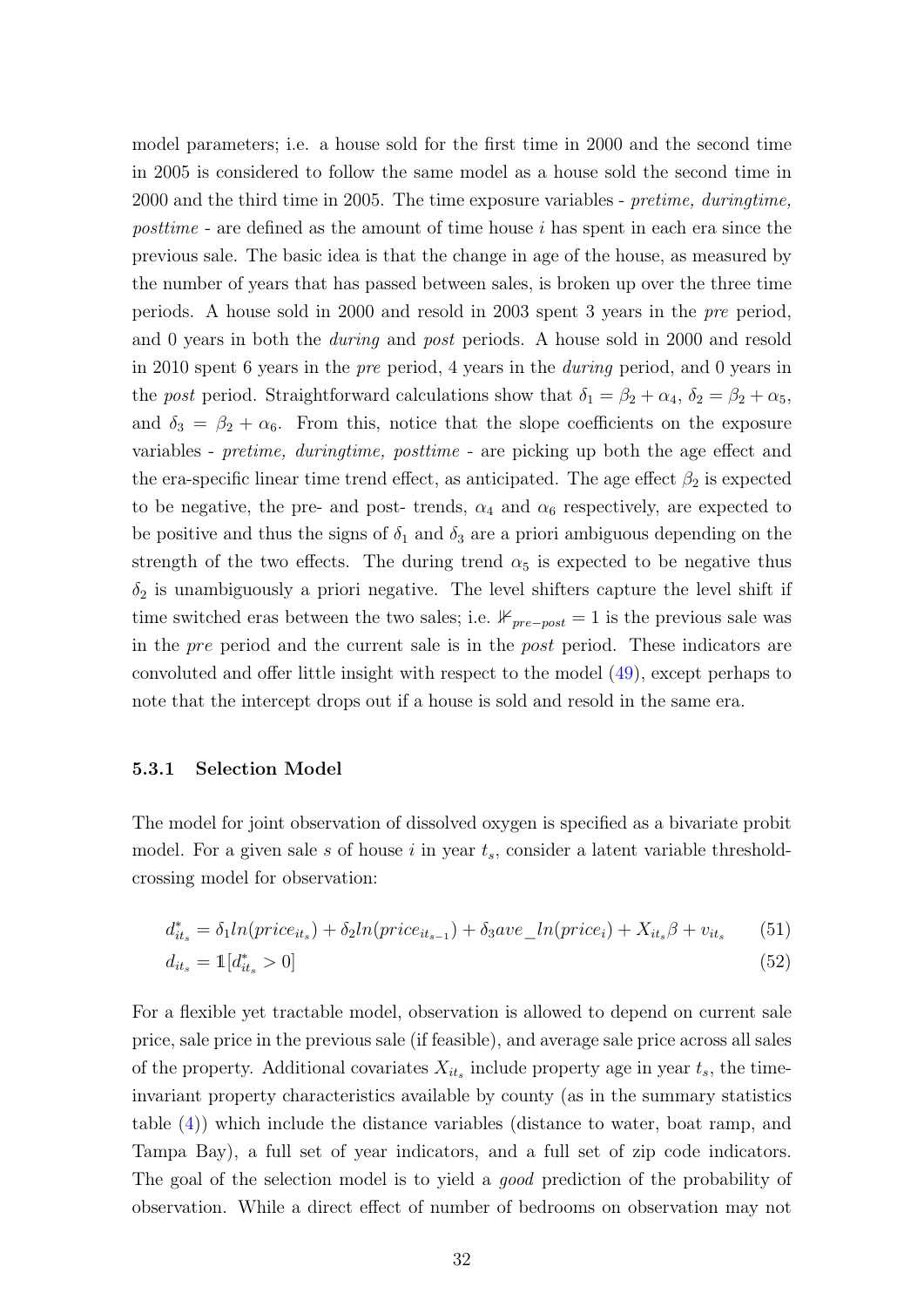make economic sense, the variable is included to further absorb any indirect effects of dissolved oxygen level (which is correlated with number of bedrooms [\(Kuwayama](#page-45-0) [et al.](#page-45-0) [\(2018\)](#page-45-0))) on observation. The distance variables, particularly distance to a boat ramp, capture the ease of either direct monitoring by boat, or access to a monitoring station for repairs. The joint probability of observation of dissolved oxygen is estimated by the predicted values from the county specific bivariate probit models. The estimation results, and more details for the bivariate probit model by county are included in the appendix.

### 5.4 Results

Table [\(11\)](#page-39-0) gives the results of estimation of the first-differenced reduced form [\(50\)](#page-30-2). Table [\(5\)](#page-35-0) reproduces the first row of table [\(11\)](#page-39-0) to focus on the estimates of willingness to pay. The unweighted estimate for the combined sample is similar to that of KOZ for the 1 km radius [\(Kuwayama et al.](#page-45-0) [\(2018\)](#page-45-0), Table 9.) The differences between the point estimates from the two estimators is stark, both within county and across county.

Comparing the point estimates from the two estimators within each county, notice that the IPW-POLS estimate for Hillsborough county decreased ten fold compared to the unweighted estimator, and is consequently no longer statistically different from zero. The IPW-POLS estimate for Pinellas county is more than four times larger than the corresponding unweighted point estimate, and, despite the larger standard error, the IPW-POLS estimate is significant at the 1% level.

The estimates from the two estimators have different implications for the relative willingness to pay for water quality across the two counties, though both estimates indicate heterogeneity in willingness to pay across county. The unweighted estimator yields a point estimate for willingness to pay for local water quality in Hillsborough county that is statistically significant and more than twice the statistically insignificant point estimate for Pinellas county, though the difference between the estimates is statistically insignificant (p-value  $> 0.15$ ). The IPW-POLS estimator, by contrast, yields a statistically significant point estimate in Pinellas county, which is more than ten times as large as the statistically insignificant point estimate in Hillsborough county, and the difference between the two estimates is significant at the  $10\%$  level (p-value = 0.007).

Note that for both estimators, and in each county, the era-exposure variables (pre period, during, post,) whose slope coefficients are the combination of the age and economic effect are significant. The coefficient on the *during-exposure* variable is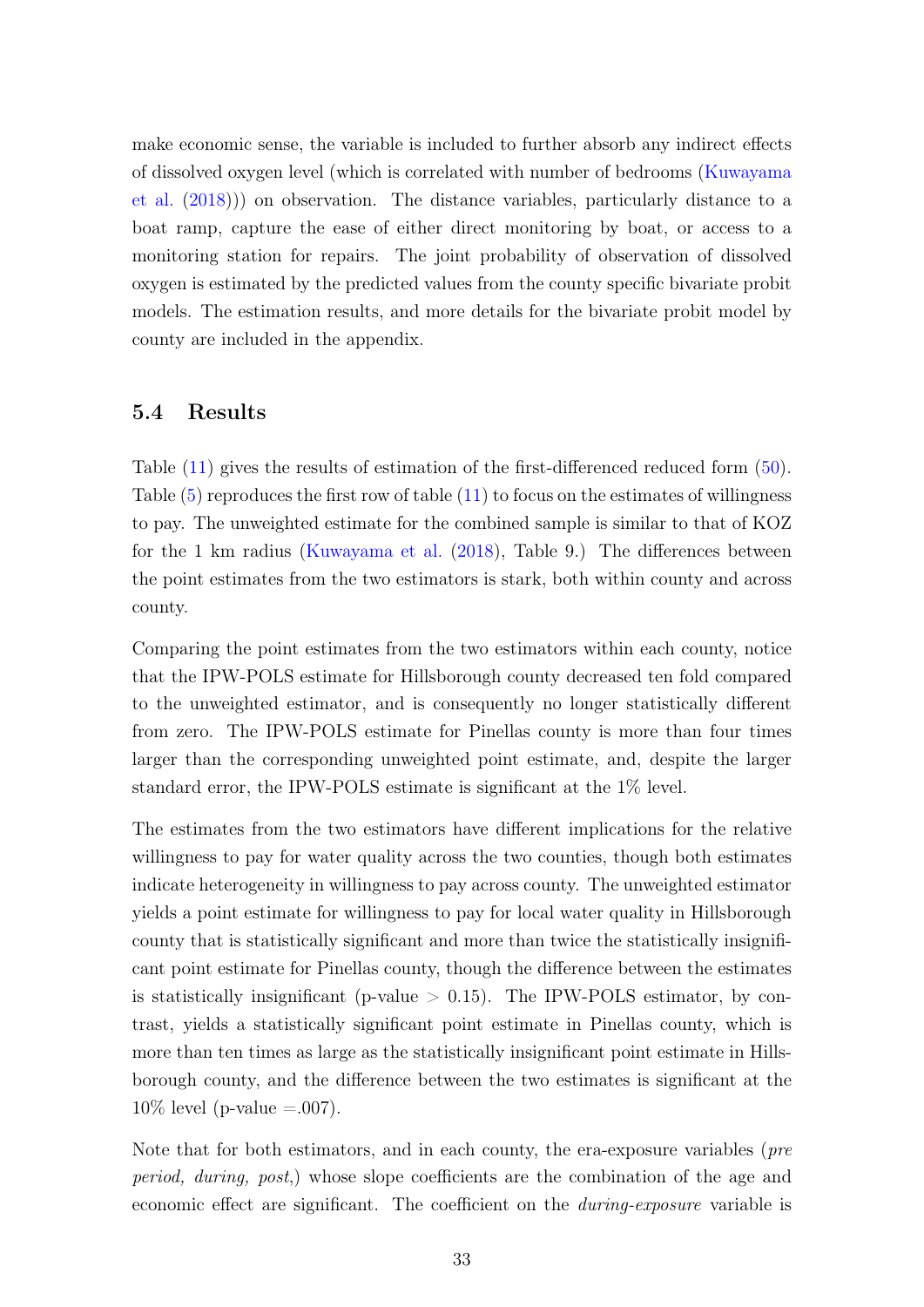negative as expected. The positive coefficients on the pre-exposure and post-exposure variables indicate that the economic trends were stronger predictors of price in those periods, which is not surprising given the booming nature of the housing market during the pre period.

The two estimators yield substantially different predictions for the welfare gains from improved water quality in the two counties. The average sale price in Hillsborough county over this period was roughly \$207,000 (in 2014 dollars.) The IPW-POLS estimator predicts that a 10% increase in dissolved oxygen level corresponds to roughly a \$72.45 increase in average sale price in Hillsborough county, whereas the unweighted estimator predicts that a 10% increase in dissolved oxygen level corresponds to roughly a \$662 increase in average sale price in Hillsborough county. In Pinellas county the average sale price was approximately \$243,000. For a 10% increase in dissolved oxygen level, the unweighted estimator predicts an increase of approximately \$363 in average sale price, whereas the IPW-POLS estimator predicts an increase of over \$2,000. Poor et. al. ([\(Poor et al.,](#page-46-8) [2007\)](#page-46-8)) predict a two and a half standard deviation change in dissolved inorganic nitrogen is worth \$17,642. The IPW-POLS estimator predicts that a two and a half standard deviation change in dissolved oxygen is worth almost \$500 in Hillsborough county, over \$12,500 in Pinellas county, and just under \$3,000 in the combined sample.

## 5.5 Selection

Given the different predictions of the two estimators, the question is then which estimate to accept. The reliability of one estimator or the other hinges on the mechanism governing the missing values. The unweighted estimator requires the missing values to be ignorable, and will be inconsistent if observation of dissolved oxygen is related to house price, conditional on dissolved oxygen level, age, time, and the fixed effects. The IPW-POLS estimator proposed here requires that the missing values be missing at random. The key component of the missing at random assumption is that the missing values do not depend on the level of the variable which is missing, once all other relevant observed variables have been included as controls. This allows the probability of observation to depend on house price (and thus on dissolved oxygen indirectly), but is violated if observation of dissolved oxygen is related to the level of dissolved oxygen, conditional on house price, age, time, and other observable attributes. Without more information about the implementation of monitoring policy and the practice of water monitoring, the question is empirical.

A straightforward test of ignorable missingness is to include the indicator for ob-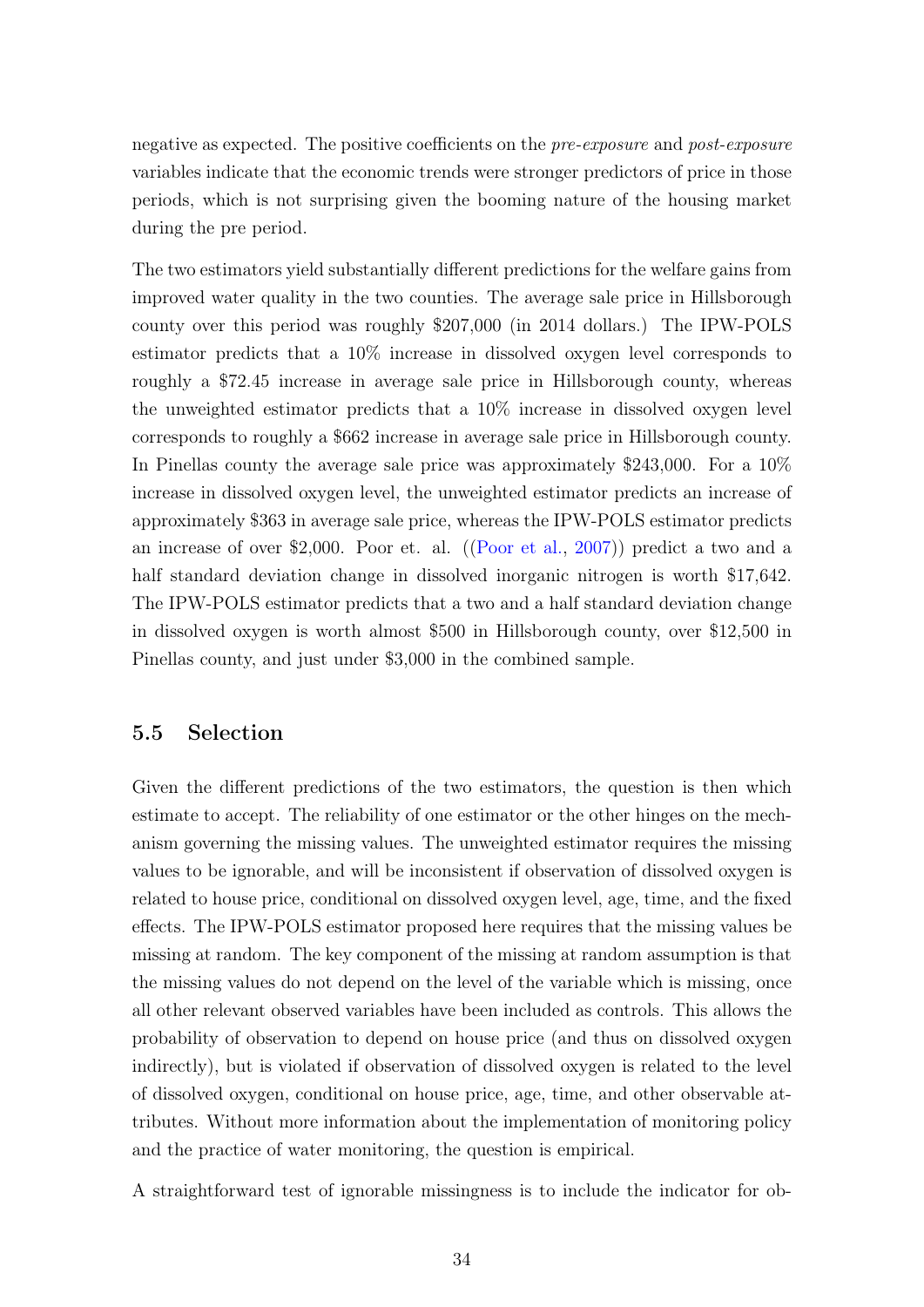<span id="page-34-0"></span>

|                                                                                                                                                      | Units                                                            | Mean                                                   | Std. Dev<br>Full sample                              | Mean                                                        | Std. Dev.<br>$DO_{it}$ observed                                           | Mean                                                       | Std. Dev.<br>$DO_{i,t,t-1}$ observed                              |
|------------------------------------------------------------------------------------------------------------------------------------------------------|------------------------------------------------------------------|--------------------------------------------------------|------------------------------------------------------|-------------------------------------------------------------|---------------------------------------------------------------------------|------------------------------------------------------------|-------------------------------------------------------------------|
| Hillsborough County<br>Observations<br>$\overline{\text{NT}}$<br>$\geq$                                                                              | property-year<br>property                                        | 21,919<br>51,189                                       | $\mathbf{I}$                                         | $12,754$<br>20,573                                          | $\mathbf{I}$                                                              | $6,033$<br>13,755                                          | $\mathbf{I}$                                                      |
| Property Characteristics<br>Dissolved oxygen (DO)<br>Number of bathrooms<br>Number of bedrooms<br>Number of stories<br>Sale price<br>Lot size<br>Age | 2014 dollars<br>$\mathrm{mg}/\mathrm{L}$<br>years<br>acres       | 206,739<br>29.24<br>0.29<br>3.2<br>1.2<br>2.1          | 121,349<br>19.90<br>0.80<br>$0.66\,$<br>0.38<br>0.41 | 207,117<br>35.46<br>0.27<br>5.2<br>$\ddot{S}$<br>3.1<br>2.0 | 125,786<br>22.55<br>$\rm 0.83$<br>$\rm 0.38$<br>0.38<br>$\,0.69\,$<br>1.8 | 196,489<br>39.11<br>0.25<br>5.0<br>3.0<br>$\frac{0}{1}$ .2 | 125,467<br>24.08<br>$\rm 0.84$<br>$0.70\,$<br>0.39<br>0.33<br>1.6 |
| Distance to nearest water body<br>Distance to Tampa Bay<br>Spatial Characteristics<br>Distance to boat ramp                                          | meters<br>meters<br>meters                                       | $26,056$<br>13,711<br><b>229</b>                       | 18,939<br>7,678<br>665                               | 22,092<br>788                                               | 16,869<br>699                                                             | $19,521$<br>$10,521$<br>883                                | 15,259<br>7,210<br>717                                            |
| Pinellas County<br>Observations<br><b>EN</b><br>$\geq$                                                                                               | property-year<br>property                                        | $26,734$<br>$62,050$                                   |                                                      | $15,439$<br>$24,058$                                        |                                                                           | $6,969$<br>15,382                                          |                                                                   |
| Property Characteristics<br>Dissolved oxygen (DO)<br>Living area<br>Sale price<br>Age                                                                | 2014 dollars<br>square feet<br>$\mathrm{mg}/\mathrm{L}$<br>years | 242,873<br>36.94<br>2,261                              | 166,414<br>18.27<br>951                              | 244,093<br>37.27<br>2,257<br>5.7                            | 163,595<br>18.83<br>987<br>$\overline{1.8}$                               | 244,185<br>36.89<br>2,267<br>5.8                           | 163,564<br>19.19<br>1,003<br>$\ddot{1}$ .                         |
| Distance to nearest water body<br>Distance to Tampa Bay<br>Spatial Characteristics<br>Distance to boat ramp                                          | meters<br>meters<br>meters                                       | $\begin{array}{c} 1,091 \\ 6,799 \\ 8,700 \end{array}$ | 1,137<br>$5,494$<br>$5,037$                          | $6,574$<br>8,316<br>991                                     | 5,398<br>4,953<br>920                                                     | 6,562<br>8,267<br>961                                      | $5,365$<br>$4,885$<br>848                                         |

Table 4: Summary statistics by county and observation of dissolved oxygen Table 4: Summary statistics by county and observation of dissolved oxygen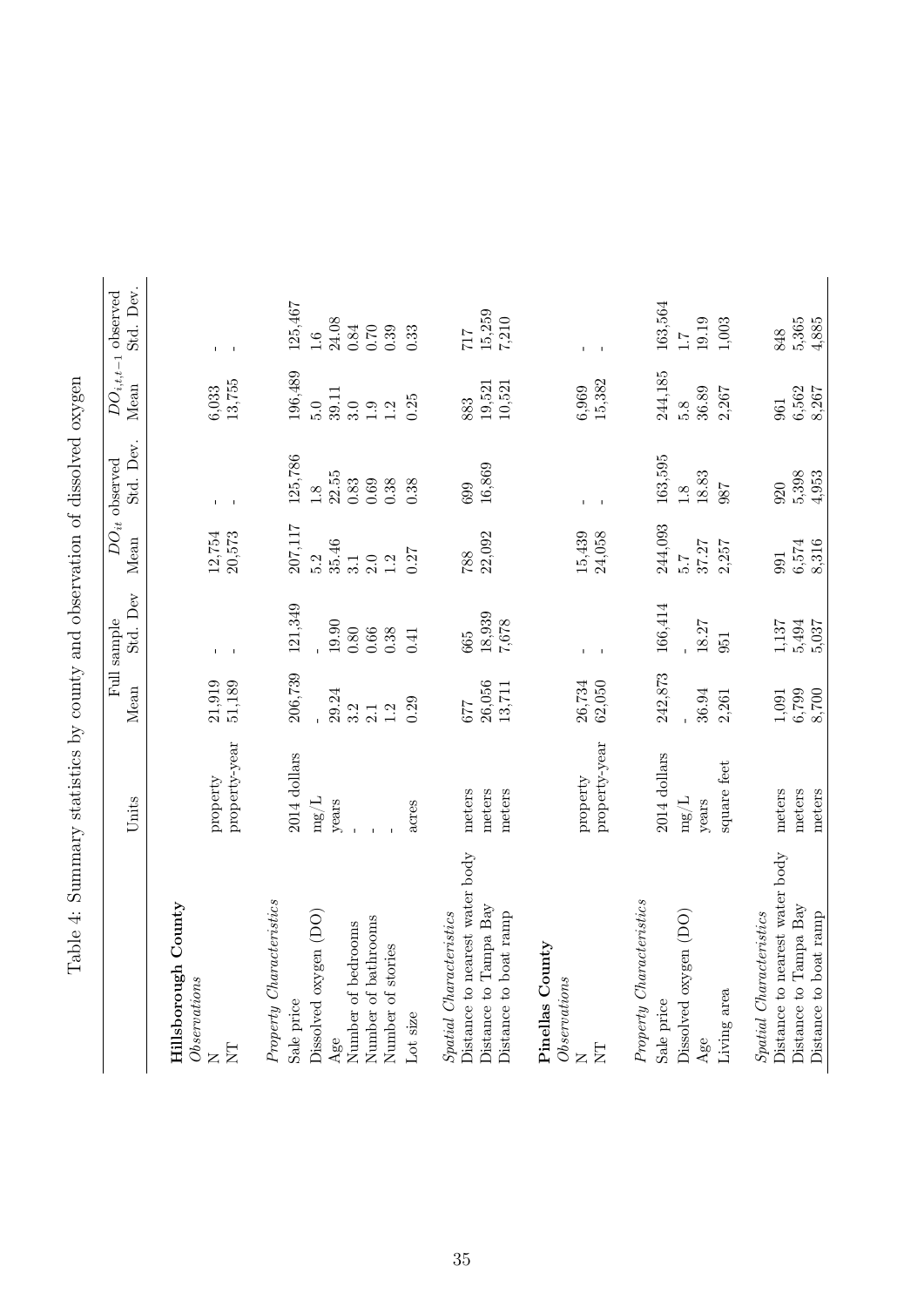|                      | Hillsborough Pinellas Combined |                      |                              |
|----------------------|--------------------------------|----------------------|------------------------------|
| Unweighted estimator |                                |                      |                              |
| ln(DO)               | $0.032**$<br>(0.011)           | 0.015<br>(0.010)     | $0.017*$<br>(0.008)          |
| <b>IPW-POLS</b>      |                                |                      |                              |
| ln(DO)               | 0.0035<br>(0.017)              | $0.083**$<br>(0.024) | $0.027^{\dagger}$<br>(0.014) |
| N                    | 7,721                          | 8,411                | 17,905                       |

<span id="page-35-0"></span>Table 5: First-difference estimation results: Unweighted and IPW-POLS Dependent variable: ln(price)

Standard errors in parentheses

Significance levels :  $\dagger$  : 10%  $*$  : 5%  $*$  : 1%

servation in the outcome equation. In a cross-section, this is not helpful as  $d_i = 1$ for the sub sample used in estimation, so the observation indicator is exactly one for every agent. With access to panel data, however, the indicator for observation in a time period may be included in the outcome equation for other time periods [\(Wooldridge](#page-47-1) [\(2010a\)](#page-47-1)). If the missing values are ignorable, so observation is exogenous, then the slope coefficient on any observation indicator would be zero. Table [\(6\)](#page-37-0) presents the results from including the indicator for the next sale  $d_{s+1}$ , and, in a separate regression, including the indicator for the sale from two periods ago  $d_{s-2}$  in the reduced form equation [\(50\)](#page-30-2). The significance of  $d_{s+1}$  in Hillsborough and both indicators (included in separate regressions) in Pinellas is strong evidence against the ignorable missingness assumption as it indicates that observation is related to sale price, even after controlling for the other right hand side variables.

While there is no straightforward test of the missing at random assumption with missing covariates, access to panel data allows some informal exploration of the assumption. First, consider treating the data as a cross-section by adding the observation indicators for each property over time; that is, define  $n_i = \sum_t d_{it}$ , which is a count variable taking values between zero and seven (the max number of sales of a property.) Table [\(7\)](#page-37-1) gives the results of estimating a count model for  $d_i$  as a function of average sale price of the property and average dissolved oxygen level for the property<sup>[16](#page-35-1)</sup>. Control variables (not shown) in Hillsborough county are the

<span id="page-35-1"></span><sup>&</sup>lt;sup>16</sup>Estimation is done as a Poisson model with exposure equal to the total number of sales of the property as properties with more sales would be expected, ceteris paribus, to have more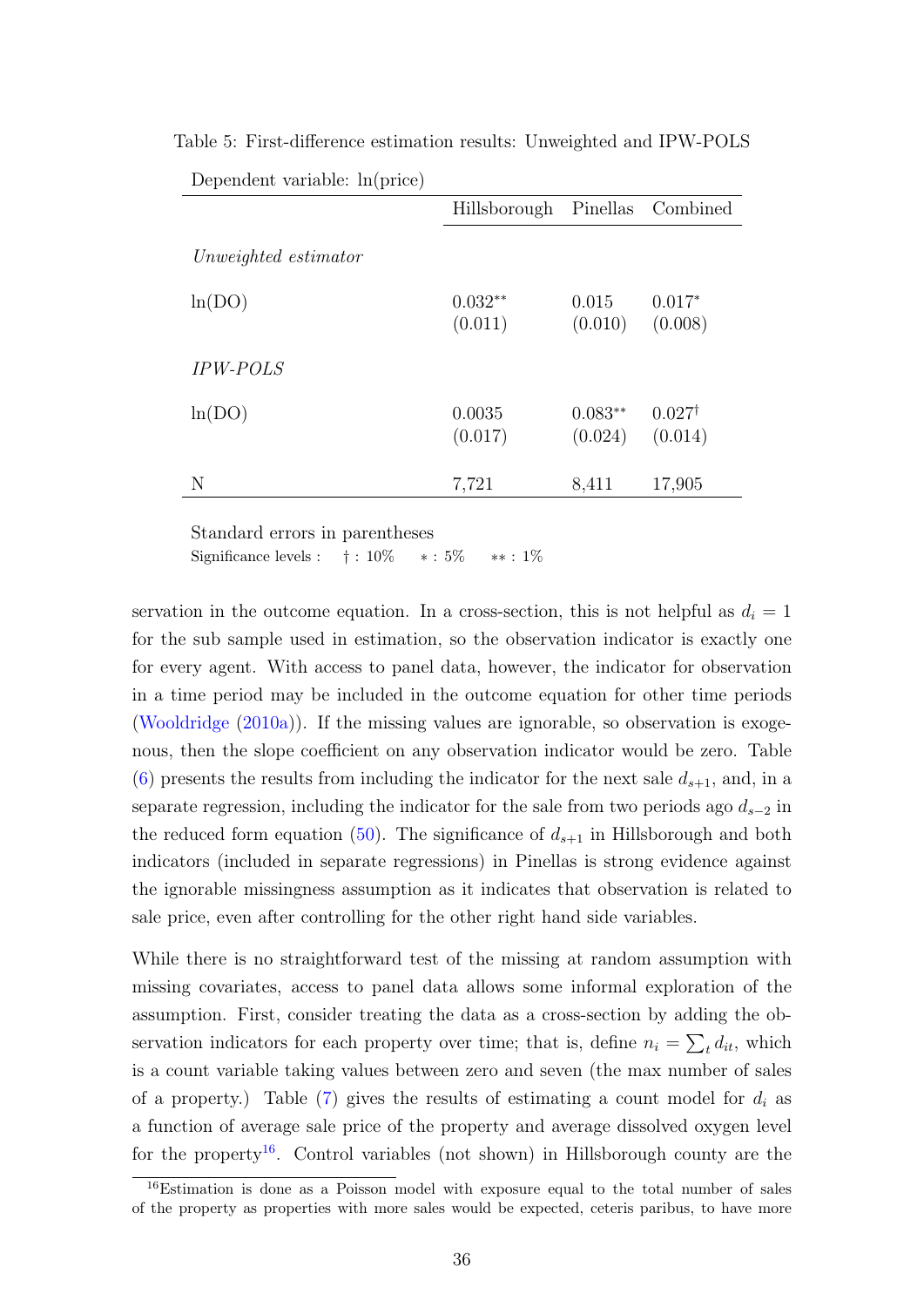distance variables (distance to nearest water body, Tampa Bay, and a boat ramp,) number of bedrooms, number of bathrooms, number of stories, and lot size. Control variables in Pinellas county are the distance variables, number of stories, and living area<sup>[17](#page-36-0)</sup>.) The results in table  $(7)$  show more evidence against the ignorable missingness assumption as average price is a significant predictor, and also evidence counter to the missing at random assumption, as average water quality is also a significant predictor. Tables  $(8)$  and  $(9)$  further explore this approach by breaking the 17 years into four time periods; post, during, pre-first half, pre-second half, and running the same count model separately for each period. The results suggest that, in each county, there is one period in which average dissolved oxygen level significantly affects number of observations of dissolved oxygen in that period. In Hillsborough county, the the number of observations of dissolved oxygen by property is more sensitive to the average sale price by property than the average level of dissolved oxygen recorded for that property. In Pinellas county, average sale price by property is a statistically significant predictor of the number of observations of dissolved oxygen by property in two time periods, whereas average level of dissolved oxygen is statistically significant in one time period.

Summing the observation indicator within property, over years reduces the 17 years of data into one cross-section. As an alternate exploration, the data can be considered as a time series by summing the observations within year, over property. Define  $n_t = \sum_i d_{it}$ , which is the total number of recordings of dissolved oxygen in year t. This count variable  $n_t$  is run as a function of the average sale price of all houses sold in that year, the average dissolved oxygen level in that year, and the CPI in that year is used as a control for economic circumstances. Table [\(10\)](#page-38-1) gives the estimation results, which again indicate evidence against ignorable missingness as the coefficient on average price is significant, but show no evidence of violation of the missing at random assumption as the coefficient on average dissolved oxygen level is insignificant.

Taken all together the evidence against ignorable missingness is strong and thus the unweighted estimates are suspect. Additionally, there is some evidence that supports the missing at random assumption. The IPW-POLS estimates are accepted as the more reliable estimates of the willingness to pay for local amenity water quality in the Tampa Bay area counties. Given the numerous differences between the results of the two estimators, this has implications for assessing the benefits to homeowners of increased dissolved oxygen levels in local water amenities.

observations.

<span id="page-36-0"></span><sup>&</sup>lt;sup>17</sup>The control variables vary by county because of the available data (see Table  $(4)$ )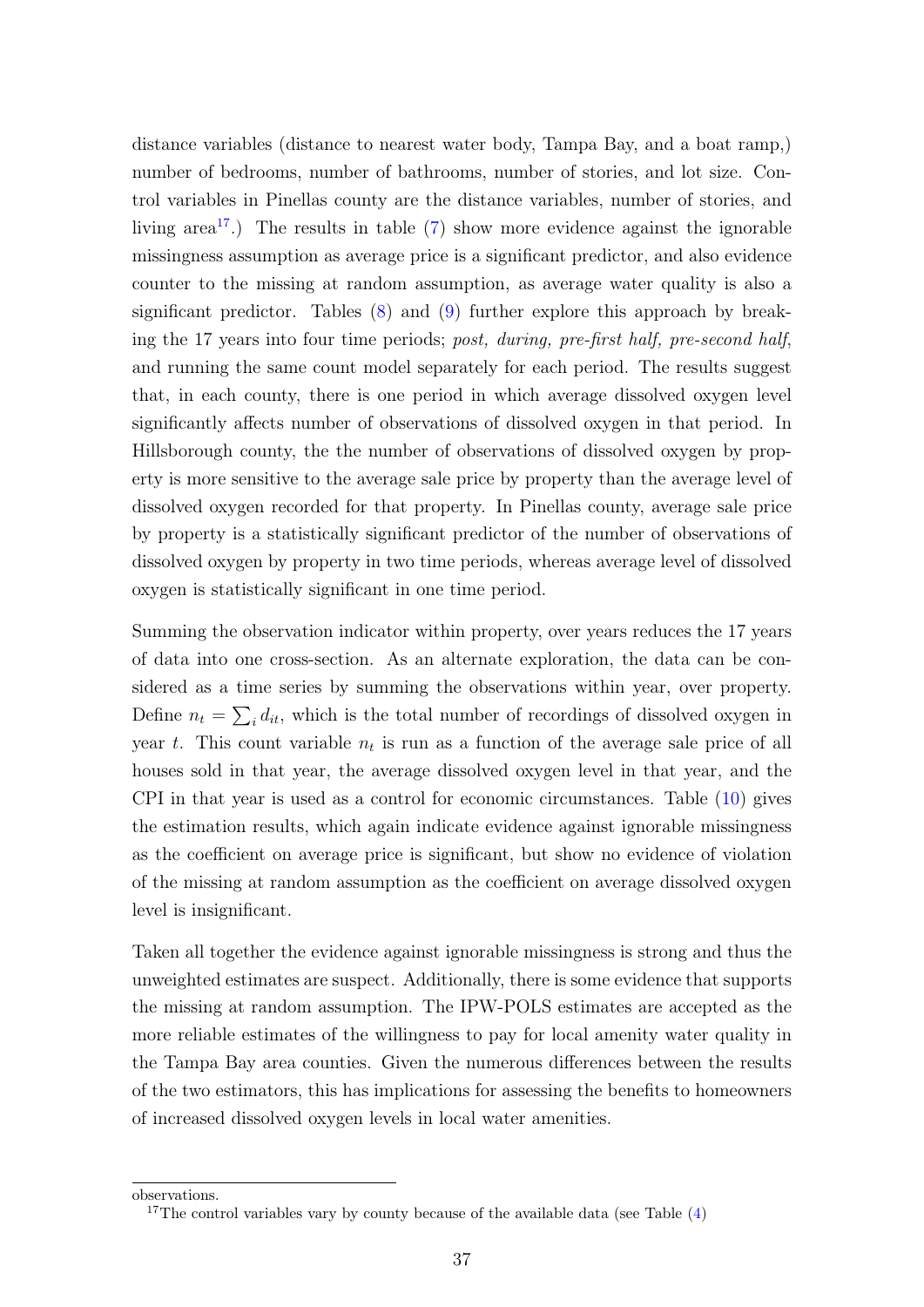<span id="page-37-0"></span>

| Variable              | Coefficient     | (Std. Err.)             |
|-----------------------|-----------------|-------------------------|
| Hillsborough          |                 |                         |
| $d_{its-2}$           | 0.013           | (0.011)                 |
| $d_{its+1}$           | $0.078**$       | (0.012)                 |
| Pinellas              |                 |                         |
| $d_{its-2}$           | $0.027**$       | (0.009)                 |
| $d_{its+1}$           | $0.034**$       | (0.010)                 |
| Significance levels : | $\dagger$ : 10% | $\ast:5\%$<br>$**: 1\%$ |

Table 6: Testing ignorable missingness

Table 7: Count model for cross-section  $\boldsymbol{d_i}$ 

<span id="page-37-1"></span>

|                       | Variable                     | Coefficient | (Std. Err.) |
|-----------------------|------------------------------|-------------|-------------|
| Hillsborough          | ave $ln(price_i)$            | $-0.154**$  | (0.020)     |
|                       | ave $ln(DO_i)$               | $-0.117**$  | (0.019)     |
| <b>Pinellas</b>       | ave $ln(price_i)$            | $0.052**$   | (0.012)     |
|                       | ave $ln(DO_i)$               | $0.085**$   | (0.009)     |
| Significance levels : | $\dagger$ : 10%<br>$* : 5\%$ | $**: 1\%$   |             |

<span id="page-37-2"></span>Table 8: Count model for cross-section  $d_i$  by time period: Hillsborough

|                       | Variable          | Coefficient              | (Std. Err.) |
|-----------------------|-------------------|--------------------------|-------------|
| 1998-2002             | ave $ln(price_t)$ | 0.016                    | (0.011)     |
|                       | ave $ln(DO_t)$    | $-0.007$                 | (0.007)     |
| 2003-2006             | ave $ln(price_t)$ | $-0.058**$               | (0.010)     |
|                       | ave $ln(DO_t)$    | $0.014^{\dagger}$        | (0.008)     |
| 2007-2010             | ave $ln(price_t)$ | $-0.013$                 | (0.015)     |
|                       | ave $ln(DO_t)$    | 0.006                    | (0.011)     |
| 2011-2014             | ave $ln(price_t)$ | 0.015                    | (0.028)     |
|                       | ave $ln(DO_t)$    | $-0.053$                 | (0.040)     |
| Significance levels : | $\dagger$ : 10%   | $\ast: 5\%$<br>$**: 1\%$ |             |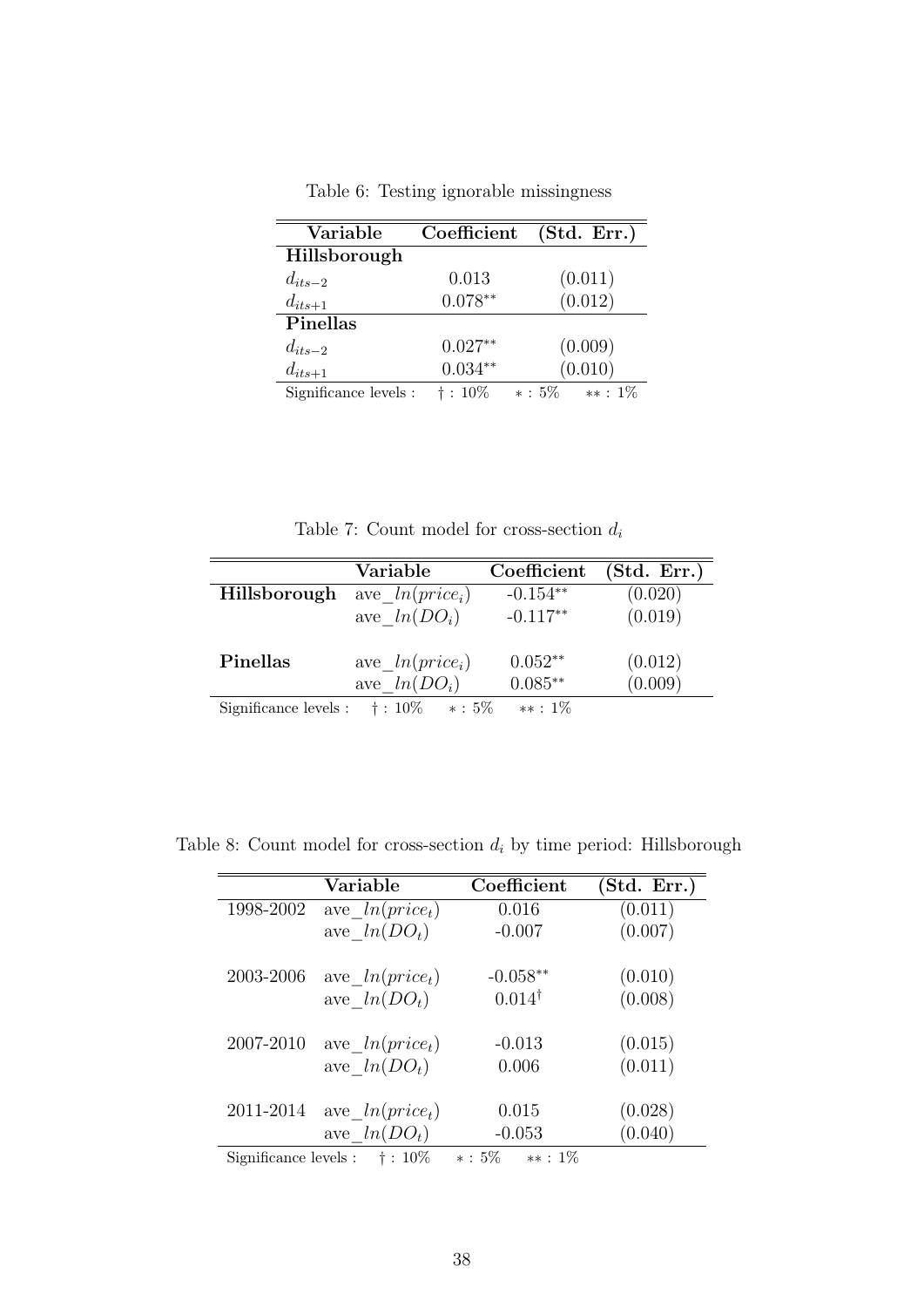|           | Variable                                                     | Coefficient | (Std. Err.) |
|-----------|--------------------------------------------------------------|-------------|-------------|
| 1998-2002 | ave $ln(price_t)$                                            | $0.020**$   | (0.007)     |
|           | ave $ln(DO_t)$                                               | 0.004       | (0.009)     |
|           |                                                              |             |             |
| 2003-2006 | ave $ln(price_t)$                                            | $-0.040**$  | (0.009)     |
|           | ave $ln(DO_t)$                                               | $0.053**$   | (0.012)     |
|           |                                                              |             |             |
| 2007-2010 | ave $ln(price_t)$                                            | 0.016       | (0.019)     |
|           | ave $ln(DO_t)$                                               | 0.001       | (0.017)     |
|           |                                                              |             |             |
| 2011-2014 | ave $ln(price_t)$                                            | $-0.016$    | (0.029)     |
|           | ave $ln(DO_t)$                                               | 0.015       | (0.035)     |
|           | $C: \ldots: C \rightarrow \ldots$ . $1 \rightarrow \ldots 1$ |             |             |

<span id="page-38-0"></span>Table 9: Count model for cross-section  $d_i$  by time periods: Pinellas

Significance levels : † : 10% ∗ : 5% ∗∗ : 1%

Table 10: Count model for time series  $\mathfrak{d}_t$ 

<span id="page-38-1"></span>

|                       | Variable                     | Coefficient | (Std. Err.) |
|-----------------------|------------------------------|-------------|-------------|
| Hillsborough          | ave $ln(price_t)$            | $1.184*$    | (0.516)     |
|                       | ave $ln(DO_t)$               | $-0.995$    | (0.708)     |
|                       | CPI                          | $0.009*$    | (0.004)     |
|                       |                              |             |             |
| Pinellas              | ave $ln(price_t)$            | $1.977**$   | (0.706)     |
|                       | $ave_ln(DO_t)$               | $-2.063$    | (1.758)     |
|                       | CPI                          | $-0.011$    | (0.007)     |
| Significance levels : | $* : 5\%$<br>$\dagger$ : 10% | $**: 1\%$   |             |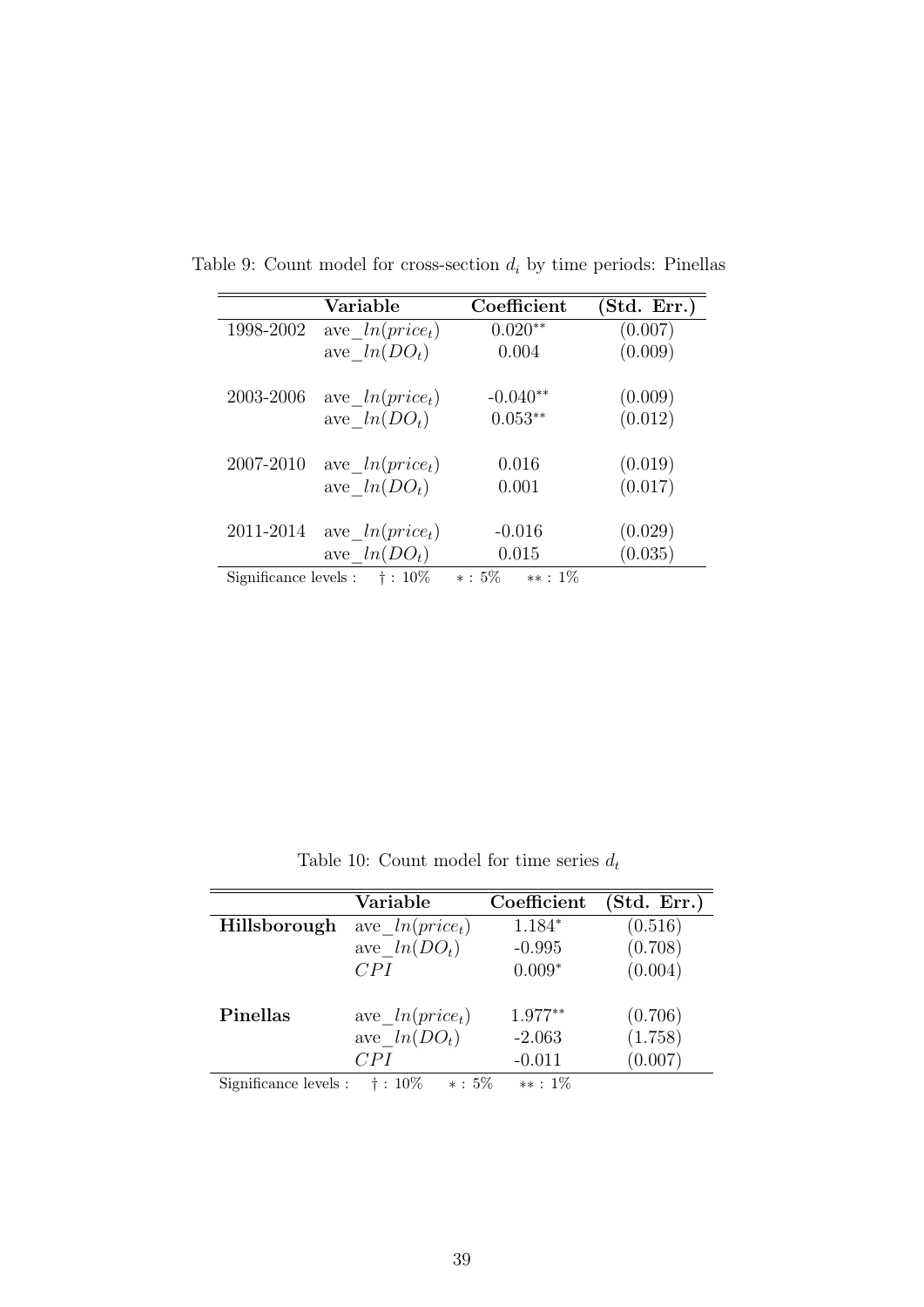<span id="page-39-0"></span>

| Dependent variable: ln(price) |            | Hillsborough County | Pinellas County |             |             | Combined Area   |
|-------------------------------|------------|---------------------|-----------------|-------------|-------------|-----------------|
|                               |            | Unweighted IPW-POLS | Unweighted      | IPW-POLS    | Unweighted  | IPW-POLS        |
| ln(DO)                        | $0.032**$  | (0.017)             | (0.010)         | $0.083**$   | (0.008)     | (0.014)         |
|                               | (0.011)    | 0.0035              | 0.015           | (0.024)     | $0.017$     | $0.027^\dagger$ |
| pre period                    | $0.127***$ | $0.094***$          | $0.109**$       | $0.096***$  | $0.119**$   | $0.096**$       |
| Exposure                      | (0.002)    | (0.004)             | (0.001)         | (0.003)     | (0.001)     | (0.002)         |
| during                        | $-0.424**$ | $-0.356***$         | $-0.233**$      | $-0.221***$ | $-0.330***$ | $-0.293**$      |
|                               | (0.011)    | (0.018)             | (0.008)         | (0.011)     | (0.007)     | (0.009)         |
| post                          | $0.043**$  | $0.029**$           | $0.030**$       | $0.036***$  | $0.037***$  | $0.030**$       |
|                               | (0.004)    | (0.006)             | (0.006)         | (0.010)     | (0.003)     | (0.006)         |
| Z                             | 7,721      | 7,721               | 8,411           | 8,411       | 17,905      | 17,905          |

Table 11: Estimation results Table 11: Estimation results

Significance levels : † : 10% ∗ : 5% ∗\* : 1%  $\begin{minipage}{.4\linewidth} \textbf{Standard errors in parentheses} \\ \textbf{Simificance levels} : \quad \dagger : \; 10\% \quad \ \ast : \; 5\% \end{minipage}$ Standard errors in parentheses

 $**$  :  $1\%$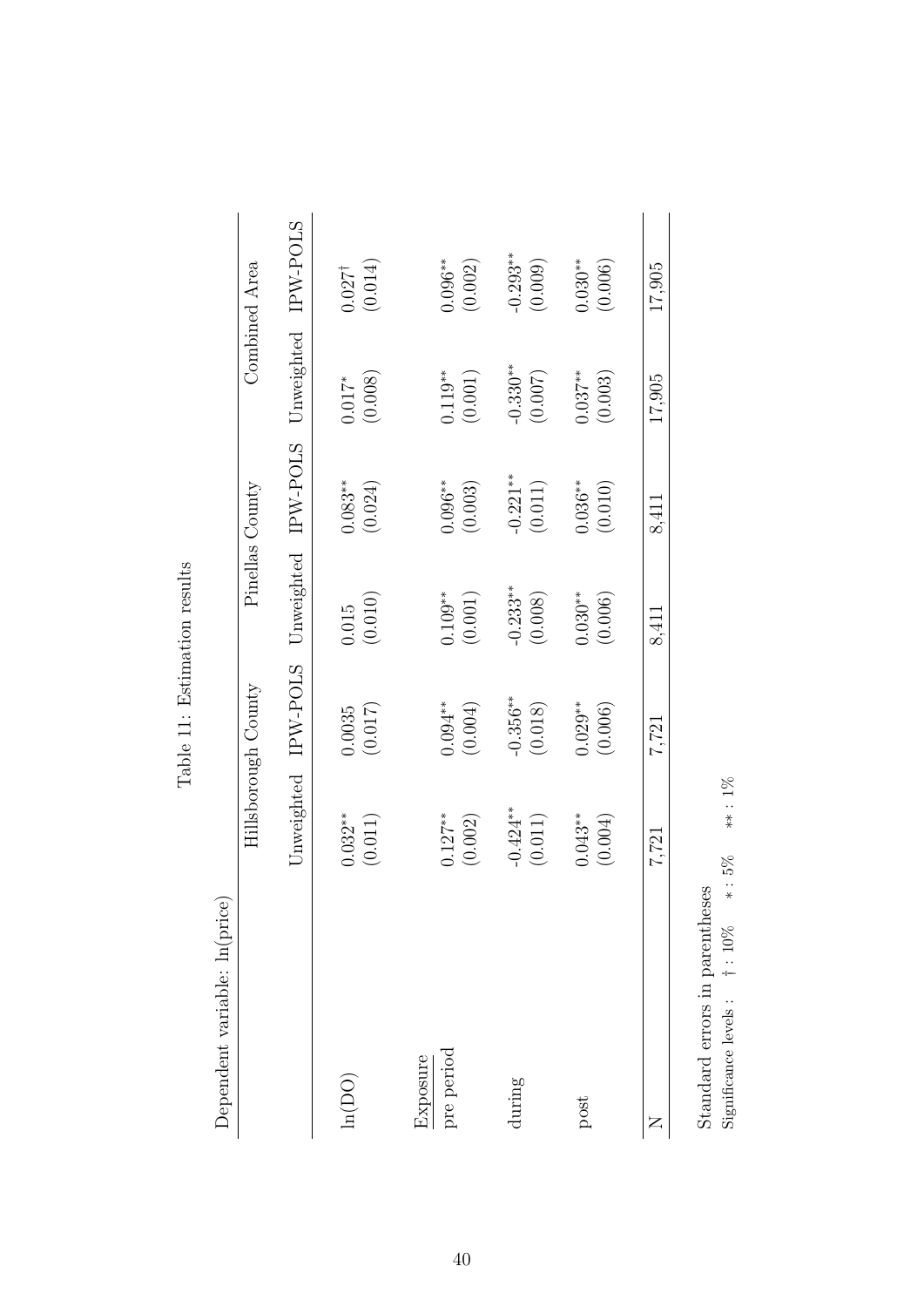# 6 Generalizations

The intuition from the first differencing of the classical linear fixed effects model extends naturally to other linear unobserved effects models, and generally to slope parameter estimation of panel models. The covariates not subject to missing values  $W_{it}$  are suppressed for ease of notation. This section gives a sketch for extending the proposed method to more general panel models. The full details are the subject of ongoing work.

## 6.1 Linear fixed effects model under sequential exogeneity

Consider the model as in [\(1\)](#page-5-0) but under sequential exogeneity  $E[u_{it}|X_{i1},...,X_{it},c_i] =$ 0. Let superscripts denote time histories us to time t, for example,  $X_i^{\langle}$  $X_i^{\{t\}} = \{X_{i1}, ..., X_{it}\}$ and  $X_i^T = \mathbf{X}_i$ . The lagged first differences are commonly used as instruments since the sequential exogeneity assumption implies the moments  $E[(X_{it-1} - X_{it-2})(u_{it}$  $u_{it-1}$ ) = 0 are valid for a random sample. A minimum of three time periods is needed for identification. If the observation of the  $X_{it}$  conditionally depends on the outcomes  $y_i$ , and perhaps some  $V_{it}$  as in the previous sections, but not on the value of the  $X_{it}$ themselves; i.e.  $E[d_{it}|\mathbf{y}_i, \mathbf{X}_i, \mathbf{V}_i] = E[d_{it}|\mathbf{y}_i, \mathbf{V}_i]$  then the missing at random assumption holds. The methods of this paper can then be applied to recover consistent slope parameter estimates. The necessary selection assumption, akin to assumptions (1) and (2), is that  $E[d_{it}d_{it-1}d_{it-2}|\mathbf{y}_i,\mathbf{X}_i,\mathbf{V}_i]=G_{t,t-1,t-2}(\mathbf{y}_i,\mathbf{V}_i;\delta_{t,t-1,t-2,0})$  for a known functional form  $G_{t,t-1,t-2}$ . The selection mechanism is now a trivariate binary outcome model. The re-weighted, fully observed valid moments are:

$$
E\left[\frac{d_{it}d_{it-1}d_{it-2}}{G_{t,t-1,t-2}(\mathbf{y}_i,\mathbf{V}_i;\delta_{t,t-1,t-2,0})}\Delta X_{it-1}\Delta u_{it}\right] = 0 \qquad t = 3,...,T
$$
(53)

These moments can be used for estimation as in the IPW-POLS or IPW-GMM techniques described for the linear fixed effects model under strict exogeneity.

#### 6.2 Dynamic panel data model

Consider a dynamic linear unobserved effects model. For example, consider a model with a single lag of the dependent variable: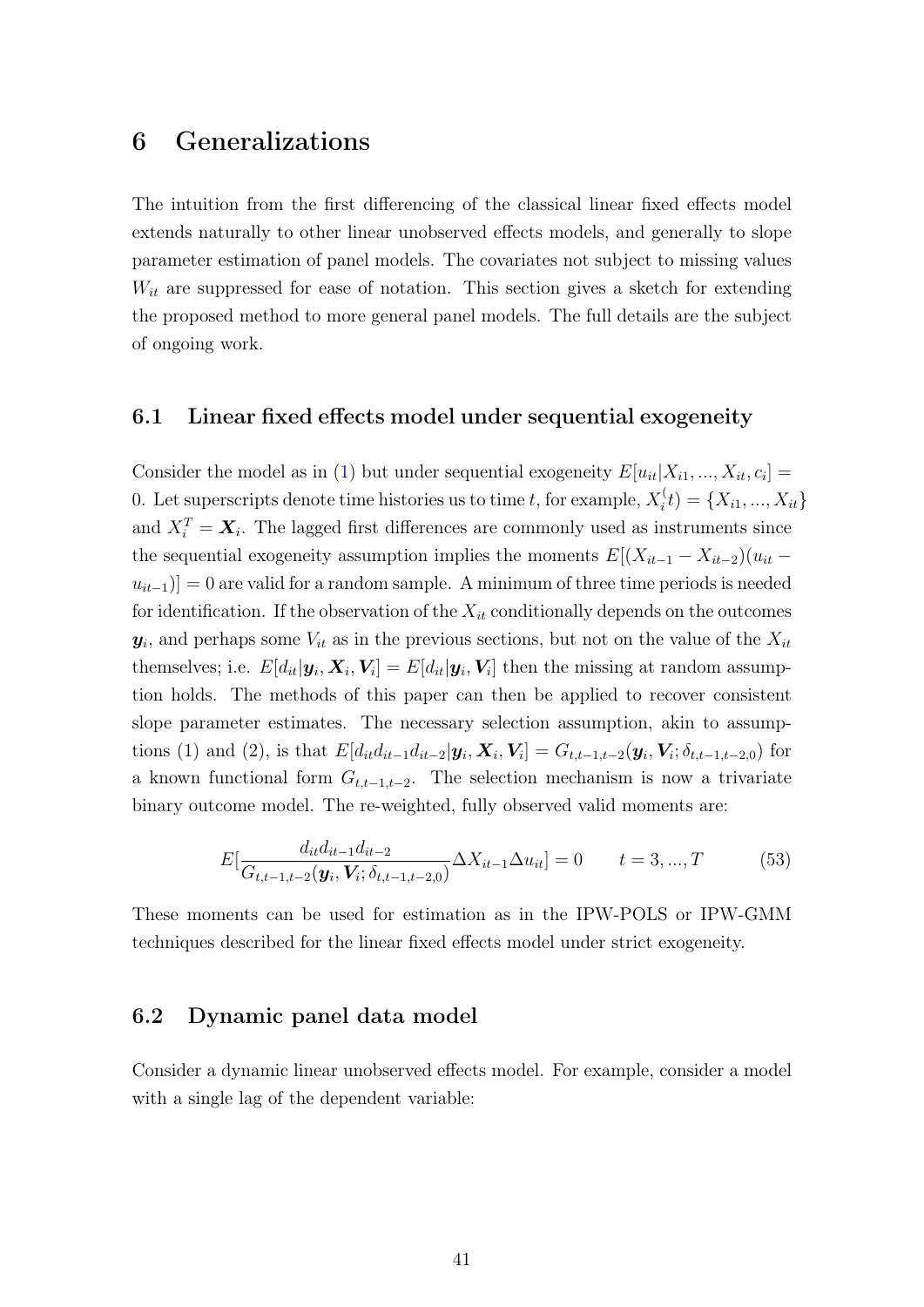$$
y_{it} = \gamma y_{it-1} + X_{it}\beta + c_i + u_{it} \tag{54}
$$

$$
E[u_{it}|y_i^{(t-1)}, X_i^{(t)}] = 0
$$
\n(55)

where  $y_i^s = (y_{i1}, y_{i2}, ..., y_{is}).$ 

First-differencing again removes the individual effect  $c_i$ , but  $\Delta y_{it} = y_{it} - y_{it-1}$  is not orthogonal to  $\Delta u_{it} = u_{it} - u_{it-1}$ . Anderson-Hsaio suggest using past levels of y as instruments [\(Anderson and Hsiao](#page-45-9)  $(1982)$ ). Using lagged differences of y has also been suggested as lagged level are potentially poor instruments for current differences [\(Arellano and Bover](#page-45-10) [\(1995\)](#page-45-10)). Arellano-Bond suggest using a system of instruments that grows with t as more lags are available [\(Arellano and Bond](#page-45-11)  $(1991)$ ).

First consider the case of missing values in the  $X_{it}$ . The desired population moments can be written as:

$$
E[f(y_i^{(t-2)})\Delta u_{it}] = 0\tag{56}
$$

$$
E[\Delta X_{it-1} \Delta u_{it}] = 0 \t t = 3, ..., T \t (57)
$$

where  $f(\cdot)$  is a possibly-vector valued function of the time history of the  $y_i$ s up to period  $t - 2$ ; for example, levels of  $y_{is}$  for  $s \le t - 2$ , or first-differences  $y_{is} - y_{is-1}$ for  $s \leq t - 2$ . These moments can be shown to hold be iterating the expectation conditional on  $(X_i^{(t-1)}$  $y_i^{(t-1)}, y_i^{(t-2)}$  $i^{(t-2)}$ ).

If the observation of  $X_{it}$  depends on the  $y_{it}$ , then selection is non-ignorable and must be addressed to recover consistent estimates of the slope parameters. If the observation of the  $X_{it}$  depends on the  $y_{it}$ , and potentially some additional fully observed variables  $V_i^t$ , but does not conditionally depend on the level of the  $X_{it}$ , then the values are missing at random in sense of this paper  $d_i|X_i, y_i, V_i \sim d_i|y_i, V_i$ . The necessary parametric assumption is that the joint probabilities  $E[d_{it}d_{it-1}|\mathbf{y}_i, \mathbf{V}_i] =$  $G_{t,t-1}(\bm{y}_i, \bm{V}_i; \delta_{t,t-1,0}) \text{ and } E[d_{it}d_{it-1}d_{it-2}|\bm{y}_i, \bm{V}_i] = G_{t,t-1,t-2}(\bm{y}_i, \bm{V}_i; \delta_{t,t-1,t-2,0}) \text{ for known}$ functional forms  $G_{t,t-1}$  and  $G_{t,t-1,t-2}$ , and unknown parameters  $\delta_0$ .

The valid re-weighted fully observed moments can be written as:

$$
E\left[\frac{d_{it}d_{it-1}}{G_{t,t-1}(\mathbf{y}_i, \mathbf{V}_i; \delta_{t,t-1})} f(y_i^{(t-2)}) \Delta u_{it}\right] = 0
$$
\n(58)

$$
E\left[\frac{d_{it}d_{it-1}d_{t-2}}{G_{t,t-1,t-2}(\mathbf{y}_i,\mathbf{V}_i;\delta_{t,t-1,t-2})}\Delta X_{it-1}\Delta u_{it}\right] = 0 \qquad t = 3,...,T
$$
(59)

The case of missing values in the  $y_{it}$  can also be handled with the IPW estimators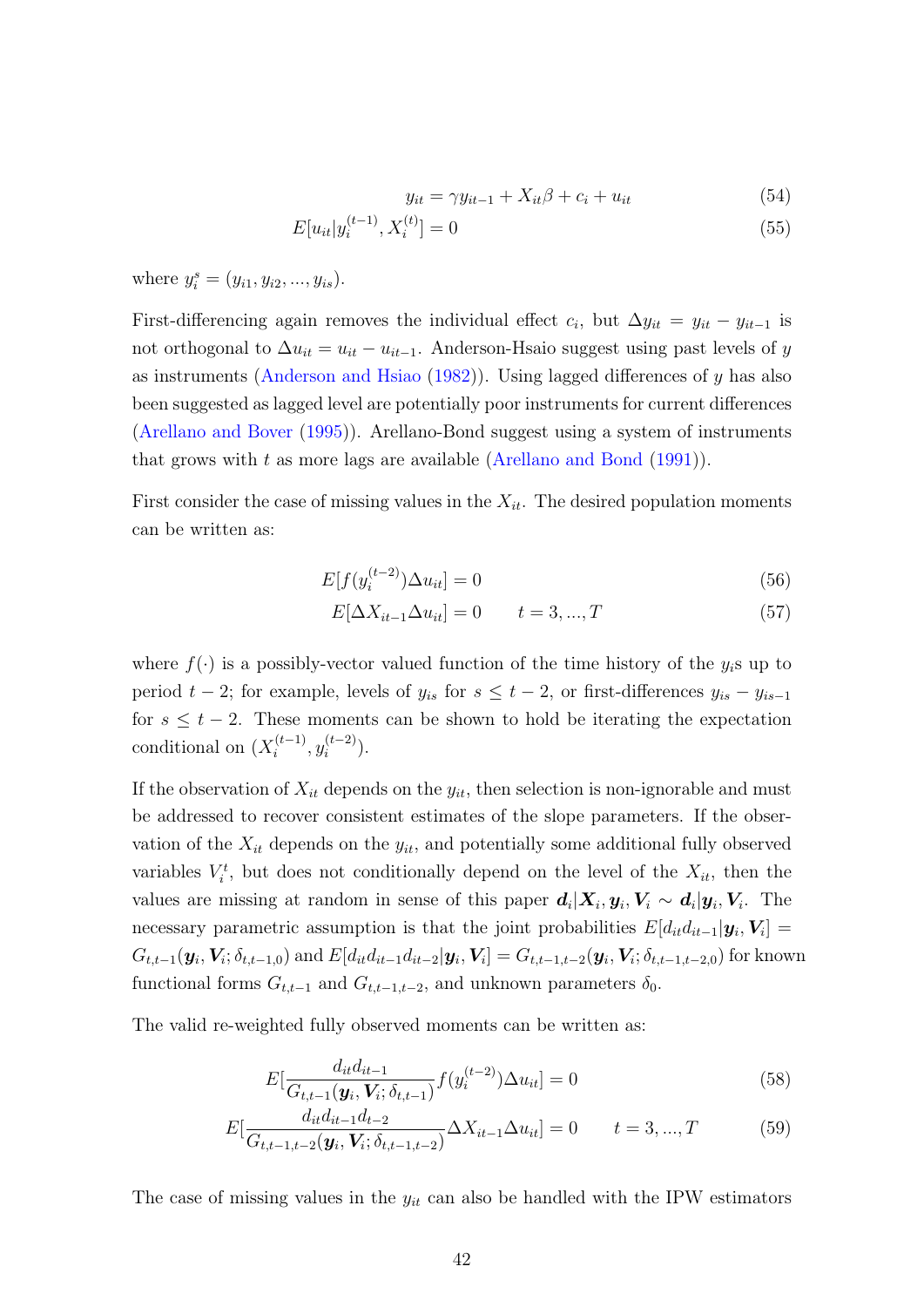of this paper. The necessary assumption on selection is that observation of the  $y_{it}$ depends on the  $X_{it}$ , and perhaps some  $V_{it}$ , but not conditionally on the  $y_{it}$  themselves so  $d_i|y_i, X_i, V_i \sim d_i|X_i, V_i$ . The extent of time periods for which it is necessary to model the joint probability of observation depends on the desired instruments. Using as few time periods as possible, while leaving some efficiency on the table [\(Holtz-](#page-45-12)[Eakin et al.](#page-45-12) [\(1988\)](#page-45-12)[,Arellano and Bond](#page-45-11) [\(1991\)](#page-45-11)), has advantages in terms of data usage when only the complete cases are to be used, as previously discussed for the classical linear fixed effects model. Consider first-differenced instruments that use as few time periods as possible:

$$
E[\Delta y_{it-2} \Delta u_{it}] = 0 \qquad t = 4, ..., T \tag{60}
$$

$$
E[\Delta X_{it-1} \Delta u_{it}] = 0 \qquad t = 3, ..., T \qquad (61)
$$

where it is assumed  $T \geq 4$ . The fully observed moments are:

$$
E[d_{it}d_{it-1}d_{it-2}d_{it-3}\Delta y_{it-2}\Delta u_{it}] \t t = 4,...,T
$$
\t(62)

$$
E[d_{it}d_{it-1}\Delta X_{it-1}\Delta u_{it}] \qquad t=2,...T \tag{63}
$$

With the parametric assumption  $E[d_{it}d_{it-1}d_{it-2}d_{it-3}|\bm{X}_i, \bm{V}_i] = G_{t,t-1,t-2,t-3}(\bm{X}_i, \bm{V}_i; \delta_{t,t-1,t-2,t-3,0}),$  $E[d_{it}d_{it-1}|\bm{X}_i,\bm{V}_i] = G_{t,t-1}(\bm{X}_i,\bm{V}_i;\delta_{t,t-1,0})$  for some known forms  $G_{t,t-1,t-2,t-3}$  and  $G_{t,t-1}$ , then the re-weighted population moments:

$$
E\left[\frac{d_{it}d_{it-1}d_{it-2}d_{it-3}}{G_{t,t-1,t-2,t-3}(\mathbf{y}_i,\mathbf{V}_i;\delta_{t,t-1,t-2,t-3})}\Delta y_{it-2}\Delta u_{it}\right] = 0 \qquad t = 4,...,T \qquad (64)
$$

$$
E\left[\frac{d_{it}d_{it-1}}{G_{t,t-1}(\mathbf{y}_i,\mathbf{V}_i;\delta_{t,t-1})}\Delta X_{it-1}\Delta u_{it}\right] = 0 \qquad t = 2,...,T \tag{65}
$$

are valid.

Estimation similar in style to the typical GMM estimation of these models [\(Holtz-](#page-45-12)[Eakin et al.](#page-45-12) [\(1988\)](#page-45-12), [Arellano and Bond](#page-45-11) [\(1991\)](#page-45-11)) then follows along the same steps as in the linear fixed effects IPW-GMM case.

## 6.3 General form

While the motivation for the estimators in this paper is linear fixed effects models, neither linearity nor the presence of unobserved effects is necessary for the general approach. The general approach can be specified in terms of moment conditions which are functions of variables subject to missing values  $X_{it}$ , fully observed variables  $Y_{it}$ , and unknown parameters of interest  $\theta_0$  in multiple time periods. Let  $d_{it}$  be an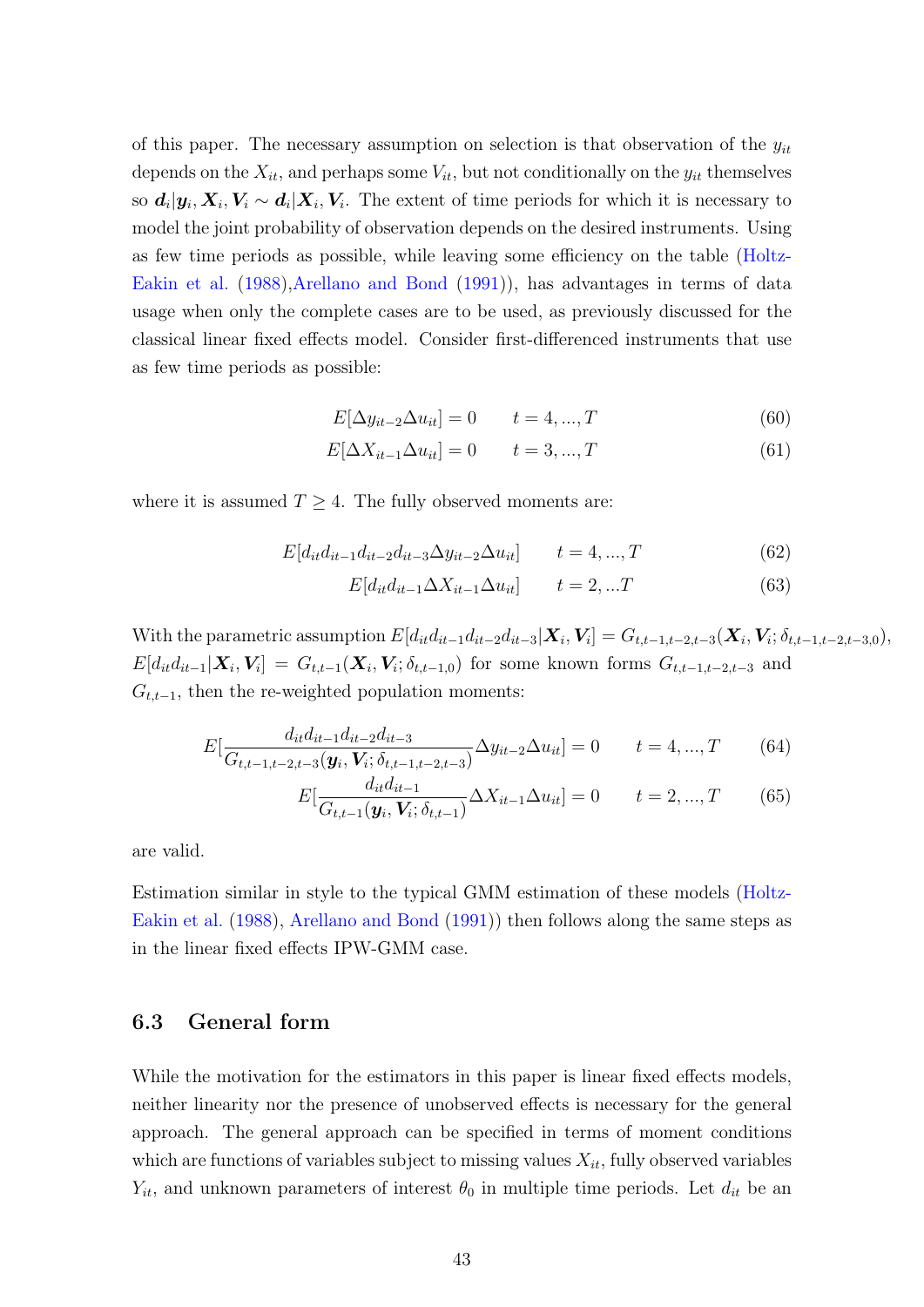indicator taking value 1 when  $X_{it}$  is fully observed. This encompasses the linear unobserved effects models presented above, as well as non-linear models without fixed effects, and the few cases of non-linear fixed effects models which can be written in terms of moments which are functions of the observable data and the unknown parameters, such as the conditional logit estimator [\(Chamberlain](#page-45-13) [\(1979\)](#page-45-13).)

The object of interest is a finite-dimensional parameter  $\theta_0$ , which is the unique solution to a vector of L moments conditions. The moment conditions can be divided in sub-vectors based on the time periods of the  $X_{it}$  involved. Each sub-vector,  $m$ , of size  $|m|$ , involves a subset  $S_m$  of the time periods  $\{1, ..., T\}$  of the  $X_{it}$ , for a total of M sub-vectors. For example, the linear fixed effect model under strict exogeneity has  $\theta_0 = \beta_0$ , a K vector,  $L = K(T-1)$ ,  $M = (T-1)$ ,  $|m| = K$ , and  $S_m = \{t, t-1\}$ . That is, the  $K(T-1)$  moment conditions can be split into  $T-1$  groups. Each group is a K vector that involves two time periods,  $\{t, t-1\}$ .

Consider the dynamic linear unobserved effects model above, with missing covariate values  $X_{it}$ . There are moment conditions, where the  $\tau$  will depend on how many time periods from  $y_i^{t-2}$  $i_t^{t-2}$  are used. For example, if  $f(y_i^{(t-2)})$  $y_i^{(t-2)}$ ) =  $y_{it-2} - y_{it-3}$ , then  $|f(\cdot)| = 1$ and  $\tau = T - 4$ . The  $K(T - 2) + |f(\cdot)|\tau$  can be separated into  $(T - 2) + \tau$  sub-vectors based on the number of time periods of  $X_{it}$  involved. Each sub-vector from the  $(T-2)$  group is a K vector involving three time periods,  $S_m = \{t, t-1, t-2\}.$ Each sub-vector from the  $(T - 1)$  group is a scalar involving two time periods,  $S_m = \{t, t-1\}$  of the  $X_{it}$ .

For most non-linear models, such as a pooled probit model or Chamberlain's conditional logit estimator [\(Chamberlain](#page-45-13) [\(1979\)](#page-45-13)), the moment conditions involve the covariates from all time periods. In that case,  $m = 1$ , and  $S_m = \{1, ..., T\}$ .

In general, the moments are written as:

$$
E[\Psi_m(X_{iS_m}; Y_{iS_m}; \theta_0)] = 0 \qquad m = 1, ..., M \tag{66}
$$

where  $\Psi$  is a  $|m| \times 1$  vector-valued function, and the  $S_m$  subscript denotes the collection of t in  $S_m$ ; e.g.  $X_{iS_m} = \{X_{it}\}_{t \in S_m}$ . For example, in the linear fixed effects model,  $\Psi_m = (X_{it} - X_{it-1})(y_{it} - y_{it-1} - (X_{it} - X_{it-1})\beta_0)$  for each m.

It is suspected, by the researcher, that the moments for the observable population:

$$
E[D_i^{S_m} \Psi_m(X_{iS_m}; Y_{iS_m}; \theta)] \qquad m = 1, ..., M \qquad (67)
$$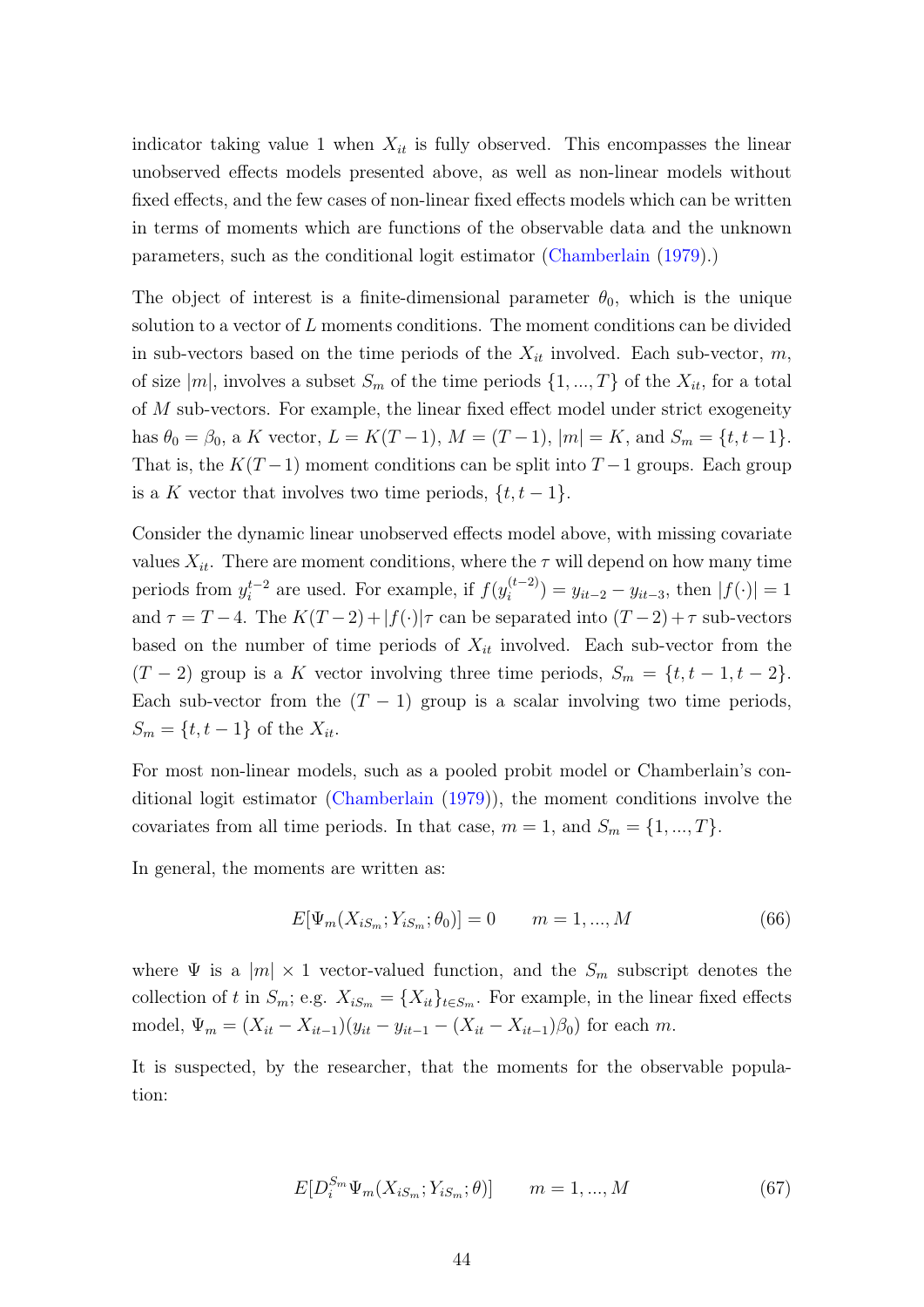may not be valid at the true  $\theta_0$ , where  $D_i^{S_m} = \prod_{t \in S_m} d_{it}$ .

If the missing at random assumption,  $d_i|X_i, Y_i, V_i = d_i|Y_i, V_i$  holds, and the parametric assumption  $E[d_{iS_m}|\boldsymbol{Y}_i, \boldsymbol{V}_i] = G_{S_m}(\boldsymbol{Y}_i, \boldsymbol{V}_i; \delta_{S_m 0})$  is satisfied for each m, where the  $V_{it}$  are as discussed for the classical linear fixed effects model, then the reweighted moments for the observable population:

$$
E[\frac{D_i^{S_m}}{G_{S_m}(\bm{Y}_i, \bm{V}_i; \delta_{S_m 0})} \Psi_m(X_{i S_m}; Y_{i \mathfrak{S}}; \theta_0)] = 0 \qquad m = 1, ..., M \qquad (68)
$$

are valid. Two-step estimation of the parameter  $\theta_0$  can proceed as described in this paper.

# 7 Conclusion

This paper analyzes linear unobserved effects models subject to missing values in the covariates. A missing at random assumption, in which the probability of observation does not directly depend on the variables subject to missing values, is adopted. The combination of missing at random covariates in a panel model with fixed effects is new in the literature. Given the ubiquity of missing data and the popularity of linear fixed effects models in applied research, the results in this paper are practically important.

Two inverse probability weighted estimators are proposed, their asymptotic theory is derived, and some finite sample performance is presented. The first estimator is a pooled estimator which is computationally simple and familiar from the textbook treatment of fixed effects models. The second estimator is an over-identified GMM estimator which enjoys better asymptotic efficiency. The simulations confirm that the commonly used unweighted estimator performs poorly when selection depends on the outcome variable. The simulations suggest that the efficiency gains from the optimally-weighted GMM estimator may be small.

An environmental application is explored, in which the proposed pooled IPW estimator is applied to a hedonic house price model to measure the willingness to pay for water quality in local water features. Empirical evidence suggests that the ignorable missingness assumption is violated, and the missing at random assumption may hold. Estimation based on the proposed pooled IPW estimator gives significantly different results from the unweighted estimator used in the literature, thus accounting for the selection may have important policy implications.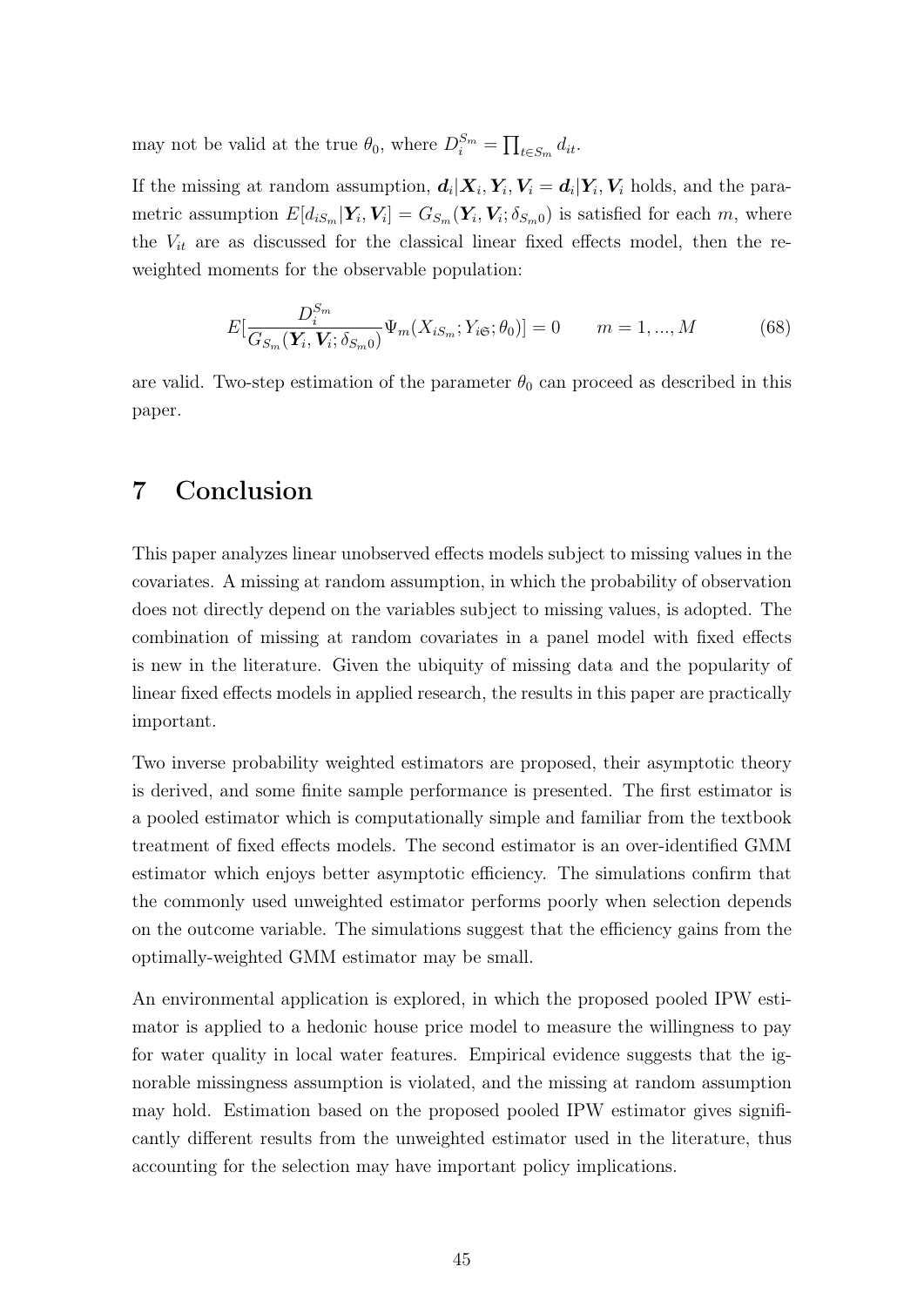# References

- <span id="page-45-2"></span>Abrevaya, J. (2018). Missing dependent variables in fixed-effects models. forthcoming.
- <span id="page-45-9"></span>Anderson, T. W. and C. Hsiao (1982). Formulation and estimation of dynamic models using panel data. Journal of econometrics  $18(1)$ ,  $47-82$ .
- <span id="page-45-11"></span>Arellano, M. and S. Bond (1991). Some tests of specification for panel data: Monte carlo evidence and an application to employment equations. The review of economic studies 58(2), 277–297.
- <span id="page-45-10"></span>Arellano, M. and O. Bover (1995). Another look at the instrumental variable estimation of error-components models. Journal of econometrics  $68(1)$ , 29–51.
- <span id="page-45-13"></span>Chamberlain, G. (1979). Analysis of covariance with qualitative data.
- <span id="page-45-5"></span>Chamberlain, G. (1984). Panel data. Handbook of econometrics 2, 1247–1318.
- <span id="page-45-1"></span>Chen, B., G. Y. Yi, and R. J. Cook (2010). Weighted generalized estimating functions for longitudinal response and covariate data that are missing at random. Journal of the American Statistical Association 105 (489), 336–353.
- <span id="page-45-3"></span>Chen, X., H. Hong, and A. Tarozzi (2008). Semiparametric efficiency in gmm models with auxiliary data. The Annals of Statistics 36(2), 808–843.
- <span id="page-45-4"></span>Graham, B. S., C. C. de Xavier Pinto, and D. Egel (2012). Inverse probability tilting for moment condition models with missing data. The Review of Economic Studies  $79(3)$ , 1053-1079.
- <span id="page-45-12"></span>Holtz-Eakin, D., W. Newey, and H. S. Rosen (1988). Estimating vector autoregressions with panel data. Econometrica: Journal of the Econometric Society , 1371–1395.
- <span id="page-45-7"></span>Keiser, D. A. and J. S. Shapiro (2017). Consequences of the clean water act and the demand for water quality. Technical report, National Bureau of Economic Research.
- <span id="page-45-6"></span>Krutilla, J. V. (1967). Conservation reconsidered. The American Economic Review  $57(4)$ , 777–786.
- <span id="page-45-0"></span>Kuwayama, Y., S. Olmstead, and J. Zheng (2018). The value of water quality: Separating amenity and recreational benefits.
- <span id="page-45-8"></span>Livy, M., A. Klaiber, et al. (2013). Maintaining public goods: Household valuation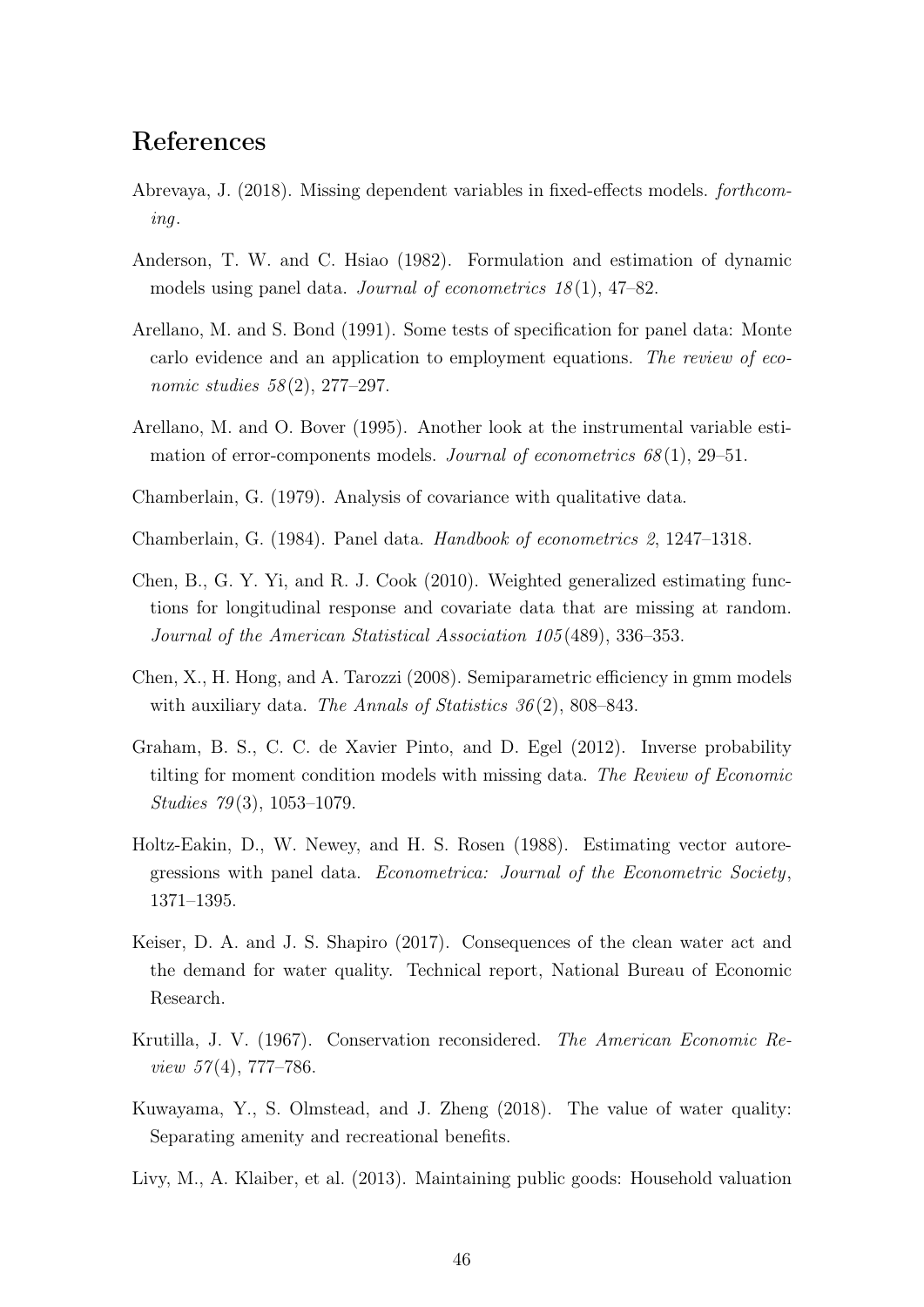of new and renovated local parks. In Association of Environmental and Resource Economists conference, Banff, Alberta, June, Volume 11.

- <span id="page-46-7"></span>McConnell, V. and M. A. Walls (2005). The value of open space: Evidence from studies of nonmarket benefits. Resources for the Future Washington, DC.
- <span id="page-46-1"></span>Moffit, R., J. Fitzgerald, and P. Gottschalk (1999). Sample attrition in panel data: The role of selection on observables. Annales d'Economie et de Statistique, 129– 152.
- <span id="page-46-10"></span>Muehlenbachs, L., E. Spiller, and C. Timmins (2015). The housing market impacts of shale gas development. American Economic Review 105 (12), 3633–59.
- <span id="page-46-5"></span>Mundlak, Y. (1978). On the pooling of time series and cross section data. Econometrica: journal of the Econometric Society, 69–85.
- <span id="page-46-6"></span>Newey, W. K. and D. McFadden (1994). Large sample estimation and hypothesis testing. Handbook of econometrics 4, 2111–2245.
- <span id="page-46-2"></span>Nijman, T. and M. Verbeek (1992). Nonresponse in panel data: The impact on estimates of a life cycle consumption function. Journal of Applied Econometrics  $\gamma(3)$ , 243–257.
- <span id="page-46-11"></span>of Hillsborough County, E. P. C. (2018). Water monitoring and maps. [http://www.epchc.org/divisions/water-management/](http://www.epchc.org/divisions/water-management/water-monitoring-maps-and-data) [water-monitoring-maps-and-data](http://www.epchc.org/divisions/water-management/water-monitoring-maps-and-data).
- <span id="page-46-8"></span>Poor, P. J., K. L. Pessagno, and R. W. Paul (2007). Exploring the hedonic value of ambient water quality: A local watershed-based study. Ecological Economics  $60(4)$ , 797–806.
- <span id="page-46-4"></span>Robins, J. M., A. Rotnitzky, and L. P. Zhao (1994). Estimation of regression coefficients when some regressors are not always observed. Journal of the American statistical Association 89 (427), 846–866.
- <span id="page-46-0"></span>Robins, J. M., A. Rotnitzky, and L. P. Zhao (1995). Analysis of semiparametric regression models for repeated outcomes in the presence of missing data. Journal of the american statistical association  $90(429)$ , 106-121.
- <span id="page-46-9"></span>Rosen, S. (1974). Hedonic prices and implicit markets: product differentiation in pure competition. Journal of political economy 82 (1), 34–55.
- <span id="page-46-3"></span>Rosenbaum, P. R. and D. B. Rubin (1983). The central role of the propensity score in observational studies for causal effects. *Biometrika*  $70(1)$ , 41–55.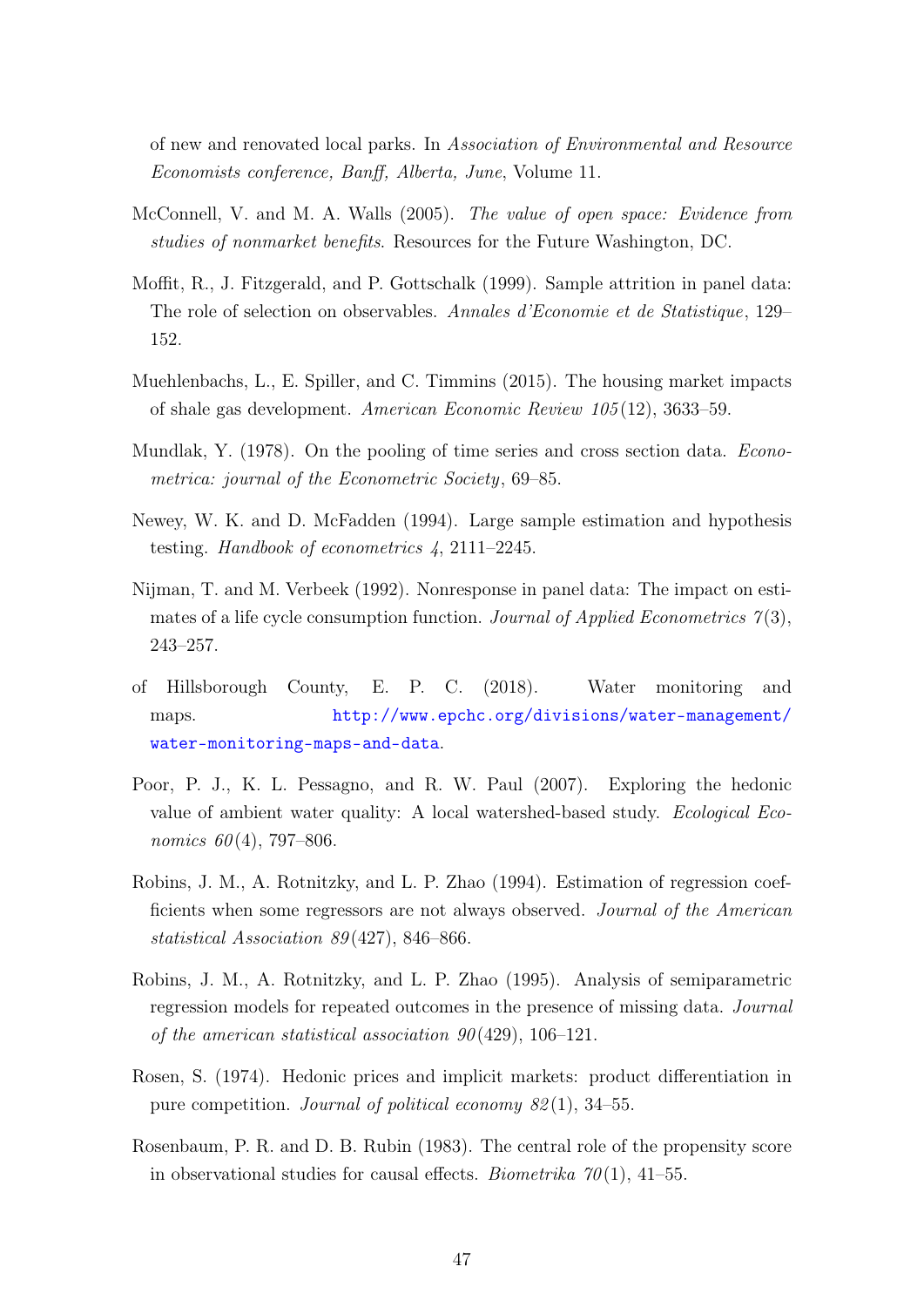<span id="page-47-0"></span>Rubin, D. B. (1976). Inference and missing data. *Biometrika*  $63(3)$ , 581–592.

- <span id="page-47-5"></span>Walsh, P., C. Griffiths, D. Guignet, and H. Klemick (2017). Modeling the property price impact of water quality in 14 chesapeake bay counties. Ecological Economics 135, 103–113.
- <span id="page-47-7"></span>Walsh, P. J., J. W. Milon, and D. O. Scrogin (2011). The spatial extent of water quality benefits in urban housing markets. Land Economics  $87(4)$ , 628–644.
- <span id="page-47-4"></span>Wooldridge, J. M. (2002). Inverse probability weighted m-estimators for sample selection, attrition, and stratification. Portuguese Economic Journal 1(2), 117– 139.
- <span id="page-47-3"></span>Wooldridge, J. M. (2007). Inverse probability weighted estimation for general missing data problems. Journal of Econometrics  $1/41(2)$ , 1281–1301.
- <span id="page-47-1"></span>Wooldridge, J. M. (2010a). Correlated random effects models with unbalanced panels. Manuscript (version May 2010), Michigan State University .
- <span id="page-47-2"></span>Wooldridge, J. M. (2010b). Econometric analysis of cross section and panel data. MIT press.
- <span id="page-47-6"></span>Zheng, J. (2017). The value of local and regional water quality to homeowners in tampa, florida. working paper .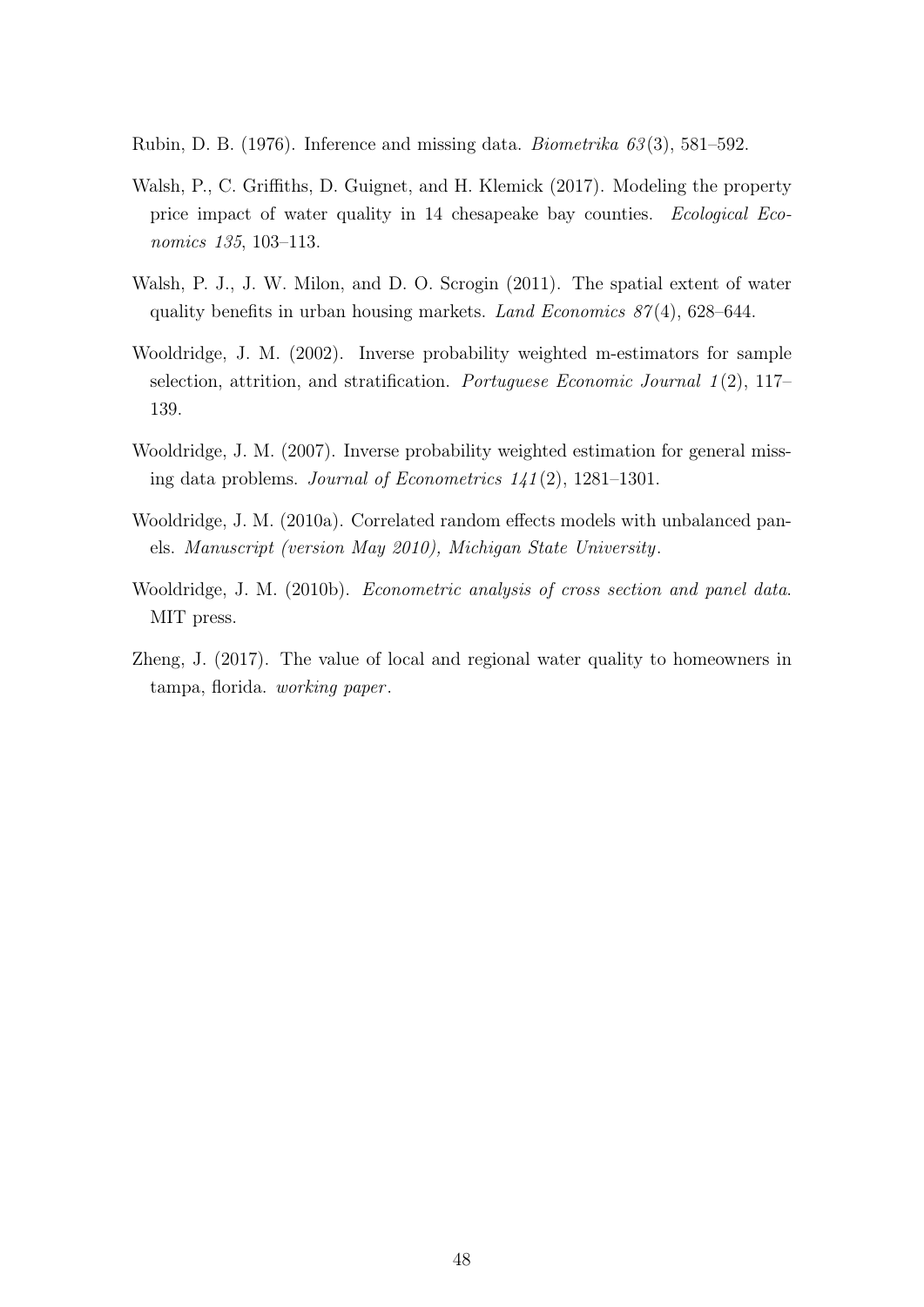# 8 Appendix

# 8.1 Empirical Application Appendix

#### 8.1.1 Selection Model

The results from estimation of the bivariate probit model based on [\(51\)](#page-31-0) are presented below. A full set of year indicators and zip code indicators are included in the model, and omitted in the results. When previous price is not available (for example in the first sale), it is omitted from the specification, as in table [\(13\)](#page-50-0). For example, for the joint observation of dissolved oxygen in sale 1 and sale 2, observation for sale 2 is allowed to depend on the price at sale 2 and the price at sale 1 (as well as the average price if there are more than 2 sales), and observation for sale 1 depends on the price at sale 1 and the average price.

While the slope coefficients from a bivariate probit model are not particularly illustrative, there are a few things of interest in the full estimation results. Note that, for each county, the correlation of observation across sales is statistically different from zero (note that "athrho," which is a transformation of the correlation, is significant at the one percent level), and (not shown) the p-value for a Wald test of the null hypothesis of no correlation across time, is zero to four decimal places. Accounting for the joint nature of observation to predict the joint probability is important, as using the product of the probabilities in each time period, for example, would only be valid if the correlation were zero.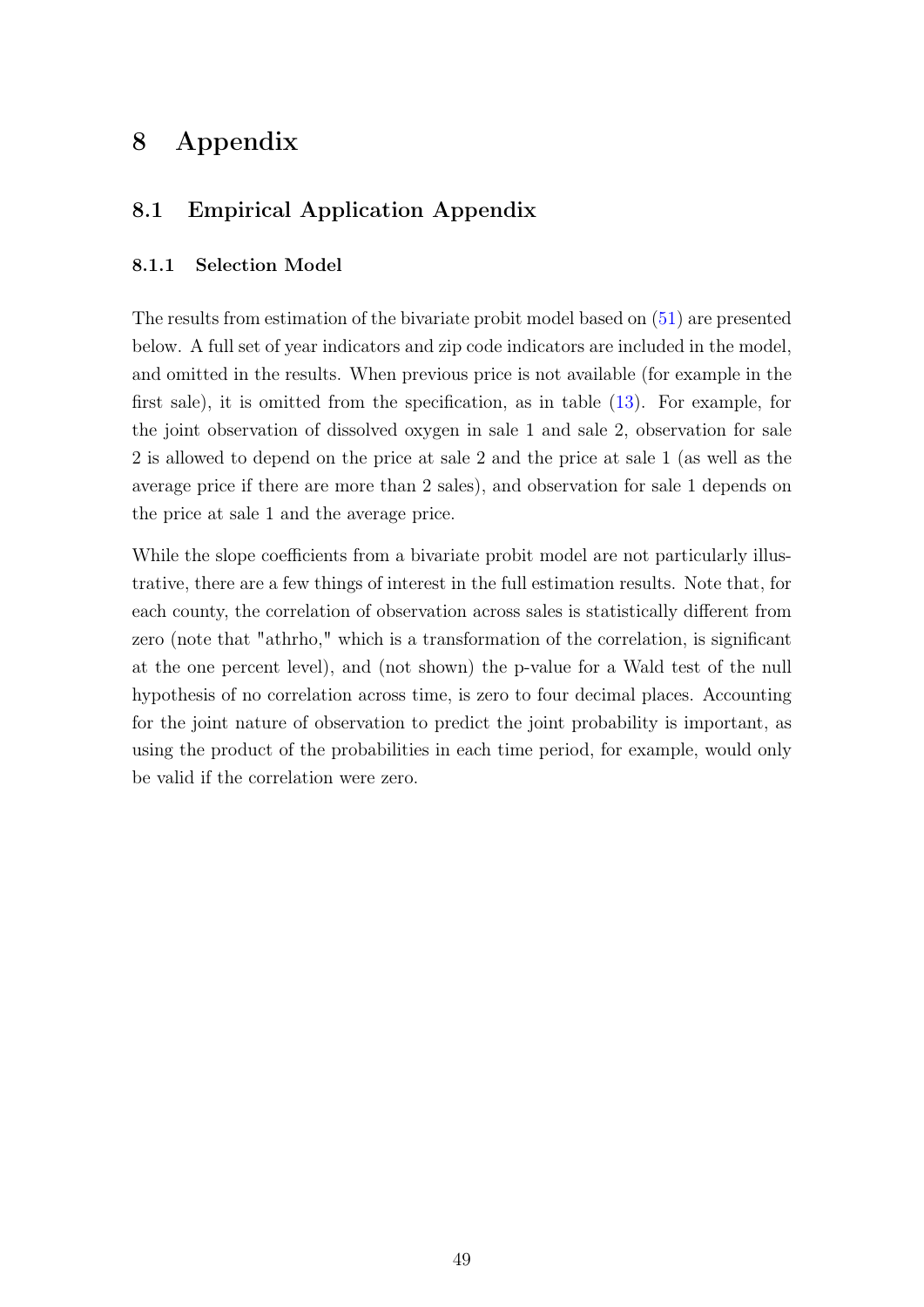| $\overline{\text{Variable}}$   | Coefficient            | (Std. Err.)          |
|--------------------------------|------------------------|----------------------|
|                                | Equation 1 : $d_{it}$  |                      |
| $ln(price_{it})$               | $\overline{0.136}$     | (0.083)              |
| $ln(price_{it-1})$             | $-0.005$               | (0.075)              |
| property_age                   | $0.006**$              | (0.001)              |
| ave $ln(price_i)$              | 0.125                  | (0.147)              |
| dist boatramp                  | $0.000**$              | (0.000)              |
| $dist$ water                   | $0.000*$               | (0.000)              |
| $dist$ TB                      | 0.000                  | (0.000)              |
| beds                           | $-0.018$               | (0.028)              |
| baths                          | $-0.024$               | (0.041)              |
| stories                        | $-0.134**$             | (0.051)              |
| units                          | 0.208                  | (0.169)              |
|                                | Equation 2 : $d_{t-1}$ |                      |
| $ln(price_{it-1})$             | 0.102                  | $\overline{(0.096)}$ |
| $ln(price_{it-2})$             | $-0.176*$              | (0.083)              |
| $(\text{property\_age})_{t-1}$ | $0.005**$              | (0.002)              |
| ave $ln(price_i)$              | $0.276*$               | (0.133)              |
| dist_boatramp                  | $0.000**$              | (0.000)              |
| dist water                     | $0.000*$               | (0.000)              |
| dist TB                        | $0.000*$               | (0.000)              |
| beds                           | $-0.066*$              | (0.029)              |
| baths                          | 0.000                  | (0.042)              |
| stories                        | $-0.065$               | (0.052)              |
| units                          | $0.350^{\dagger}$      | (0.191)              |
|                                | Equation 3:            |                      |
| athrho                         | $0.760**$              | (0.026)              |
|                                |                        |                      |
| N                              |                        | 7938                 |
| Log-likelihood                 | $-7479.713$            |                      |
| $\chi^2_{(\underline{138})}$   | 3534.431               |                      |
| Significance levels :          | $\dagger$ : 10%        | $*: 5\%$ $**: 1\%$   |

Table 12: Bivariate probit estimation: Hillsborough County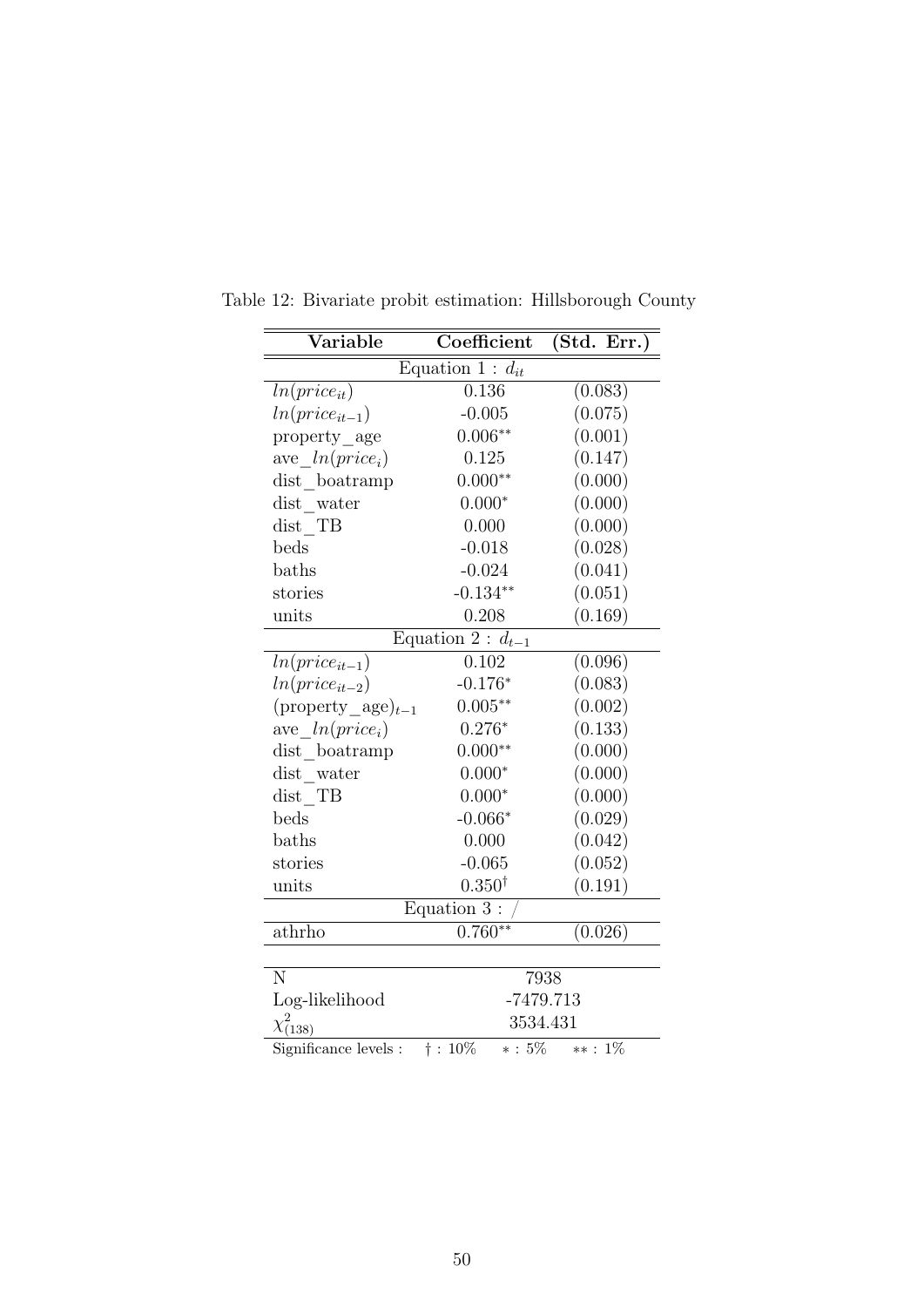| $\overline{\text{Variable}}$ | Coefficient             | (Std. Err.)        |
|------------------------------|-------------------------|--------------------|
|                              | Equation 1 : $d_{it}$   |                    |
| $ln(price_{it})$             | $0.169*$                | (0.070)            |
| $ln(price_{it-1})$           | $-0.111$                | (0.070)            |
| property $\_{age_t}$         | $0.005**$               | (0.001)            |
| ave $ln(price_i)$            | 0.155                   | (0.125)            |
| dist_boatramp                | $0.000**$               | (0.000)            |
| dist water                   | $0.000**$               | (0.000)            |
| dist TB                      | $0.000**$               | (0.000)            |
| beds                         | $-0.077**$              | (0.017)            |
| baths                        | $-0.011$                | (0.024)            |
| stories                      | 0.010                   | (0.030)            |
| units                        | $0.226*$                | (0.099)            |
|                              | Equation 2 : $d_{it-1}$ |                    |
| $ln(price_{it-1})$           | 0.060                   | (0.060)            |
| property $age_{t-1}$         | 0.000                   | (0.001)            |
| ave $ln(price_i)$            | $-0.065$                | (0.058)            |
| dist boatramp                | $0.000**$               | (0.000)            |
| $dist$ water                 | $0.000**$               | (0.000)            |
| $dist$ TB                    | $0.000**$               | (0.000)            |
| beds                         | $-0.051**$              | (0.018)            |
| baths                        | 0.034                   | (0.026)            |
| stories                      | $-0.036$                | (0.033)            |
| units                        | 0.089                   | (0.097)            |
|                              | Equation 3:             |                    |
| athrho                       | $0.616**$               | (0.016)            |
| $\overline{\text{N}}$        | 21332                   |                    |
| Log-likelihood               | $-19578.245$            |                    |
| $\chi^2_{(143)}$             | 9354.155                |                    |
| Significance levels :        | $\dagger$ : 10%         | $*: 5\%$ $**: 1\%$ |

<span id="page-50-0"></span>Table 13: Bivariate probit estimation: Hillsborough County, first two sales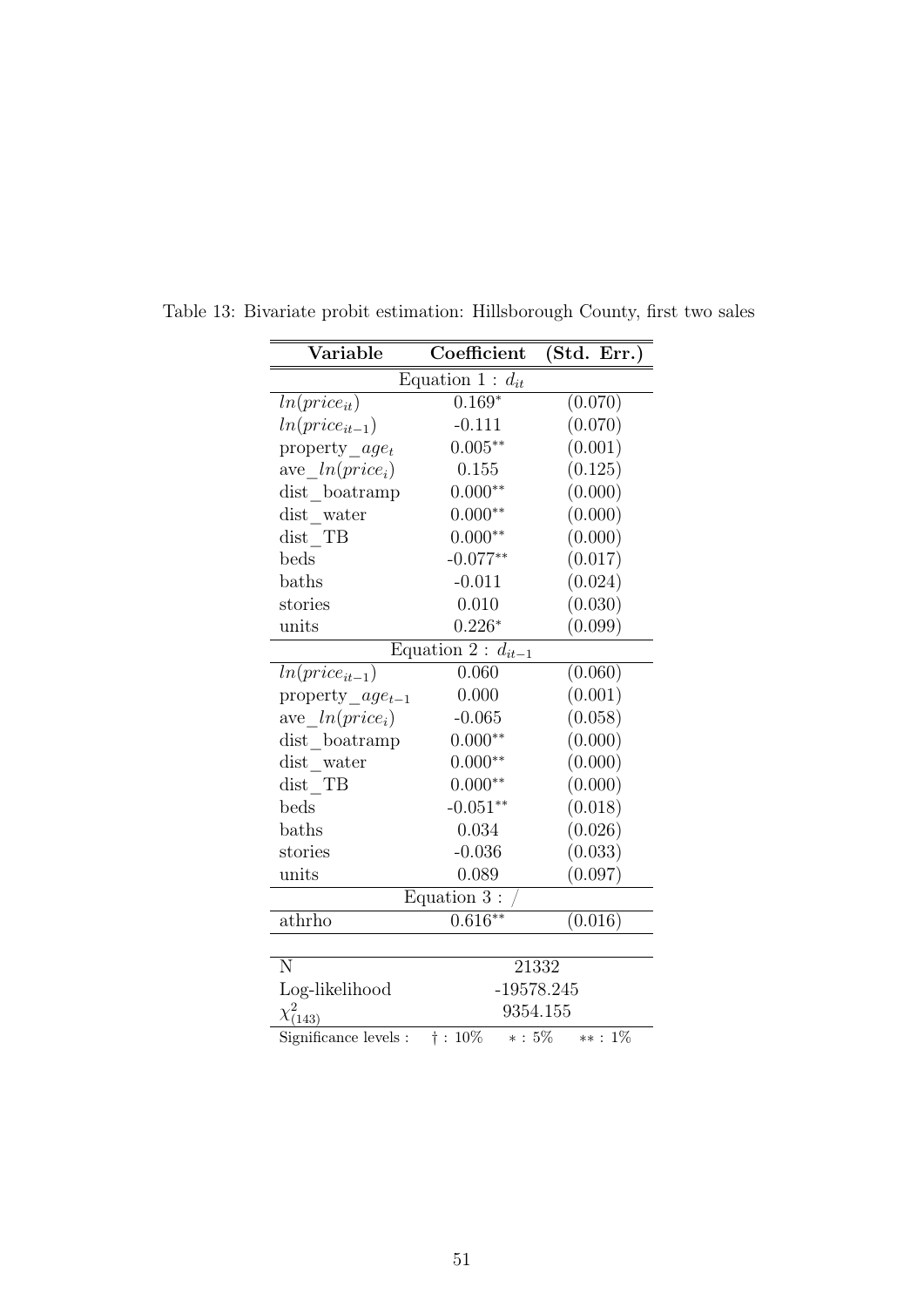| Variable                                                 | Coefficient | (Std. Err.) |  |
|----------------------------------------------------------|-------------|-------------|--|
| Equation 1 : $d_{it}$                                    |             |             |  |
| $ln(price_{it})$                                         | $-0.240**$  | (0.084)     |  |
| $ln(price_{it-1})$                                       | $-0.041$    | (0.084)     |  |
| property age                                             | $0.007**$   | (0.001)     |  |
| ave $ln(price_i)$                                        | 0.217       | (0.152)     |  |
| dist_boatramp                                            | 0.000       | (0.000)     |  |
| $dist$ water                                             | 0.000       | (0.000)     |  |
| dist TB                                                  | $0.000**$   | (0.000)     |  |
| stories                                                  | $-0.008$    | (0.049)     |  |
| living units                                             | $-0.311$    | (0.752)     |  |
| house size                                               | 0.000       | (0.000)     |  |
| Equation 2 : $d_{it-1}$                                  |             |             |  |
| $ln(price_{it-1})$                                       | $-0.135$    | (0.091)     |  |
| $ln(price_{it-2})$                                       | $-0.033$    | (0.071)     |  |
| property $age_{t-1}$                                     | 0.001       | (0.001)     |  |
| ave $ln(price_i)$                                        | $-0.042$    | (0.122)     |  |
| dist boatramp                                            | $0.000**$   | (0.000)     |  |
| $dist$ water                                             | 0.000       | (0.000)     |  |
| dist TB                                                  | $0.000**$   | (0.000)     |  |
| stories                                                  | 0.037       | (0.047)     |  |
| living_units                                             | $-0.472$    | (0.769)     |  |
| house size                                               | 0.000       | (0.000)     |  |
| $\overline{\text{Equation}}$ 3 :                         |             |             |  |
| athrho                                                   | $0.590**$   | (0.022)     |  |
|                                                          |             |             |  |
| N                                                        | 8971        |             |  |
| Log-likelihood                                           | $-9607.584$ |             |  |
| $\chi^2_{(138)}$                                         | 3044.555    |             |  |
| Significance levels : $\dagger$ : 10% $*$ : 5% $**$ : 1% |             |             |  |

Table 14: Bivariate probit estimation: Pinellas County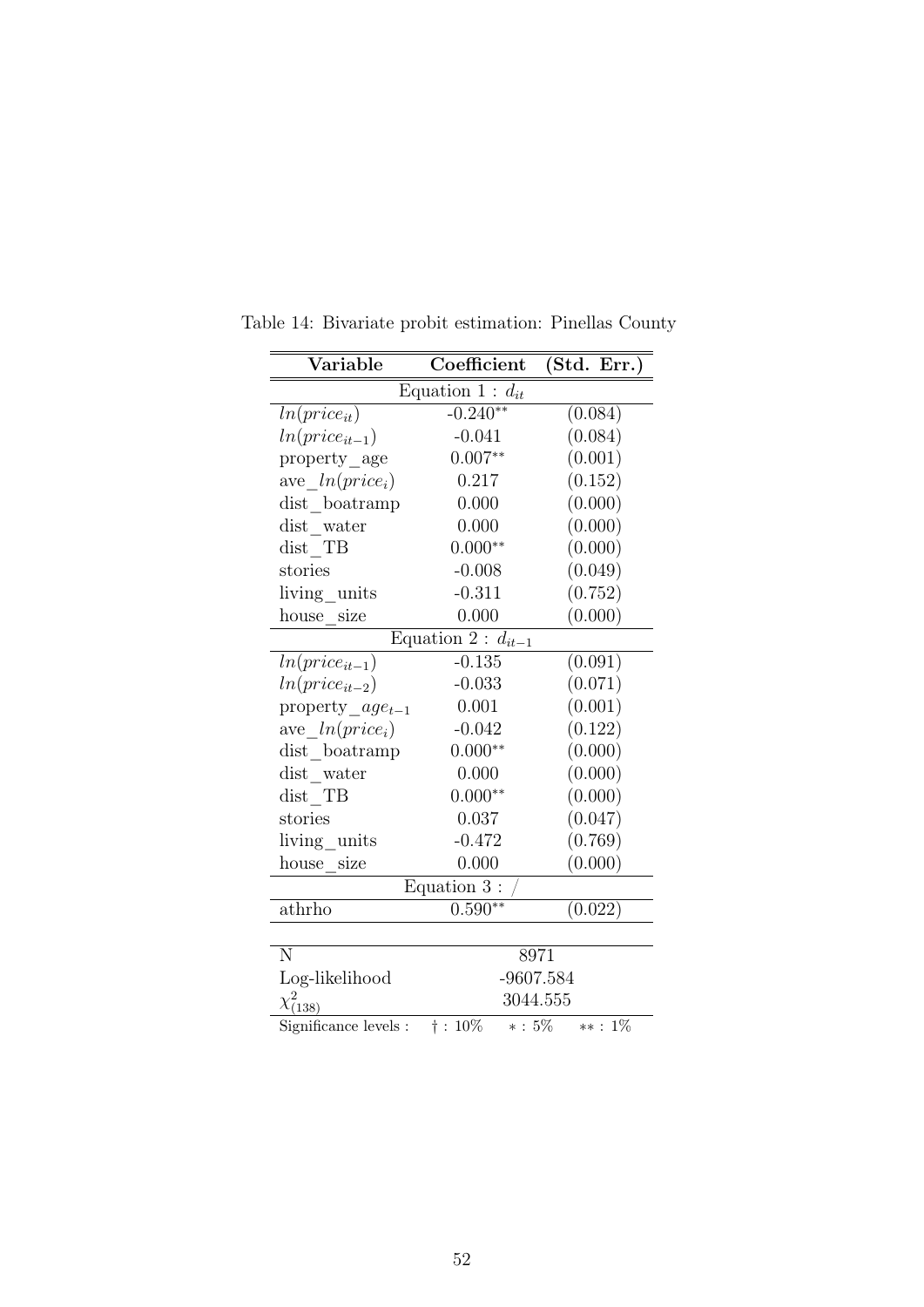| $\overline{\text{Variable}}$                                        | Coefficient        | (Std. Err.) |  |  |
|---------------------------------------------------------------------|--------------------|-------------|--|--|
| Equation $1:$ do obs                                                |                    |             |  |  |
| lnprice2014                                                         | $0.151**$          | (0.048)     |  |  |
| avelnprice                                                          | $0.261**$          | (0.057)     |  |  |
| property age                                                        | $0.007**$          | (0.001)     |  |  |
| dist_boatramp                                                       | $0.000**$          | (0.000)     |  |  |
| dist wb                                                             | $0.000**$          | (0.000)     |  |  |
| dist tb                                                             | $0.000**$          | (0.000)     |  |  |
| acreage                                                             | $-0.117**$         | (0.034)     |  |  |
| square_footage_gross                                                | $0.000^{\dagger}$  | (0.000)     |  |  |
| Equation $2:$ do obs prev                                           |                    |             |  |  |
| lnprice_prev                                                        | 0.025              | (0.047)     |  |  |
| property_age_prev                                                   | $0.007**$          | (0.001)     |  |  |
| avelnprice                                                          | $0.394^{\ast\ast}$ | (0.060)     |  |  |
| dist boatramp                                                       | $0.000**$          | (0.000)     |  |  |
| dist wb                                                             | $0.000**$          | (0.000)     |  |  |
| dist tb                                                             | $0.000**$          | (0.000)     |  |  |
| acreage                                                             | $-0.123**$         | (0.033)     |  |  |
| square_footage_gross                                                | 0.000              | (0.000)     |  |  |
| Equation $3:$                                                       |                    |             |  |  |
| athrho                                                              | $1.222**$          | (0.033)     |  |  |
|                                                                     |                    |             |  |  |
| N                                                                   | 5351               |             |  |  |
| Log-likelihood                                                      | $-5755.448$        |             |  |  |
| $\chi_{(32)}^2$                                                     | 739.948            |             |  |  |
| Significance levels : $\ddagger$ : 10\%<br>$*$ : $5\%$<br>$**: 1\%$ |                    |             |  |  |

Table 15: Bivariate probit estimation: Manatee County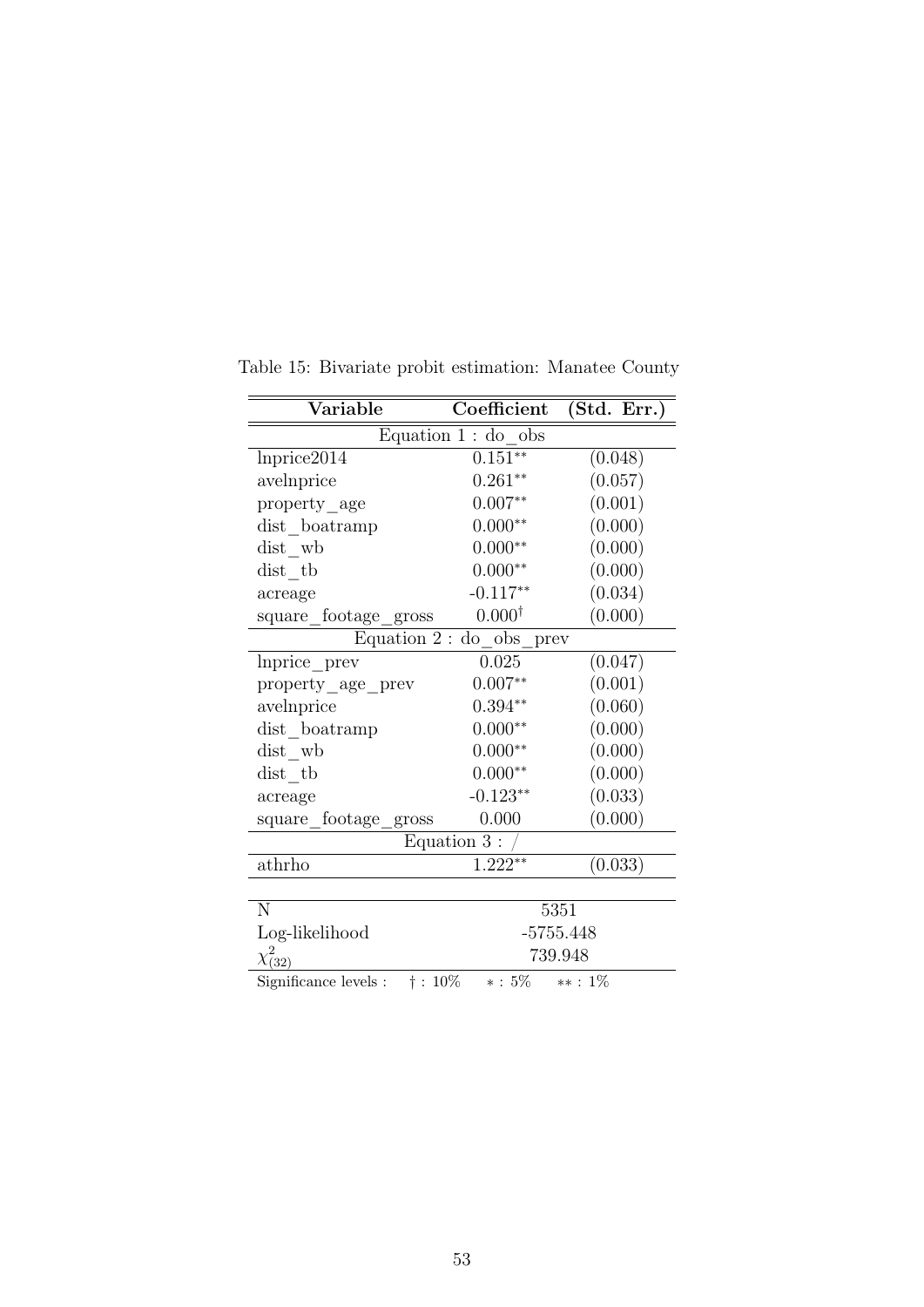## 8.2 Technical Proofs

<span id="page-53-0"></span>**Lemma 1.** (Identification) Under assumptions  $(1)$ ,  $(3)$ ,  $(4)$ ,  $(5)$ , and  $(6)$ ,

$$
E\left[\frac{d_t d_{t-1}}{p_{t,t-1}(z_t, \delta_{t0})} \Delta L'_t \Delta u_t\right] = 0
$$
\n(69)

Proof. Proof of Theorem 1.

Let  $L_{it} = (\Delta X_{it} \Delta W_{it})$ 

From the derivation of the OLS estimator and [\(1\)](#page-5-0) we have:

$$
\left(\sum_{i}\sum_{t=2}\frac{d_{it}d_{it-1}}{G_{t}(Z_{it}, Z_{it-1}; \hat{\delta}_{t})}L'_{it}L_{it}\right)\left(\hat{\beta}_{POLS} - \beta_{0}\right) = \left(\sum_{i}\sum_{t=2}\frac{d_{it}d_{it-1}}{G_{t}(Z_{it}, Z_{it-1}; \hat{\delta}_{t})}L'_{it}\Delta u_{it}\right)
$$
\n(70)

 $\hat{\delta}_t$  is an MLE estimator so, by assumpiton [\(2\)](#page-8-0),  $\hat{\delta}_t \to \delta_{t0}$  in probability. By the previous lemma,  $\hat{\beta} \to \beta_0$  in probability, thus  $(\hat{\beta}_{POLS} - \beta_0) = o_p(1)$ , and

$$
\left(\sum_{i}\sum_{t=2}\frac{d_{it}d_{it-1}}{G_{t}(Z_{it}, Z_{it-1}; \hat{\delta}_{t})}L'_{it}L_{it}\right) = \left(\sum_{i}\sum_{t=2}\frac{d_{it}d_{it-1}}{G_{t}(Z_{it}, Z_{it-1}; \delta_{t0})}L'_{it}L_{it}\right) + o_{p}(1) \tag{71}
$$

Then:

$$
\left(\sum_{i}\sum_{t=2}\frac{d_{it}d_{it-1}}{G_{t}(Z_{it}, Z_{it-1}; \hat{\delta}_{t})}L'_{it}L_{it}\right)\left(\hat{\beta}_{POLS} - \beta_{0}\right) = \left(\sum_{i}\sum_{t=2}\frac{d_{it}d_{it-1}}{G_{t}(Z_{it}, Z_{it-1}; \delta_{t0})}L'_{it}L_{it}\right)\left(\hat{\beta}_{POLS} - \beta_{0}\right) + o_{p}(1)
$$
\n(72)

since  $o_p(1)o_p(1) = o_p(1)$ .

Thus:

$$
\hat{\beta}_{POLS} - \beta_0 = \left(\sum_i \sum_{t=2} \frac{d_{it} d_{it-1}}{G_t (Z_{it}, Z_{it-1}; \delta_{t0})} L'_{it} L_{it}\right)^{-1} \left(\sum_i \sum_{t=2} \frac{d_{it} d_{it-1}}{G_t (Z_{it}, Z_{it-1}; \hat{\delta}_t)} L'_{it} \Delta u_{it}\right) + o_p(1)
$$
\n(73)

Let

$$
A_0 = E(\sum_{t=2} \frac{d_{it} d_{it-1}}{G_t(Z_{it}, Z_{it-1}; \delta_{t0})} L'_{it} L_{it}) = E[\sum_{t=2} L'_{it} L_{it}]
$$
\n(74)

where the second equality follows from assumption  $(2)$ . By the uniform weak law of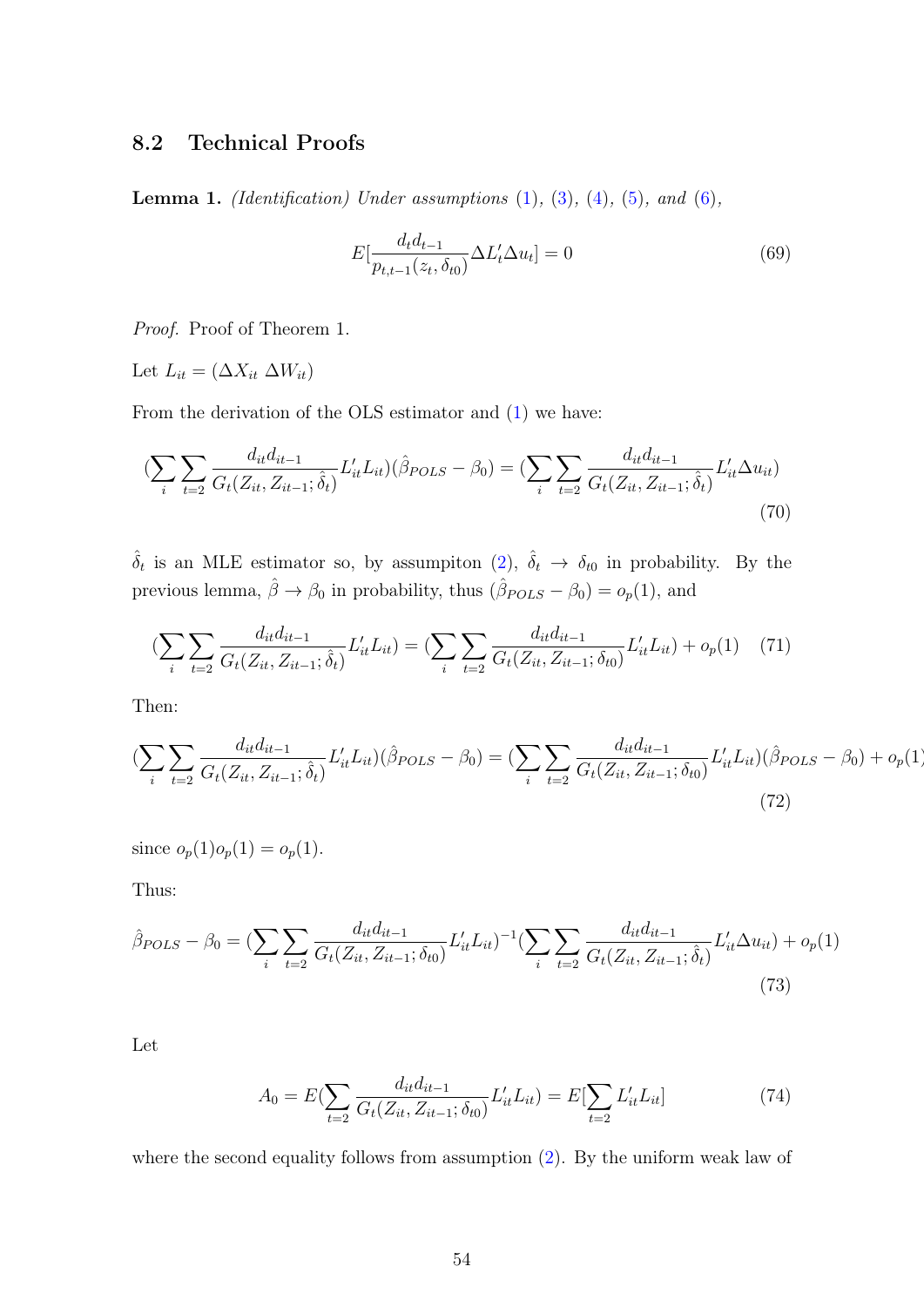large numbers,

$$
\left(\frac{1}{N}\sum_{i}\sum_{t=2}\frac{d_{it}d_{it-1}}{G_t(Z_{it}, Z_{it-1}; \delta_{t0})}L'_{it}L_{it}\right) = A_0 + o_p(1) \tag{75}
$$

Thus,

$$
\hat{\beta}_{POLS} - \beta_0 = A_0^{-1} \left(\frac{1}{N} \sum_i \sum_{t=2} \frac{d_{it} d_{it-1}}{G_t (Z_{it}, Z_{it-1}; \hat{\delta}_t)} L'_{it} \Delta u_{it}\right) + o_p(1) \tag{76}
$$

since the term multiplying  $A_0^{-1}$  is  $o_p(1)$ , and we have:

$$
\sqrt{N}(\hat{\beta}_{POLS} - \beta_0) = A_0^{-1} \left(\frac{1}{\sqrt{N}} \sum_i \sum_{t=2} \frac{d_{it} d_{it-1}}{G_t(Z_{it}, Z_{it-1}; \hat{\delta}_t)} L'_{it} \Delta u_{it}\right) + o_p(1) \tag{77}
$$

A mean-value expansion around  $\delta_{t0}$  gives:

$$
\frac{1}{\sqrt{N}} \sum_{i} \sum_{t=2} \frac{d_{it} d_{it-1}}{G_t(Z_{it}, Z_{it-1}; \hat{\delta}_t)} L'_{it} \Delta u_{it} = \frac{1}{\sqrt{N}} \sum_{i} \sum_{t=2} \frac{d_{it} d_{it-1}}{G_t(Z_{it}, Z_{it-1}; \delta_{t0})} L'_{it} \Delta u_{it} \quad (78)
$$

$$
- E[\sum_{t=2} d_{it} d_{it-1} \frac{\nabla_{\delta} G_t(Z_{it}, Z_{it-1}; \delta_{t0})}{G_t(Z_{it}, Z_{it-1}; \delta_{t0})^2} L'_{it} \Delta u_{it}] \sqrt{N} (\hat{\delta}_t - \delta_{t0}) +
$$
(79)

Let the  $K$  by  $P$  matrix,

$$
C_0 = E[\sum_{t=2} d_{it} d_{it-1} \frac{\nabla_{\delta} G_t(Z_{it}, Z_{it-1}; \delta_{t0})}{G_t(Z_{it}, Z_{it-1}; \delta_{t0})^2} L'_{it} \Delta u_{it}]
$$
\n(80)

To this point the derivation mirrors the standard derivation for a two-step IPW estimator. The complication arises in the function  $G_t(\cdot)$  and its derivatives. Let  $s_{it}(\delta_0)$  be the P by 1 score vector of the bivariate binary response log-likelihood. From standard MLE theory,

$$
\sqrt{N}(\hat{\delta}_t - \delta_{t0}) = (E[s_{it} s'_{it}])^{-1} \left[\frac{1}{\sqrt{N}} \sum_i s_{it}(\delta_{t0})\right] + o_p(1)
$$
\n(81)

where the P by P matrix  $E[s_{it} s'_{it}]$  is the negative of the Hessian by the information